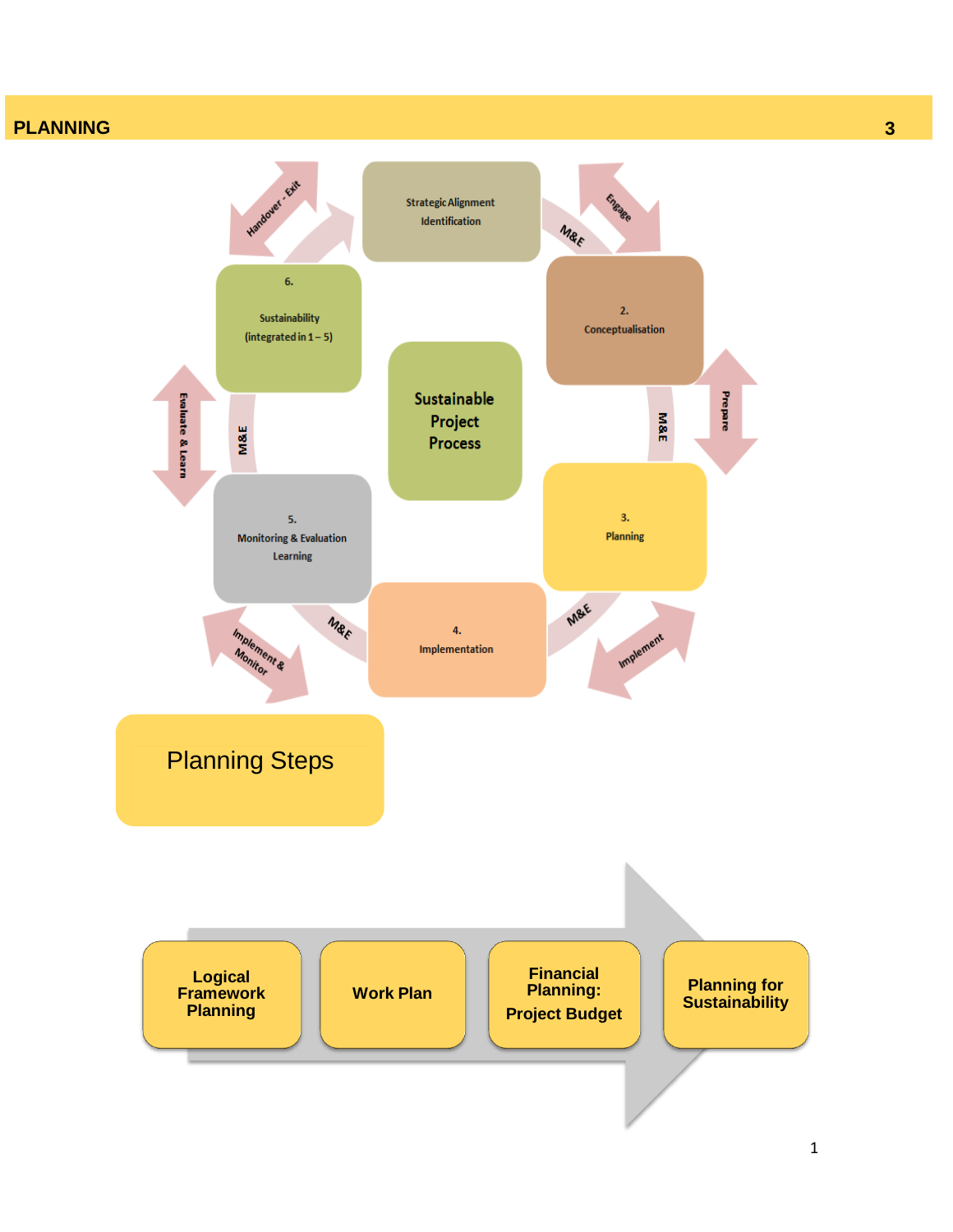#### **1. Project Planning Overview**

During the planning phase, all the preparation that has been done during stage 1 (Strategic alignment and Identification), stage 2 (Conceptualisation), stage 3 (planning and budget of this stage) and stage 5 (M&E planning) is the input for the final project plan. By the end of the planning stage, the entire project is defined in detail and the necessary steps have been taken to ensure sustainability.

Planning of development projects has a different format from private sector projects which are profit driven. There is often a difference in terminology and concepts e.g. a development project wants to achieve results, whereas a private sector project has to make a profit. Development Agencies often work with service providers and consultants form the private sector, which requires a "translation" of terminology and sometimes a marriage of expectations, beliefs, values and attitudes.  ${}^{1}$ A special toolkit is available to guide the implementation of infrastructure development projects as part of development work.

Although Monitoring and Evaluation planning is also part of the planning phase, it is dealt with as a separate "phase" for practical purposes. M&E is linked to every part of the project life cycle.

The logical framework is the basis used for Project Management for Sustainability.

 $\overline{a}$ 

 $<sup>1</sup>$  Thinkplan toolkit – think,plan,do, know</sup>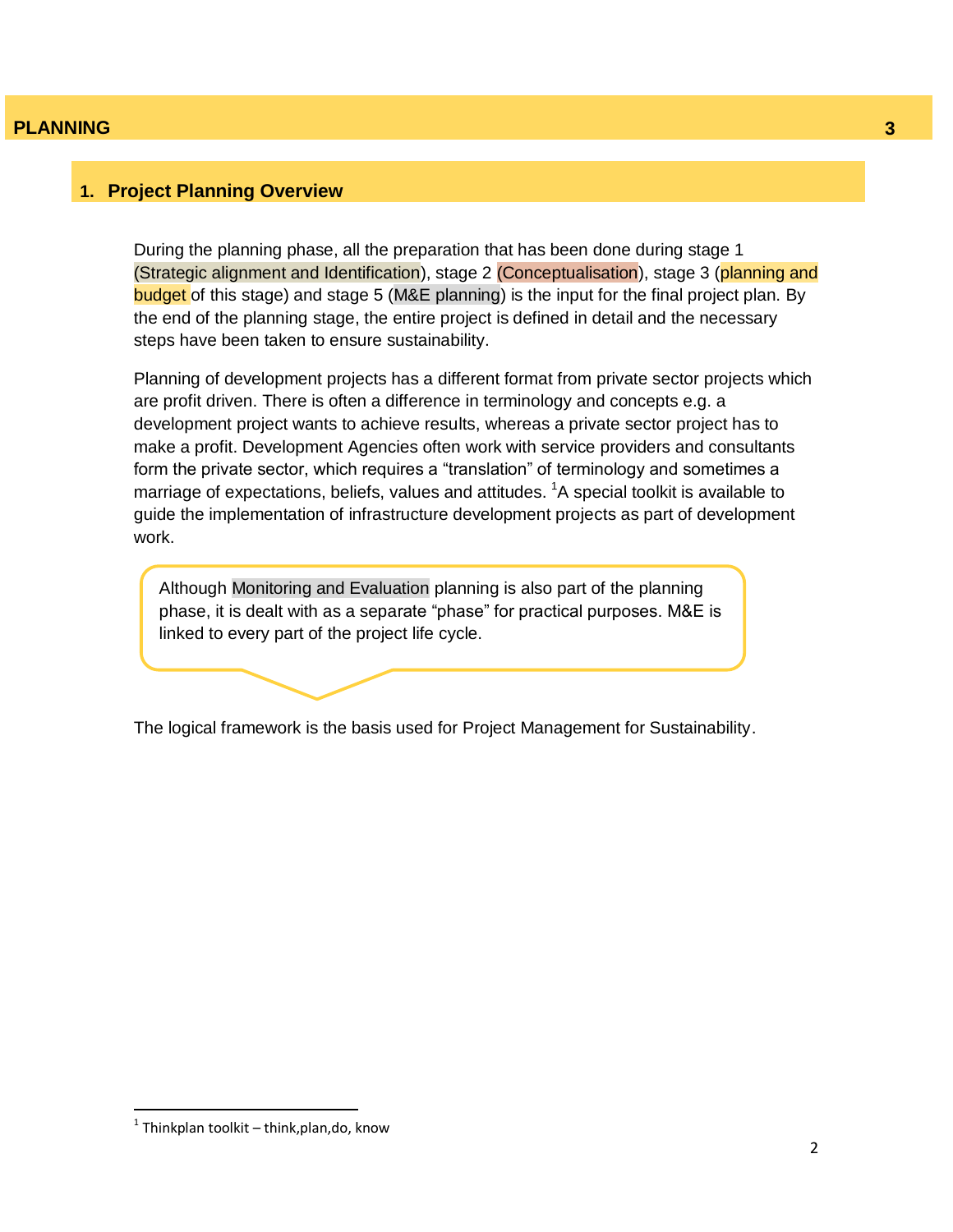| Who is involved                                                                                                                                             | <b>What happens</b>                                                                             | <b>Decisions made</b>                                      |
|-------------------------------------------------------------------------------------------------------------------------------------------------------------|-------------------------------------------------------------------------------------------------|------------------------------------------------------------|
| <b>Key Stakeholders</b><br><b>Board of Directors</b><br>Executive Management,<br>Chief Operations Officer,<br>Programme Managers<br><b>Project Managers</b> | The project logic, monitoring<br>plan, evaluation plan as well<br>as exit strategy is complete. | Project Plan approved<br>➤<br>Project budget approved<br>≻ |
| <b>Tools and Guidelines</b>                                                                                                                                 |                                                                                                 | Where to find                                              |
|                                                                                                                                                             |                                                                                                 |                                                            |
| <b>Project Proposal</b>                                                                                                                                     |                                                                                                 | Tool 8                                                     |
| Project Appraisal                                                                                                                                           |                                                                                                 | Tool 9                                                     |
| Logical Framework                                                                                                                                           |                                                                                                 | Tool 5                                                     |
| <b>Resources and Learning</b>                                                                                                                               |                                                                                                 |                                                            |
| Development Agency Plan of Operations                                                                                                                       |                                                                                                 | Resource 5                                                 |
| Documents at end of this stage                                                                                                                              |                                                                                                 |                                                            |
| Logical frame<br>1.                                                                                                                                         |                                                                                                 |                                                            |
| <b>Project Plan</b><br>2.                                                                                                                                   |                                                                                                 |                                                            |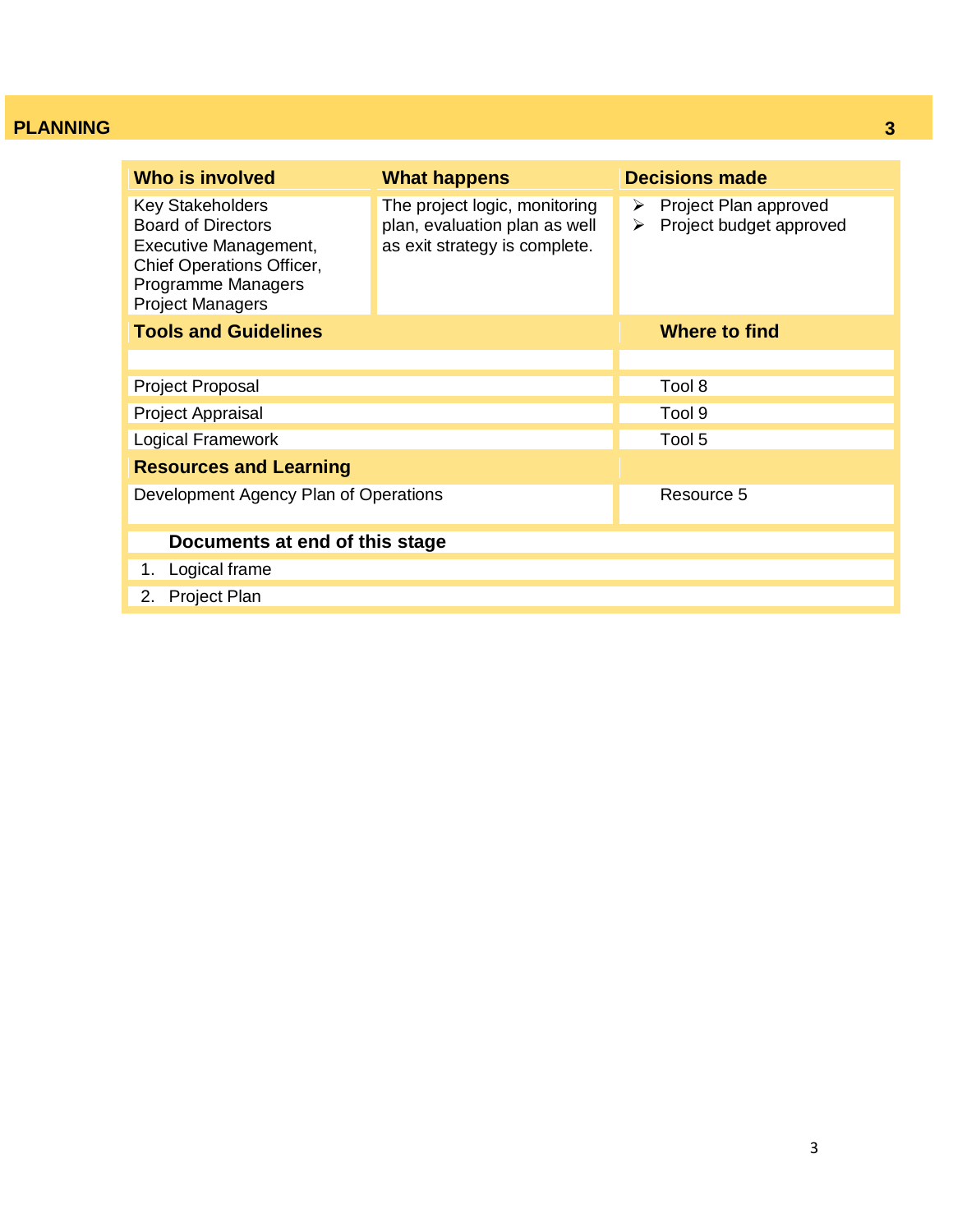# **2. Sustainability Milestones During this Project Life Cycle Stage**



 $A<sup>2</sup>$  project is sustainable when the beneficiaries continue to experience benefits beyond the period of project funding. This means that planned benefits should be sustainable beyond the life of the delivery of the project services

| Sustainability principle <sup>3</sup><br><b>Institutional Sustainability</b>                                                                                                                                                                                | <b>Critical Milestone achieved</b><br>before continuing to the next<br>project stage |
|-------------------------------------------------------------------------------------------------------------------------------------------------------------------------------------------------------------------------------------------------------------|--------------------------------------------------------------------------------------|
|                                                                                                                                                                                                                                                             |                                                                                      |
| 1. Applying the logical framework and Results based<br>method ensures effective results based project and<br>programme management                                                                                                                           |                                                                                      |
| - Focuses on results or effects: Clear formulation of<br>aims, use of measurable indicators and clear<br>attribution of outputs                                                                                                                             |                                                                                      |
| - Focus on learning and information management<br>with the involvement of all stakeholders                                                                                                                                                                  |                                                                                      |
| - Transparency and accountability: The Log frame<br>planning encourages clear formulation of outcomes<br>and goals, gives precise definition of quantifiable<br>targets and therefore enhances transparency and<br>accountability between all stakeholders. |                                                                                      |
| 2. Development of an Exit strategy during project<br>planning                                                                                                                                                                                               |                                                                                      |

**3**

 2 Spreckley, F., 2006: Local Livelihoods 3 International Fund for Agricultural Development (IFAD), 2009, Tango International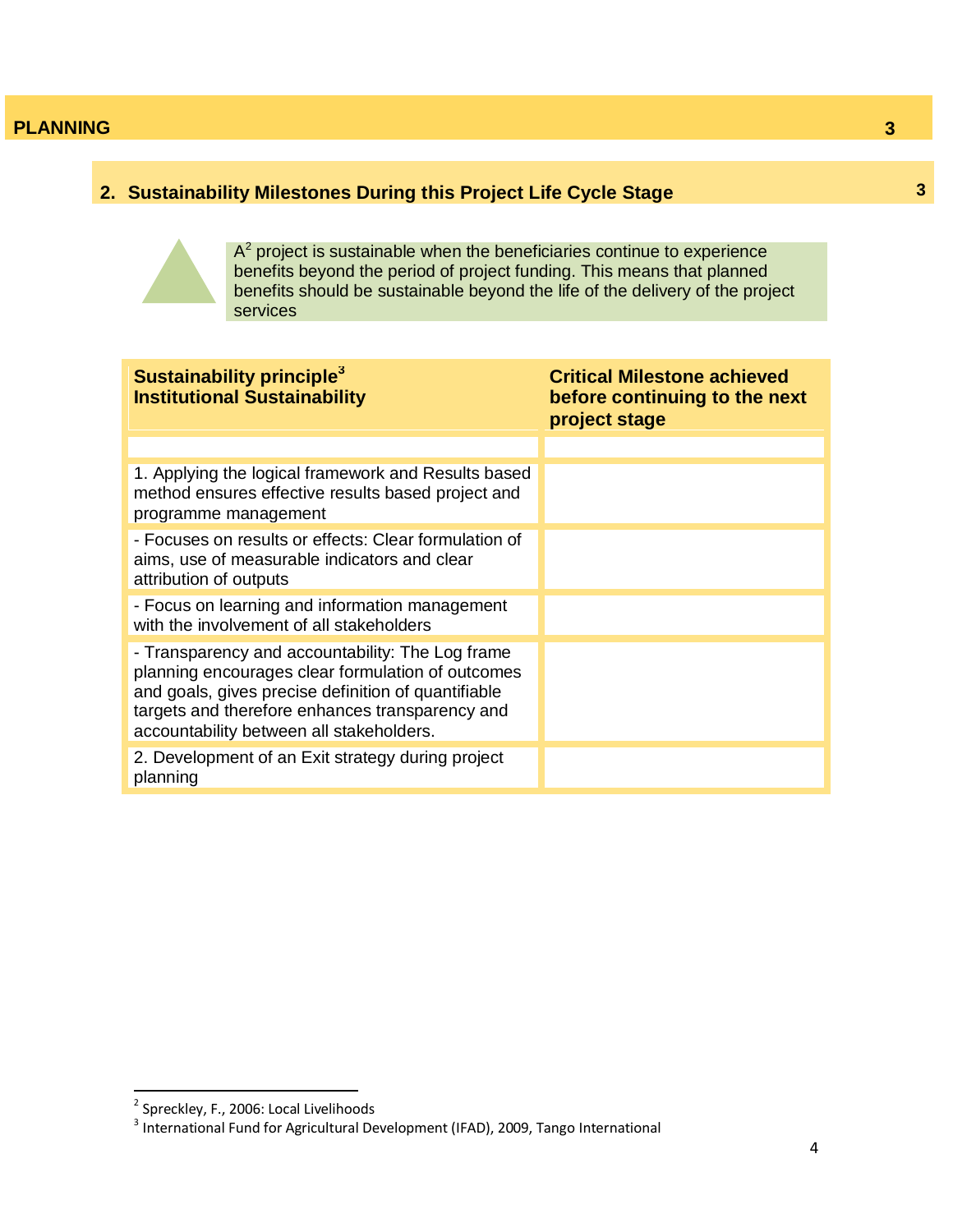# **3. Sustainability Quality Standards**

# **<sup>4</sup>Assessment Criteria**

|              | A. Relevant                                                                                                                                         | <b>Completed</b>          |
|--------------|-----------------------------------------------------------------------------------------------------------------------------------------------------|---------------------------|
|              | <b>Sustainability</b>                                                                                                                               |                           |
|              | The project meets demonstrated and high priority needs                                                                                              | Stage 1&2<br>$\checkmark$ |
|              | <b>Consistent and supported of Government policies and</b><br>priorities (and relevant sector programmes)                                           | $\checkmark$ Stage 1&2    |
| $\mathbf{2}$ | Key stakeholders and beneficiaries are clearly identified,<br>equity and institutional capacity issues analysed and local<br>ownership demonstrated | $\checkmark$ Stage 1&2    |
| 3            | Problems have been appropriately analysed                                                                                                           | $\checkmark$ Stage 1&2    |
| 4            | Lessons learnt from experience and other projects have been<br>assessed and incorporated in strategic planning                                      | Stage 1&2                 |

|   | <b>B.</b> Feasibility -                                                                                                                                         |  |
|---|-----------------------------------------------------------------------------------------------------------------------------------------------------------------|--|
|   | <b>Sustainability</b>                                                                                                                                           |  |
|   | The project is well designed and is likely to deliver tangible and<br>sustainable benefits to the target groups                                                 |  |
| 5 | The objectives (overall objective, purpose and results/outputs) and<br>operational plan (activities) are clear, logical and address clearly<br>identified needs |  |

 4 Europe Aid Guidelines 2004 P 35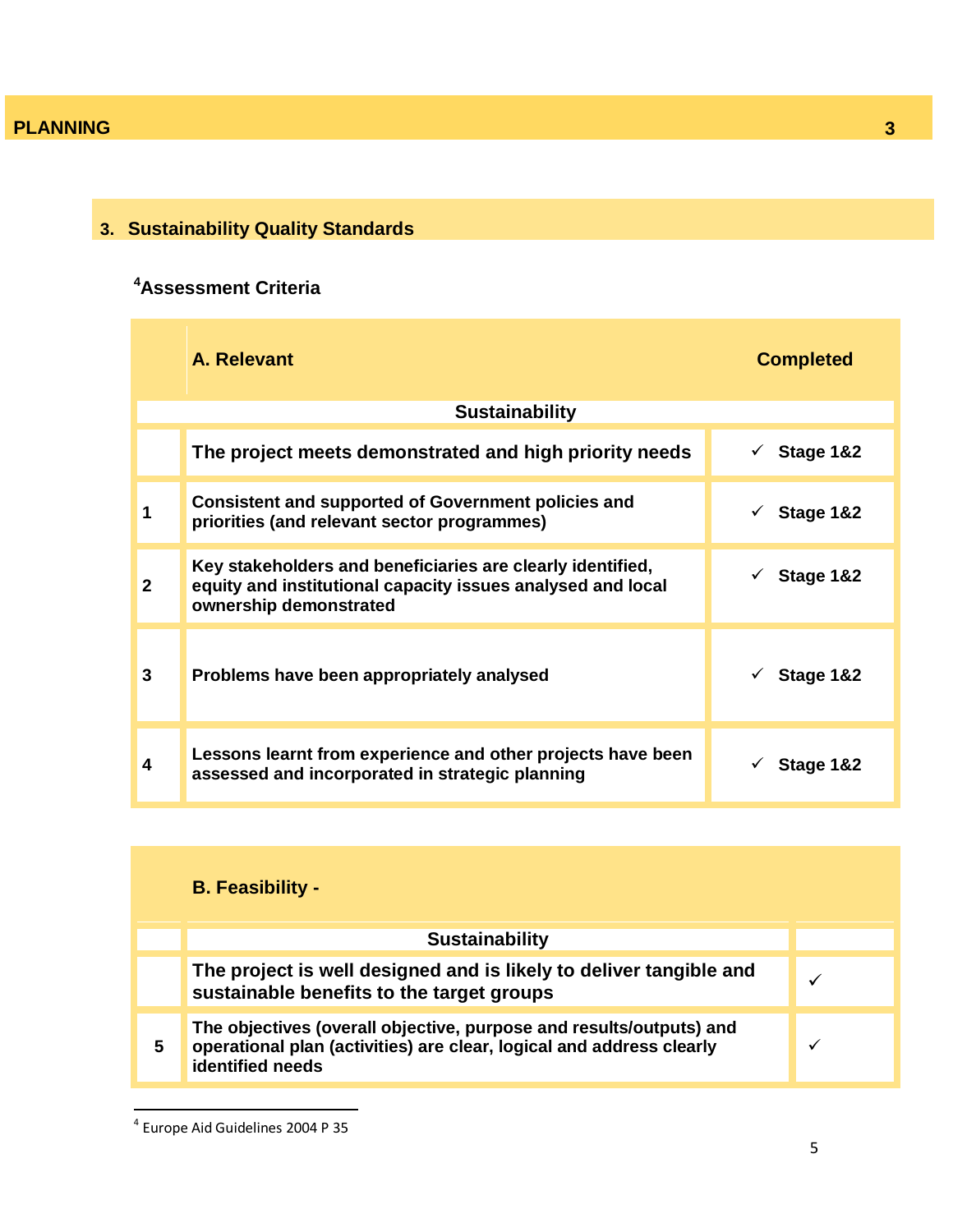| 5.1             | The projects' overall objective is clearly linked to a relevant programme<br>objective (how the project is likely to contribute to a long term development<br>outcome)                                                                                                                                | $\checkmark$ |
|-----------------|-------------------------------------------------------------------------------------------------------------------------------------------------------------------------------------------------------------------------------------------------------------------------------------------------------|--------------|
| 5.2             | The project's purpose clearly specifies a direct benefit(s) that the target<br>group(s) will derive from the implementation of the project, and is consistent<br>with the analysis of problems facing the target group(s)                                                                             | ✓            |
| 5.3             | The project's results/outputs describe tangible improvements to services,<br>facilities or knowledge that will directly support achievement of the project's<br>purpose                                                                                                                               | $\checkmark$ |
| 5.4             | A feasible plan of work pan(set of activities) is described which will allow<br>project results to be delivered over a realistic time frame                                                                                                                                                           | $\checkmark$ |
| 5.5             | The project design is not overly prescriptive, and allows for necessary<br>changes to work plans to be made during implementation.                                                                                                                                                                    | $\checkmark$ |
| $6\phantom{1}6$ | The resource and cost implications are clear; the project is financially<br>viable and has a positive economic return.                                                                                                                                                                                | $\checkmark$ |
| 6.1             | The resources (such as staff, equipment, materials etc.) required to<br>implement the project are clearly described, including an analysis of resource<br>contributions from each of the primary stakeholders (e.g. local communities,<br>partner government institutions and other funding partners) | $\checkmark$ |
| 6.2             | Project investment and operating costs are described and analysed in<br>sufficient detail, including the financial contributions of the different<br>stakeholders                                                                                                                                     | $\checkmark$ |
| 6.3             | Recurrent cost implications are estimated, and an assessment made of the<br>local capacity to meet these costs at the end of the project investment phase                                                                                                                                             | $\checkmark$ |
| 6.4             | An appropriate level of Financial and/or economic analysis of the project's<br>costs and benefits is provided, which shows that the project is financially<br>viable and has a positive economic return.                                                                                              | $\checkmark$ |
| 7               | Coordination, management and financing arrangements are clear and<br>support institutional strengthening and local ownership                                                                                                                                                                          | ✓            |
| 7.1             | Management responsibilities are clearly defined (including responsibilities of<br>different stakeholder groups) build on the analysis of institutional<br>arrangements and capacity, and promote local ownership and capacity<br>building                                                             | ✓            |
| 7.2             | The arrangements for coordinating the work of different stakeholders are<br>clearly described and practical to implement and allow project managers to<br>access support from senior decision/policy makers (PSC - Project steering<br>committee)                                                     | ✓            |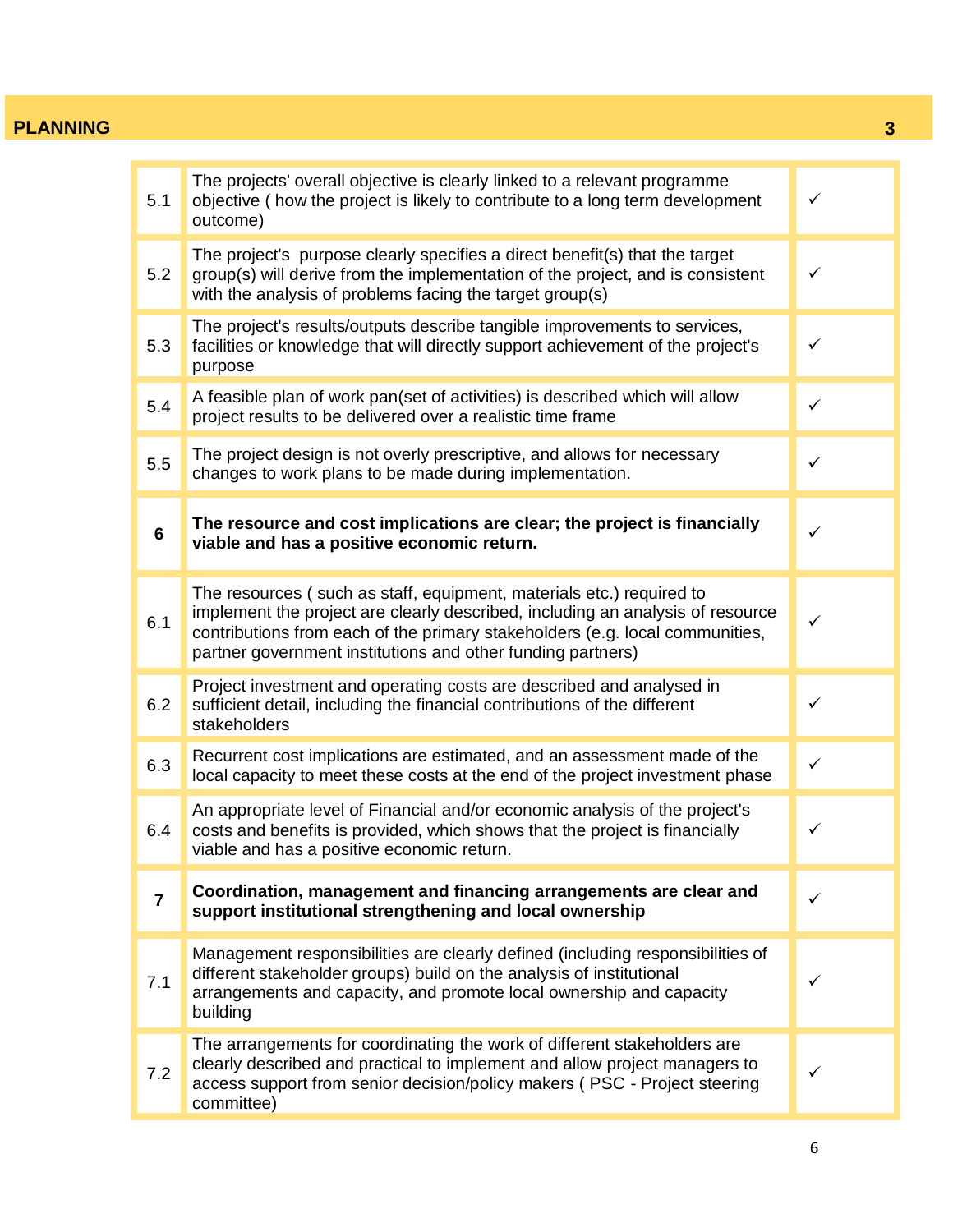$\overline{1}$ 

m.

| 7.3  | Arrangements for regular review, operational and work planning and<br>budgeting "fit" with local systems and support the ability of managers to<br>respond to lessons learned and changing circumstances on the ground        | $\checkmark$                      |
|------|-------------------------------------------------------------------------------------------------------------------------------------------------------------------------------------------------------------------------------|-----------------------------------|
| 7.4  | Financial management arrangements are clearly specified (in particular for<br>providing an adequate level of overall internal control) and promote<br>accountability and transparency.                                        | ✓                                 |
| 7.4  | Audit arrangements are clearly specified (including responsibilities and<br>coordination arrangements where various stakeholders are involved0                                                                                | $\checkmark$                      |
| 8    | The Monitoring/Evaluation and accountability system is clear and<br>practical                                                                                                                                                 |                                   |
| 8.1  | The project's Log frame Matrix includes a set of indicators and sources of<br>verification (namely for the purpose of results) which will allow management<br>information to be collected and used in a cost effective manner |                                   |
| 8.2  | Adequate resources are included within the project design to support the<br>implementation of the performance measurement (M&E) system                                                                                        |                                   |
| 8.3  | Roles and responsibilities for collecting, recording, reporting and using the<br>information are clearly described, and build on /support existing<br>systems(capacity building)                                              | Not in this<br>stage<br>M&E stage |
| 8.4  | The information needs of target groups are given adequate priority, and<br>include providing the means by which they can voice their opinions and<br>concerns (local accountability)                                          |                                   |
| 8.5  | Effective anti-corruption monitoring tools and audit requirements are<br>proposed/in place                                                                                                                                    |                                   |
| 9    | Assumptions/Risks are identified                                                                                                                                                                                              |                                   |
| 9.1  | Assumptions in the (draft) log frame Matrix highlight key factors outside the<br>direct control of project managers which have the potential to impact<br>negatively on the project (risks)                                   | $\checkmark$                      |
| 9.2  | The importance of different risks is assessed, including the degree of negative<br>impact they may have on achieving objectives                                                                                               | ✓                                 |
| 9.3  | Arrangements for managing risks are clear                                                                                                                                                                                     | ✓                                 |
| 10   | The project is (likely to be) environmentally, technical and socially<br>acceptable and sustainable                                                                                                                           |                                   |
| 10.1 | An appropriate level of environmental impact analysis has been carried out,<br>and the scope of further studies determined                                                                                                    | $\checkmark$                      |

Ĥ.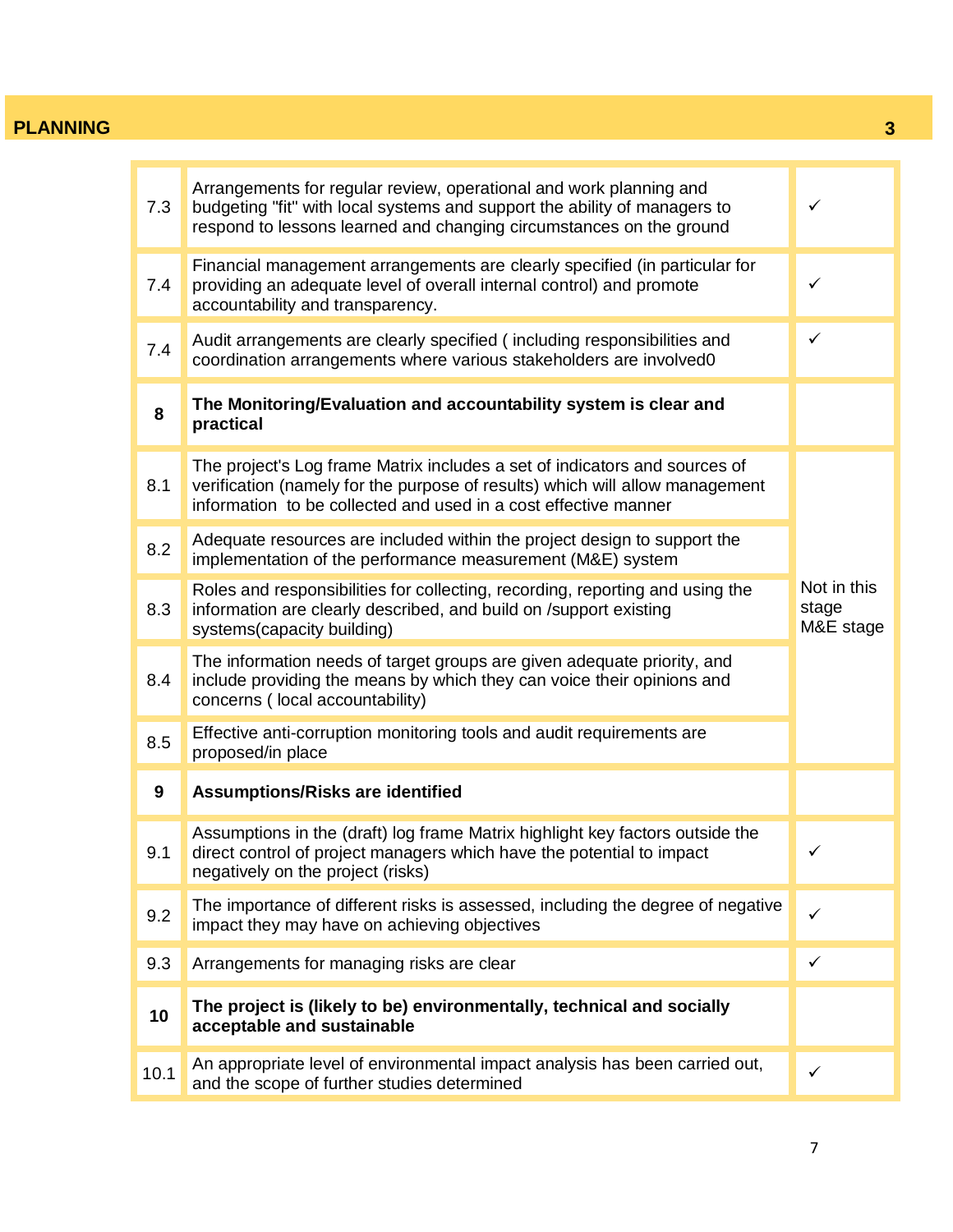| 10.2 | The project is technically feasible, meets relevant industry standards and uses/introduces technology that is appropriate to the needs of target groups |  |
|------|---------------------------------------------------------------------------------------------------------------------------------------------------------|--|
| 10.3 | Gender analysis has been carried out, and the project has a clear strategy to ensure benefits are appropriately shared by women and men                 |  |
| 10.4 | The project has a clear strategy to ensure benefits are appropriately targeted<br>at identified vulnerable groups (youth, poor, women, disabled people) |  |

# **Summary of final steps during Previous Phase: Conceptualisation**

- Project Concept and proposal approved
- $\triangleright$  Peer review team has given input
- $\triangleright$  Project proposal ready for the planning input required during the next phase.

# **This phase:**

Project Planning and Finalisation and approval of Project Plan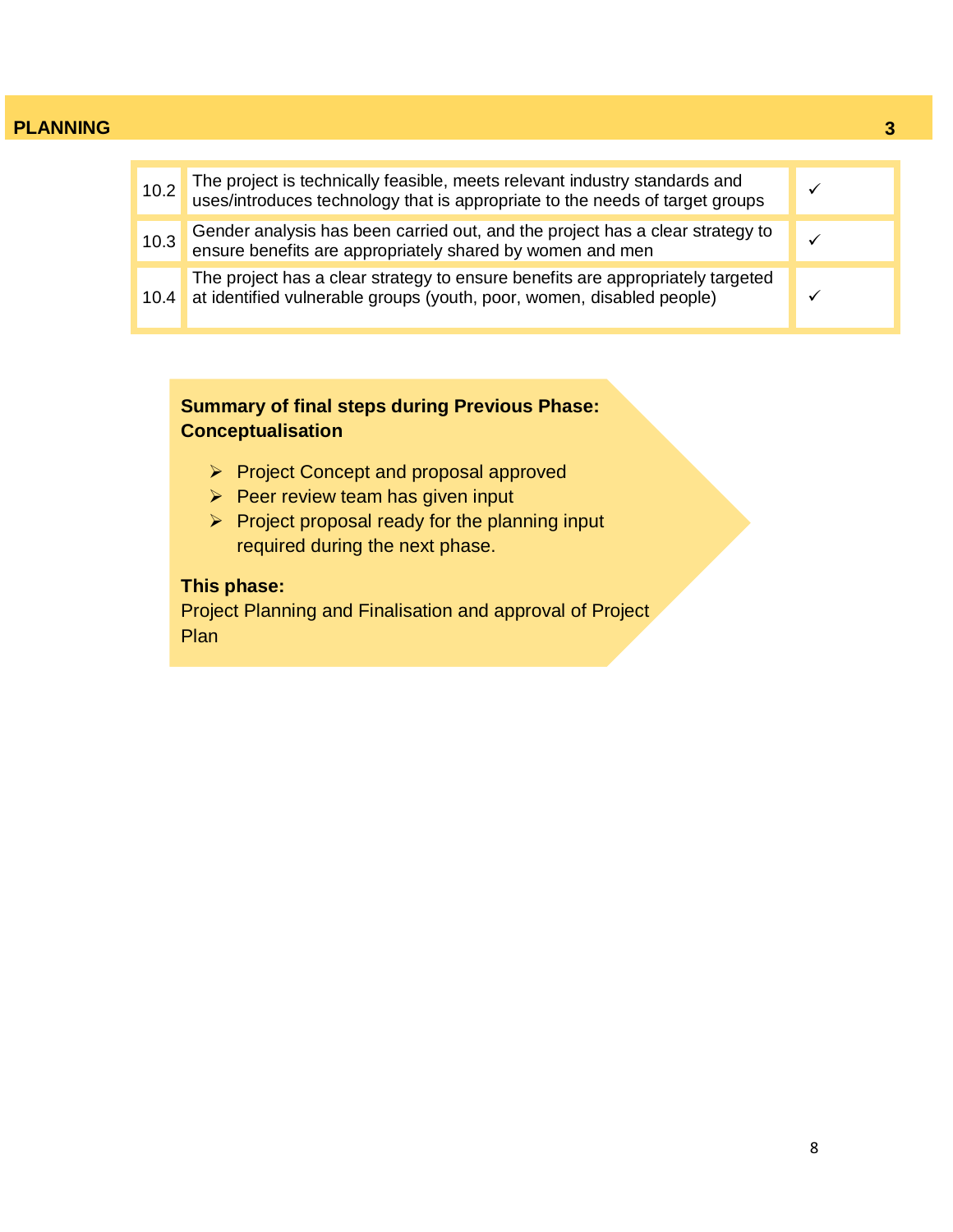

#### **Step 1 : Results Oriented Planning : Preparing the Log frame**

#### **1. Strategy analysis to identify the scope of the project**

This part of step 1 is part of the pre-planning of a project and sometime a challenging and difficult exercise to sift through many options to decide on the best implementation strategy. Often compromises need to be made to ensure that stakeholder interests, political factors and practical constraints (e.g. resource availability) are balanced.

The following criteria are recommended to help determine what should and should not be included in within the scope of the project. This selected implementation strategy helps formulate the first part of the logical framework (Overall objective, purpose and potential results)

- Expected contribution to key policy objectives, such as poverty reduction or economic integration
- Benefits to target groups including women and men, young and old, disabled and able, etc.
- Complementarity with other ongoing or planned programmes or projects
- Capital and operating cost implications, and local ability to meet recurrent costs
- Financial and economic cost-benefit
- Contribution to institutional capacity building
- Technical feasibility
- Environmental impact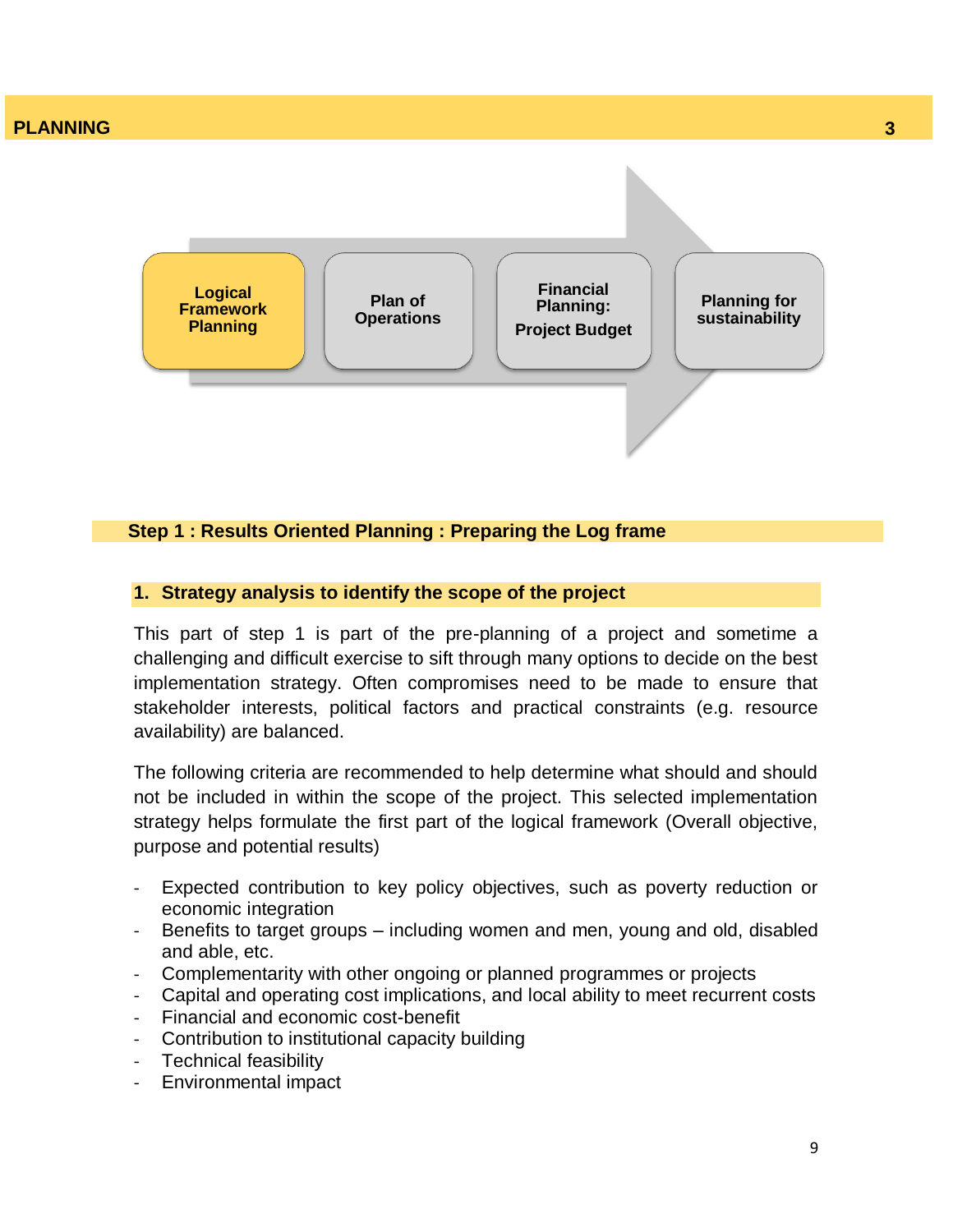$\overline{\phantom{a}}$ 

The results of the stakeholder, problem, objectives and strategy analysis (Stage 1- Identification), are used as the basis for preparing the Logical Framework Matrix.

#### **2. The Logical framework in project design**

The matrix is a summary of the project design and will include the project Overall Objective, Purpose and Results. Activities, means and costs are excluded and will be described separately within the plan of operation in a Gantt chart format. It is, however, important to clearly link activities to planned results.

# **3. <sup>5</sup> The Logical Framework for operational design**

The **logical Framework** is a process and means of organising information about the project plan in a way to ensure that the project is well planned, complete and logical. The results of the logical framework analysis is summarised in a table called the log frame. The process is iterative, so it is normal to go back and redo certain steps as discussions progress and participatory and usually takes place in a workshop.

The **operation design** describes how inputs and activities will result in outputs delivered by the project and its partners, and how the operation designers believe these outputs will, in turn, result in desired outcomes and impacts.

The logical framework ensures that activities are linked to the impact so that everything that is being done in a project has a **purpose.** 

The relationship between each of these levels is described in a logical framework hierarchy for the operation and represents a hypotheses concerning how the operation, starting with the initial resources or inputs that are available, will bring about the desired results. When a results based approach to design is used, the desired outcomes or impacts are identified first, then the outputs needed to achieve those outcomes, and then the inputs and activities needed to deliver those outputs.

The logical framework is particularly useful in the work of Development Agencies to group sets of closely related project results, activities and inputs into project components/programme.

<sup>&</sup>lt;sup>5</sup> Impact Monitoring Guide, GIZ, El Salvador, 2006/2007; and Results Based Monitoring: Guidelines for Technical Cooperation, GIZ Eschborn 2008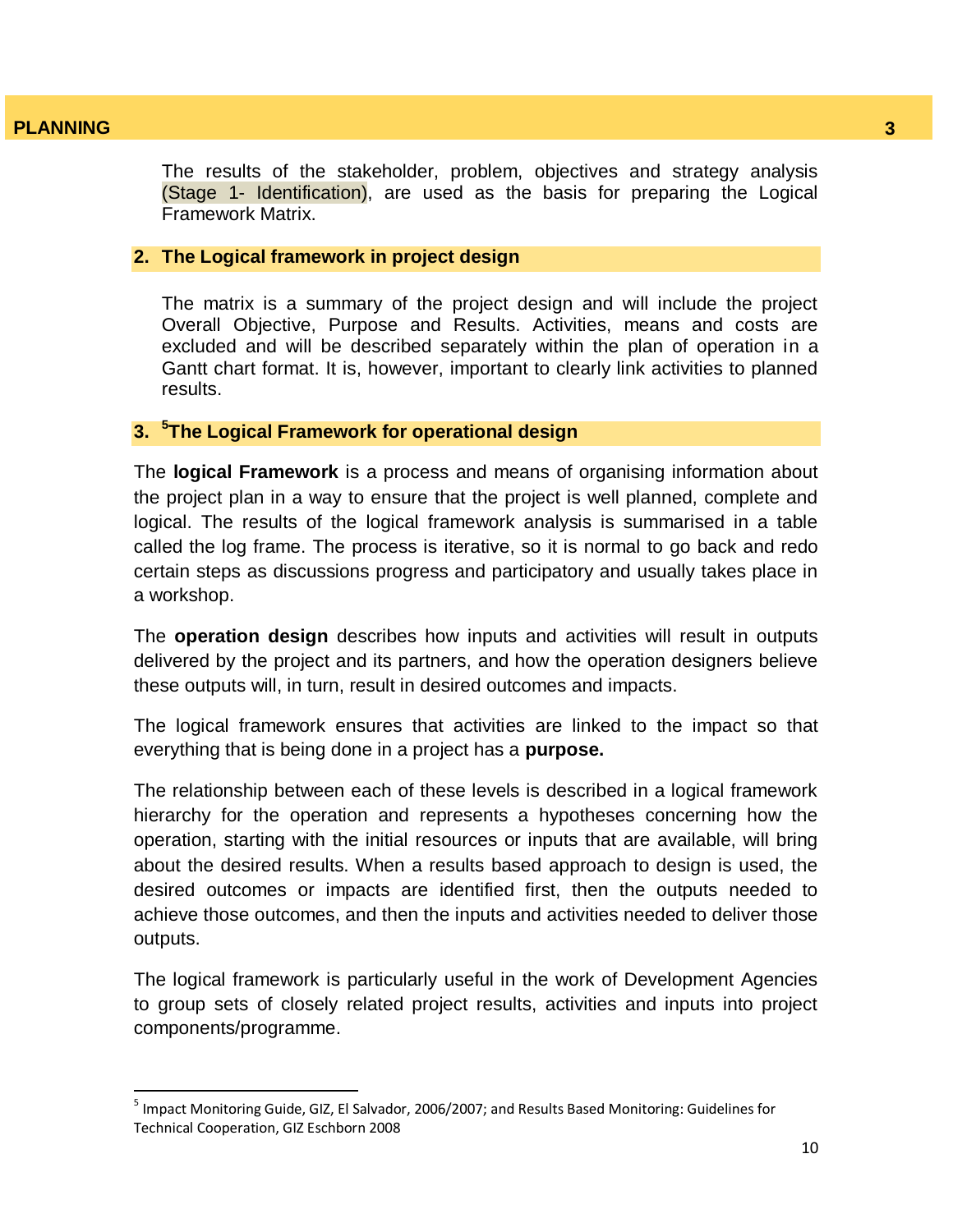$\overline{a}$ 

The logical framework approach produces a matrix which combines the concepts of results based management (RBM); results based operation design and M&E.

The table below summarizes the concept of the results chain logic as a planning tool and M&E framework.<sup>6</sup>

<sup>6</sup> See **Impact Monitoring Guide**, GTZ, El Salvador, 2006/2007; and **Results-based Monitoring: Guidelines for Technical Cooperation**, GTZ Eschborn 2008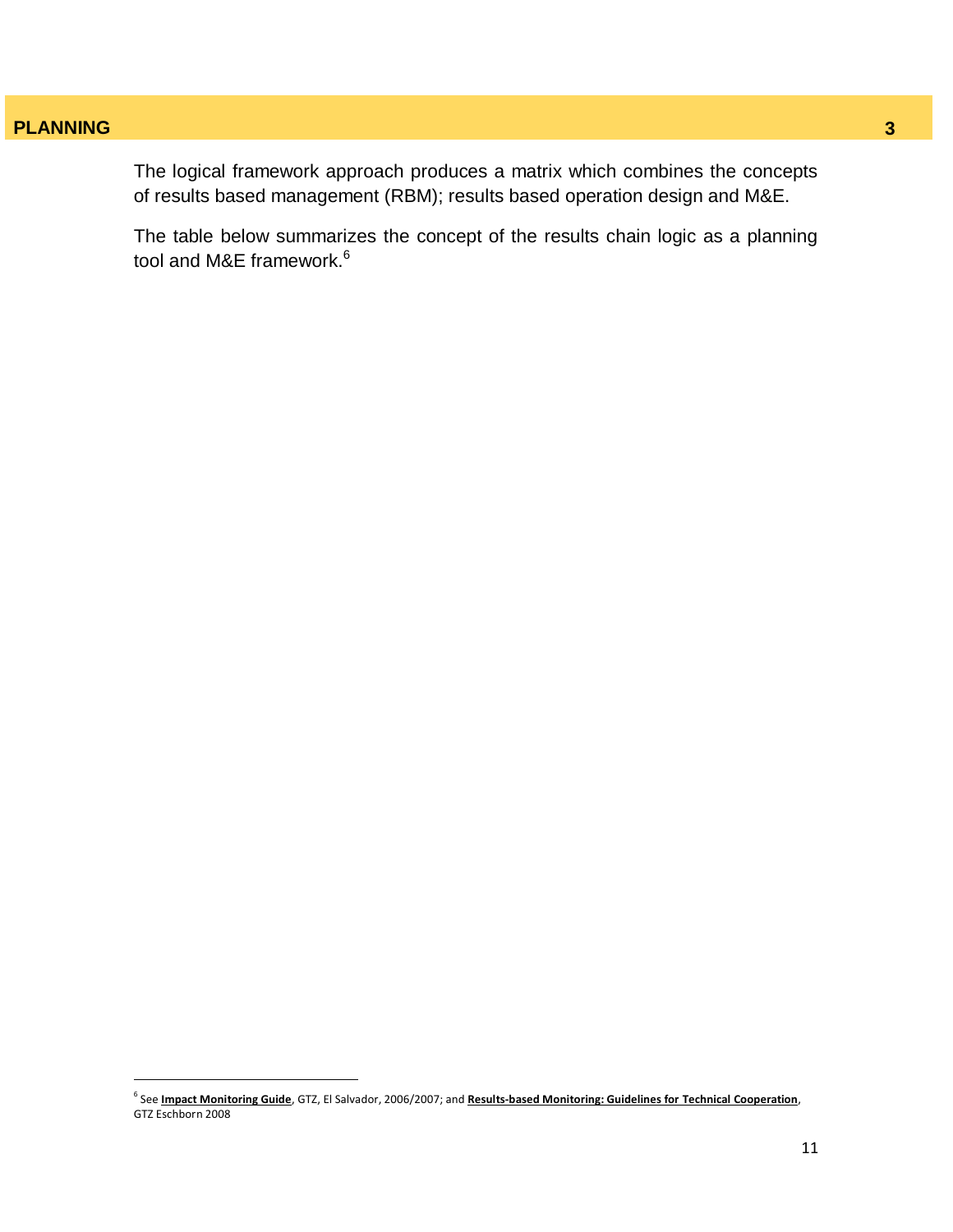| <b>NT</b><br><b>Terminology</b>        | <b>Results Chain and impact hypothesis</b>        |                                                                                                                                                                                                                                                                                                                                                                       |  |  |  |
|----------------------------------------|---------------------------------------------------|-----------------------------------------------------------------------------------------------------------------------------------------------------------------------------------------------------------------------------------------------------------------------------------------------------------------------------------------------------------------------|--|--|--|
| <b>Impact</b><br>(Overall goal)        | <b>Indirect</b><br>effect                         | The broad development impact to which the project<br>contributes - at national or regional level.<br>Represents highly aggregated results (many times, long<br>term effect, or macro-level effects) which can no longer be<br>attributed to the interventions ("attribution gap"). The<br>intended changes in this level are the product of many<br>different factors |  |  |  |
|                                        |                                                   | <b>Attribution gap</b>                                                                                                                                                                                                                                                                                                                                                |  |  |  |
| <b>Outcome</b><br>(Project<br>purpose) | <b>Direct</b><br>effect                           | Represents the set of short and medium term results,<br>directly caused by the intervention of the project, or more<br>precisely, through the good uses of its products and<br>services. In this manner, the direct effect represents the<br>benefits for the beneficiaries (participants) of the project                                                             |  |  |  |
|                                        | Good use<br>of product<br>or service              | Describes the manner in which recipients make use of the<br>product. For that, it is necessary that the following questions<br>be answered: Who are the users? How do they use the<br>products? To what extent? What profit do they derive from<br>the use of the product?                                                                                            |  |  |  |
|                                        | Limit of the environment under management control |                                                                                                                                                                                                                                                                                                                                                                       |  |  |  |
| <b>Outputs</b><br>(Results(            | <b>Products</b><br>and<br><b>services</b>         | The direct/tangible results (goods and services) that the<br>project delivers, and which are largely under project<br>management's control                                                                                                                                                                                                                            |  |  |  |
| <b>Activities</b>                      | <b>Activities</b>                                 | The tasks (work programme0 that need to be carried out to<br>deliver the planned results                                                                                                                                                                                                                                                                              |  |  |  |
|                                        |                                                   |                                                                                                                                                                                                                                                                                                                                                                       |  |  |  |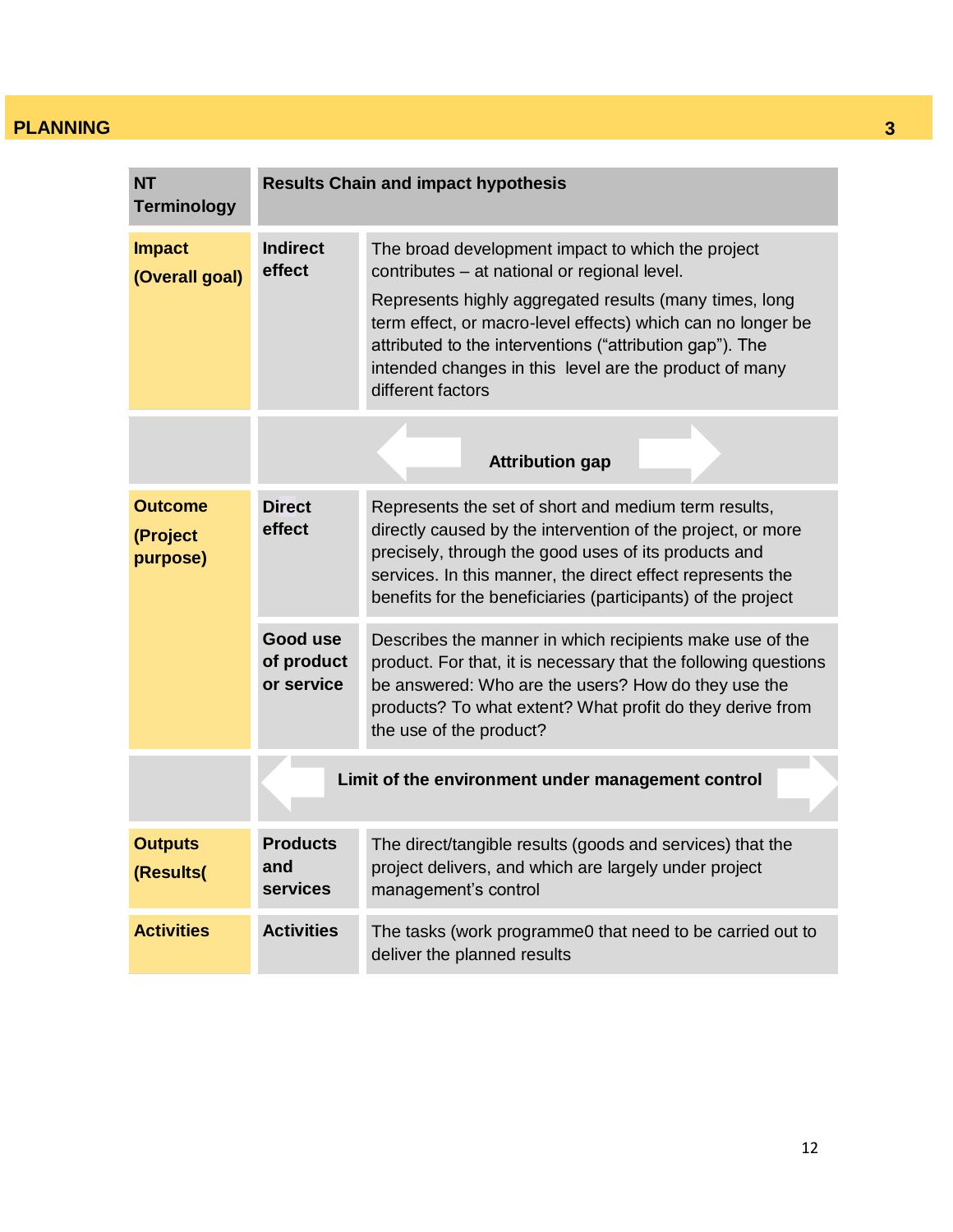# **General Sequence of Completion of the logical framework<sup>7</sup>**

| <b>Project Description</b>          | <b>Indicators</b>      | <b>Sources of Verification</b> | <b>Assumptions</b>        |
|-------------------------------------|------------------------|--------------------------------|---------------------------|
| <b>Overall Objective</b>            |                        |                                |                           |
| 1                                   | 8                      | 9                              |                           |
| <b>Purpose</b>                      |                        |                                |                           |
| $\mathbf{2}$                        | 10                     | 11                             | 7                         |
| <b>Results</b>                      |                        |                                |                           |
| 3                                   | 12                     | 13                             | 6                         |
| <b>Activities</b>                   |                        |                                |                           |
| (optional inclusion<br>into matrix) | <b>Not</b><br>included | <b>Not Included</b>            | <b>Optional inclusion</b> |
| 4                                   |                        |                                | 5                         |

| <b>What the</b><br>operation will do:<br>What it seeks to<br>achieve | How performance will be measured | <b>Factors outside</b><br>management<br>control and that<br>may affect project<br>performance |                                        |
|----------------------------------------------------------------------|----------------------------------|-----------------------------------------------------------------------------------------------|----------------------------------------|
| <b>Logical Framework</b><br>hierarchy                                | Performance<br><b>indicators</b> | <b>Means of verification</b>                                                                  | <b>Assumptions and</b><br><b>risks</b> |
| Impact<br>$=$<br><b>Overall Objective</b>                            | <b>Impact Indicators</b>         |                                                                                               |                                        |
|                                                                      |                                  |                                                                                               |                                        |
| <b>Outcome</b><br><b>Purpose</b>                                     | <b>Outcome indicators</b>        |                                                                                               |                                        |
|                                                                      |                                  |                                                                                               |                                        |
| <b>Outputs</b><br>$=$ Results                                        | <b>Output indicators</b>         |                                                                                               |                                        |
|                                                                      |                                  |                                                                                               |                                        |
| <b>Activities</b>                                                    |                                  |                                                                                               |                                        |
| 4. Steps in the preparation of a log frame                           |                                  |                                                                                               |                                        |

 7 EU Project Management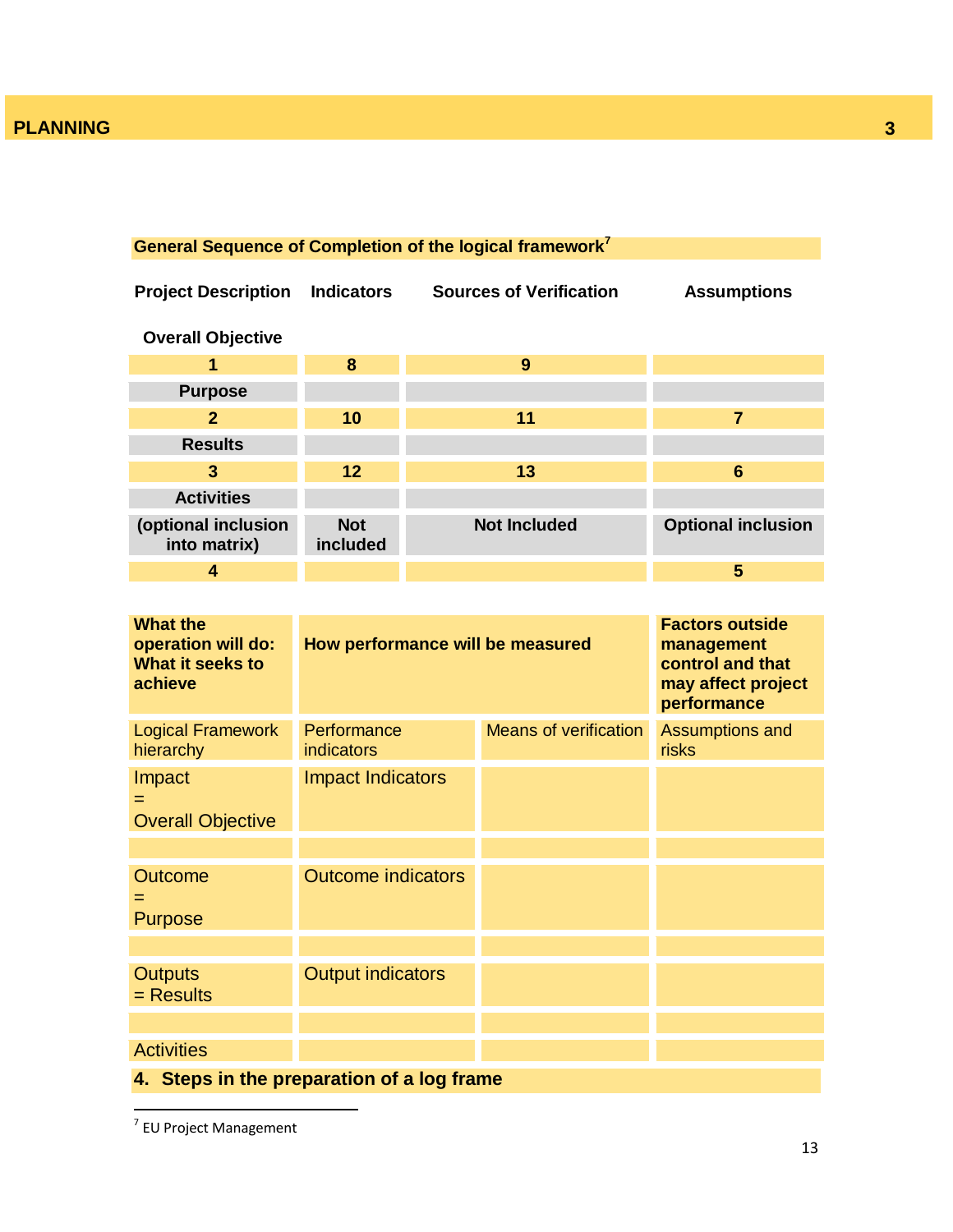#### 4.1.Review the **project concept, problem analysis and theory of change**

The groups should be prepared to discuss whether the project results will adequately address the problems identified and make adjustments

A typical project will have 3-5 main results. A more complex or multilocation project may have up to 8 main results. If more results have been identified, the project's main results should be simplified.

- 4.2.**For each result, identify the main outputs and activities necessary to deliver the result.** Results are changes that the development agency is trying to influence, but does not have direct control over. It is important to know if the identified outputs and activities will influence the result.
- 4.3.**For each result, identify 1-2 indicators which will measure progress towards the result.** A small number of indicators are preferred measuring changes at the level of results, rather than outputs or activities. Repeat this step until 1-2 indicators have been chosen for each project result.
- 4.4.For each result, identify any **assumptions and risks.**

Assumptions are external factors that have the potential to influence (or determine) the success/sustainability of a project, but lie outside the direct control of project managers. It is part of the vertical logic of the logical framework: Once the activities have been carried out, and if the assumptions at this level hold true, results will be achieved (and same for the next levels)

> A **risk i**s a condition under which the project operates which may cause problems for the project"s implementation and delivery of results. Serious risks may prevent project implementation and if there is no mitigation strategy, then it is questionable as to whether the right conditions for the project to proceed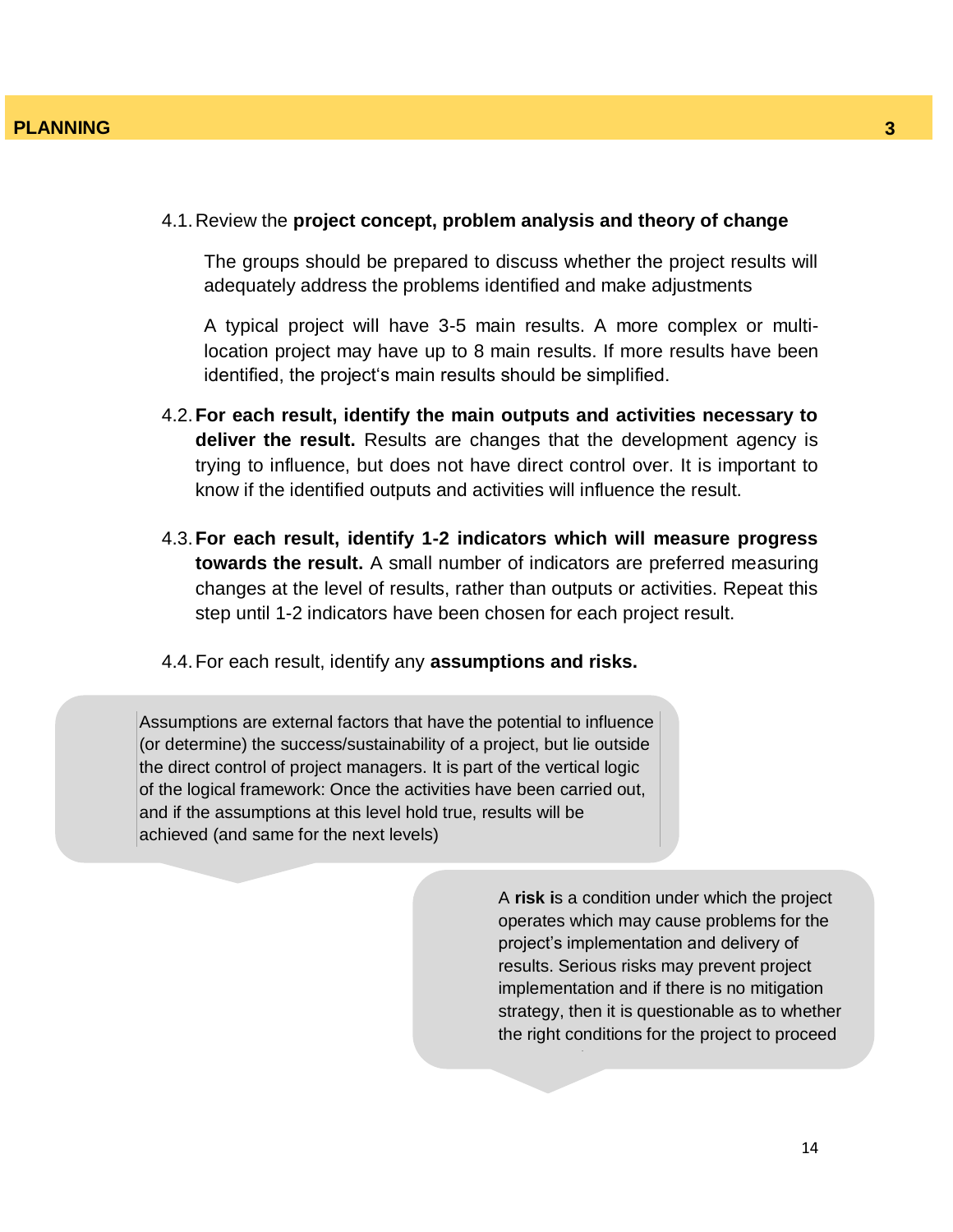# **3. The main contents of the Logical Framework Matrix**

| <b>What the</b><br>operation will<br>do: What it<br>seeks to achieve                                                                                                                                 | How performance will be measured                                                                                            |                                                                                                                             | <b>Factors outside</b><br>management<br>control and that<br>may affect<br>project<br>performance |
|------------------------------------------------------------------------------------------------------------------------------------------------------------------------------------------------------|-----------------------------------------------------------------------------------------------------------------------------|-----------------------------------------------------------------------------------------------------------------------------|--------------------------------------------------------------------------------------------------|
| Logical<br><b>Framework</b><br>hierarchy                                                                                                                                                             | <b>Performance</b><br>indicators                                                                                            | <b>Means of</b><br>verification                                                                                             | <b>Assumptions and</b><br>risks                                                                  |
| Impact -                                                                                                                                                                                             | (Impact)                                                                                                                    |                                                                                                                             |                                                                                                  |
| The higher<br>objective to which<br>this operation,<br>along with others, is<br>intended to<br>contribute                                                                                            | Indicators<br>(increasingly<br>standardised) to<br>measure programme<br>performance                                         | The programme<br>evaluation system                                                                                          | Risks regarding<br>strategic impact                                                              |
| <b>Outcome</b>                                                                                                                                                                                       | (Outcomes)                                                                                                                  |                                                                                                                             |                                                                                                  |
| The outcome of an<br>operation; The<br>changes in<br>beneficiary<br>behaviours,<br>systems or<br>institutional<br>performance<br>caused by the<br>combined output<br>strategy and key<br>assumptions | Measures that<br>describe the<br>accomplishment of<br>the outcome; the<br>value, benefit and<br>return on the<br>investment | People, events,<br>processes and<br>sources of data for<br>organising the<br>operation's<br>evaluation system               | Risks regarding<br>programme level<br>impact                                                     |
| <b>Outputs</b>                                                                                                                                                                                       |                                                                                                                             |                                                                                                                             |                                                                                                  |
| The actual<br>deliverables; what<br>the operation can<br>be held accountable<br>for producing                                                                                                        | Output indicators that<br>measure the goods<br>and services finally<br>delivered by the<br>operation                        | People, events,<br>processes, sources<br>of data-supervision<br>and monitoring<br>system for validating<br>operation design | Risks regarding<br>design effectiveness                                                          |
| <b>Activities</b>                                                                                                                                                                                    | <b>Inputs/resources</b>                                                                                                     |                                                                                                                             |                                                                                                  |
| The main activity<br>clusters that must                                                                                                                                                              | Budget by activity,<br>monetary, physical                                                                                   | People, events,<br>processes, sources                                                                                       | Risks regarding<br>implementation and                                                            |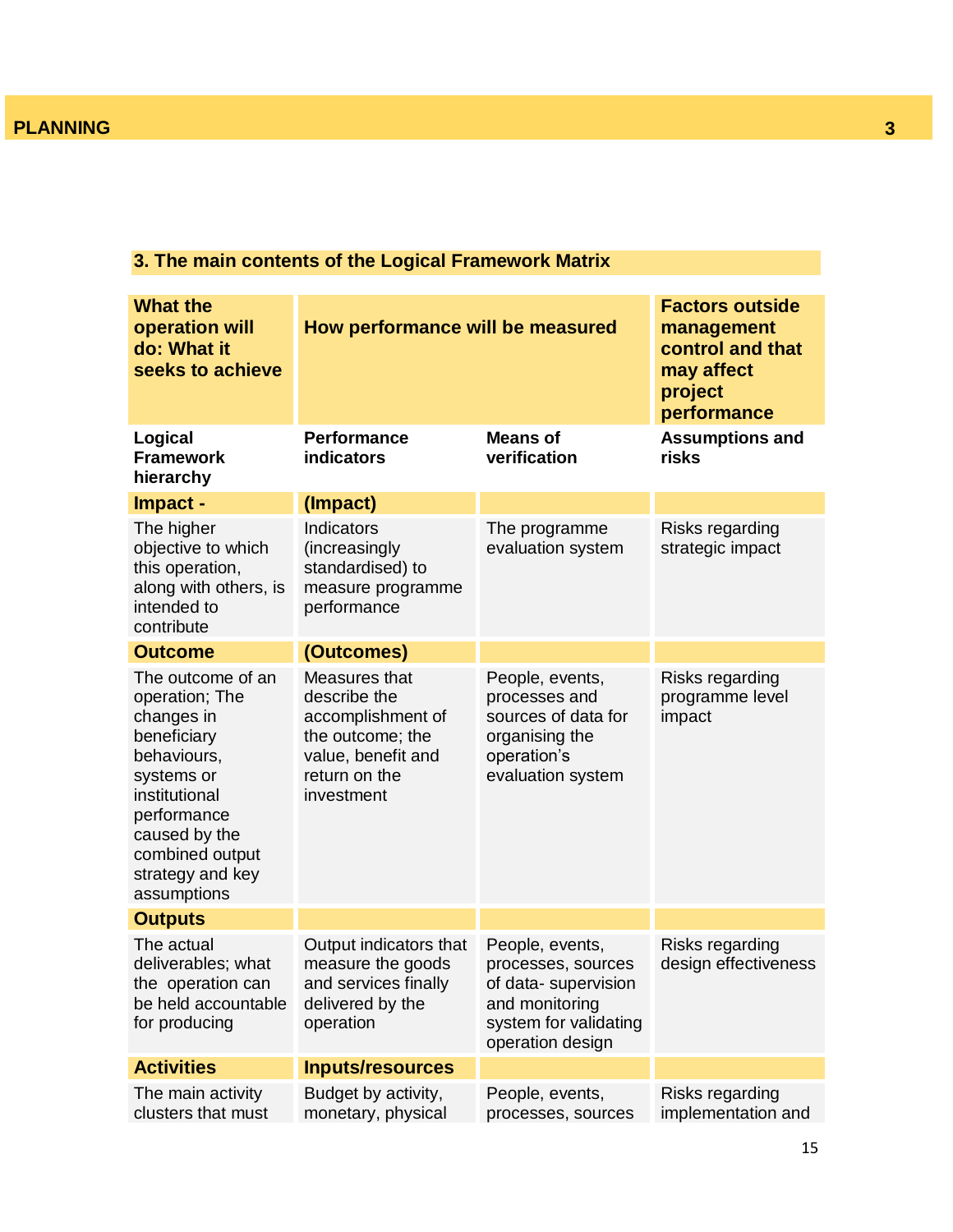be undertaken in order to accomplish the outputs

and human resources required to produce the outputs

of data – monitoring system for validating implementation processes efficiency

The log frame consists of a matrix with four columns and four (or more) rows, which summarise the key elements of a project namely:

- $\triangleright$  The project's hierarchy of objectives
- $\triangleright$  The key external factors critical to the project's success (Assumptions)
- $\triangleright$  How the project's achievements will be monitored and evaluated (indicators and sources of verification)

Each of the 4 columns in the Logical Framework is described in the table below. The first and fourth columns articulate operation design and assumptions, while the second and third columns outline the M&E performance measurement indicators and means in order to test whether or not the hypothesis description in the operation design holds true.

| <b>Column 1</b>                                                                                                                                                                                                                                             | <b>Column 2</b>                                                                                                                                                                                                                   | <b>Column 3</b>                                                                                                                | <b>Column 4</b>                                                                                                                                                                      |
|-------------------------------------------------------------------------------------------------------------------------------------------------------------------------------------------------------------------------------------------------------------|-----------------------------------------------------------------------------------------------------------------------------------------------------------------------------------------------------------------------------------|--------------------------------------------------------------------------------------------------------------------------------|--------------------------------------------------------------------------------------------------------------------------------------------------------------------------------------|
| <b>Operation design</b><br>and assumptions                                                                                                                                                                                                                  | M&E<br>performance<br>measurement<br><b>indicators</b>                                                                                                                                                                            | M&E<br>performance<br>measurement<br><b>indicators</b>                                                                         | <b>Operation design</b><br>and assumptions                                                                                                                                           |
| This column outlines<br>the design or<br>internal logic of the<br>operation<br>It incorporates<br>a hierarchy of<br>what the<br>operation will do<br>(inputs,<br>activities and<br>outputs) and<br>what it will seek<br>to achieve<br>(purpose and<br>goal) | This column outlines<br>how the design will<br>be monitored and<br>evaluated by<br>providing the<br>indicators used to<br>measure whether or<br>not various elements<br>of the operation<br>design has<br>happened as<br>planned. | This column<br>specifies the<br>source(s) of<br>information or the<br>means of verification<br>for assessing the<br>indicators | This column outlines<br>the external<br>assumptions and<br>risks related to each<br>level of the internal<br>design logic that is<br>necessary for the<br>next level up to<br>occur. |

#### **4. How to check for the design logic in a logical framework**

To check the design logic of the logical framework, review and test the internal and external logic (columns 1 and 4, respectively) and the feasibility of the operation's logical framework.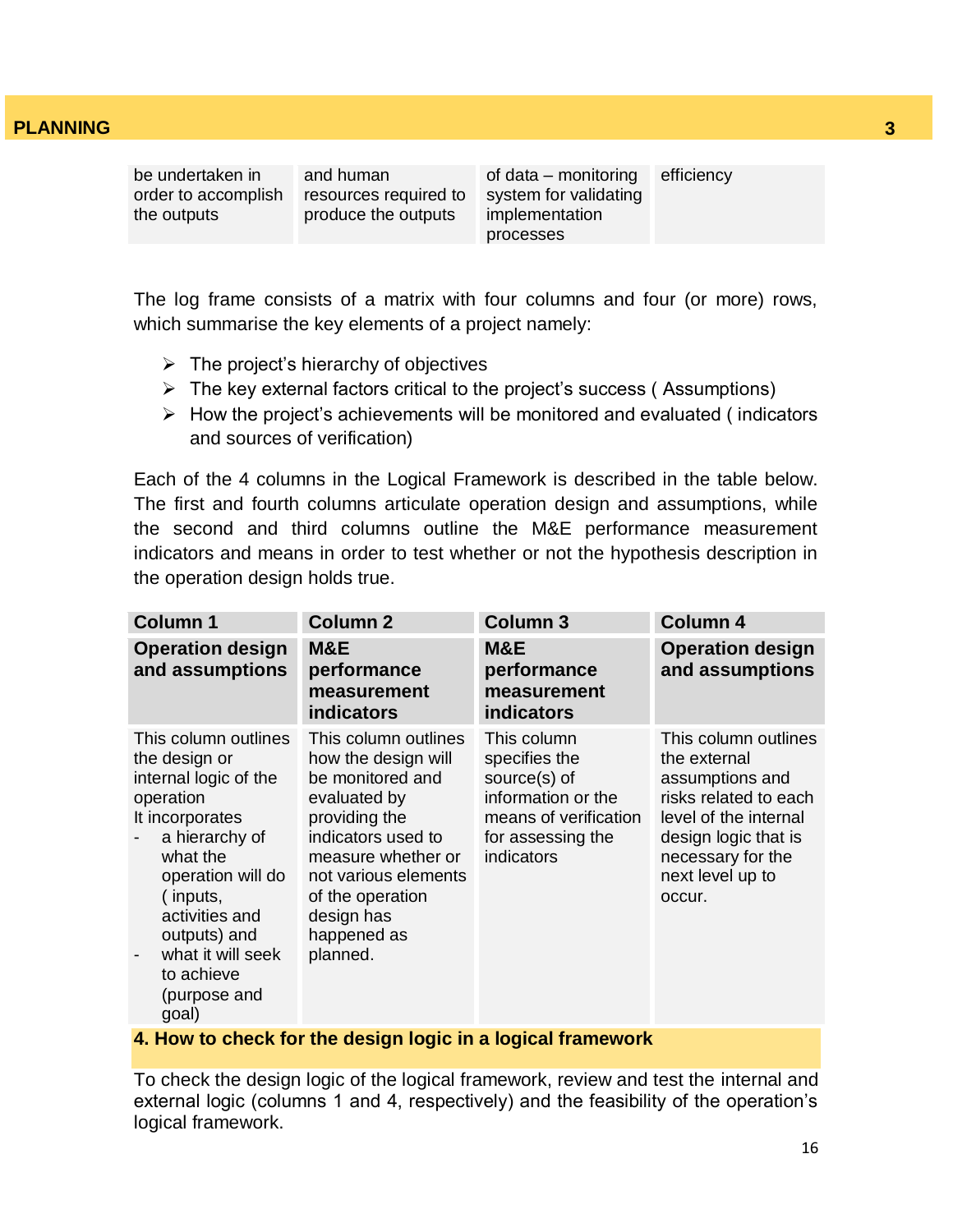Test the logic beginning with inputs and move upwards towards the impact using an "if" (internal logic) "and" (external logic) "then" (internal logic at the next level) logic test.

Where necessary, adjust the logical framework to overcome logic flaws or unfeasible/unlikely relationships among various levels of the logical framework hierarchy.

- If we wish to contribute to the **overall objective**, then we must achieve the **purpose**
- $\triangleright$  If we wish to achieve the **purpose**, then we must deliver the specified **results**
- If we wish to deliver the **results**, then **the specified activities** must be implemented and
- If we wish to implement the **specified activities**, then we must apply identified **inputs/resources**

#### **Specifically check that the following conditions hold:**

- Inputs are necessary and sufficient for activities to take place
- Activities are necessary and sufficient for outputs that are of the quality and quantity specified and that will be delivered on time.
- All outputs are necessary, and all outputs plus assumptions at the output level are necessary and sufficient to achieve the outcome.
- The outcome plus assumptions at the outcome level are necessary and sufficient to achieve the impact.
- The impact, outcome, and output statements are not simply restatements, summaries or aggregations of each other, but rather reflect the resulting joint outcome of 1level plus the assumptions at that same level.
- Each results hierarchy level represents a distinct and separate level, and each logical framework element within a results hierarchy level represents a distinct and separate element.
- The impact, outcome, activities, inputs and assumptions are clearly stated, unambiguous and measurable. Impacts and outcomes are stated positively as the results that the programme wants achieve.
- Outputs are stated positively in terms of service/product delivery.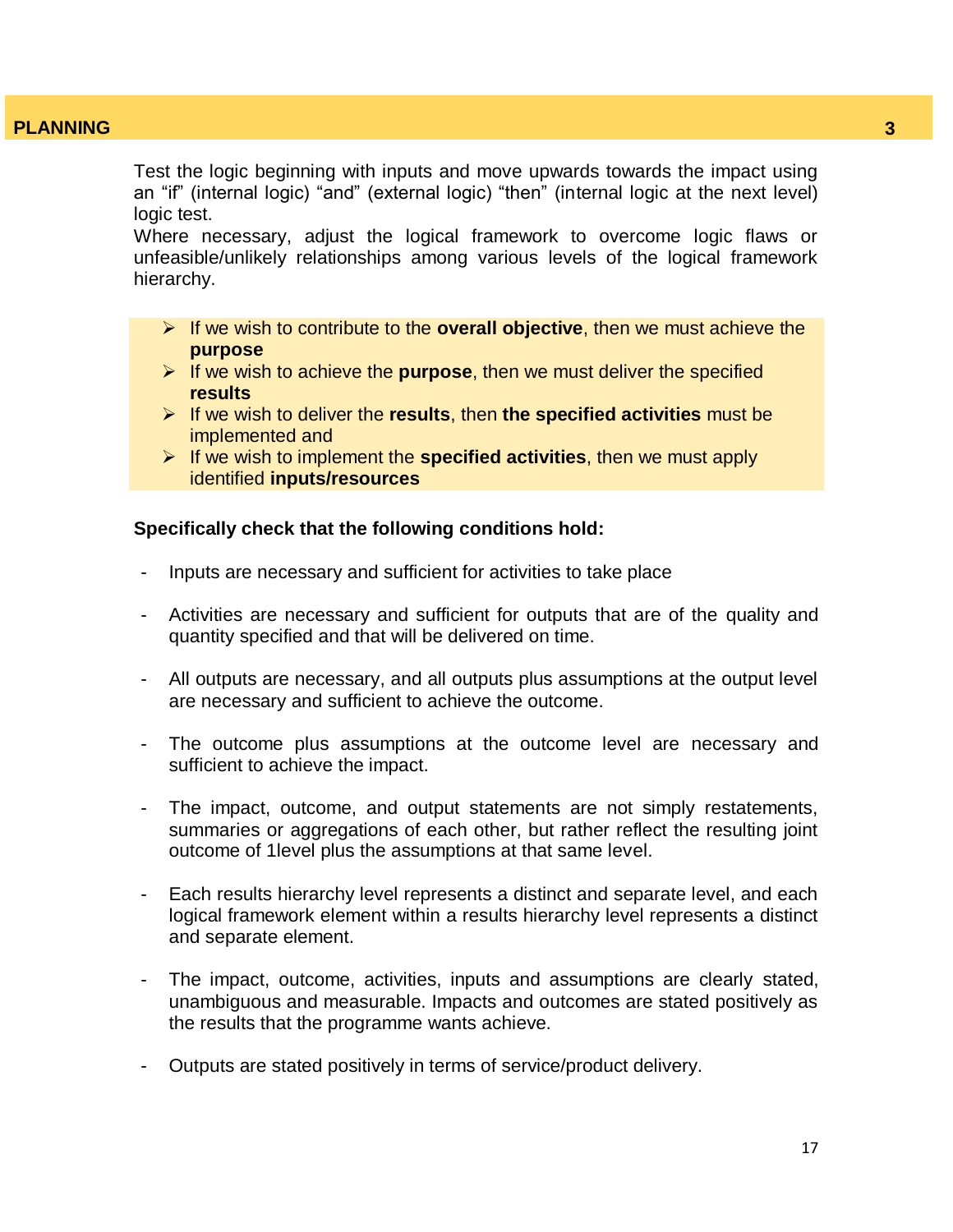- The assumptions are stated positively as assumptions, rather than risks, and they have a very high probability of coming true.
	- The means of verification for each indicator (column 3) are sufficiently documented, stating the source of the data needed to assess the indicator (be sure that sources of secondary data are in a useable form).



### **Output from Logical Frame planning**

**Log frame template is complete**

The operation design describes how inputs and activities will result in outputs delivered by the project and its partners, and

- $\triangleright$  How these outputs will result in desired outcomes and impacts.
- $\triangleright$  The logical framework ensures that activities are linked to the impact so that everything that is being done in a project has a purpose.
- **Next step: Developing a results based Monitoring plan**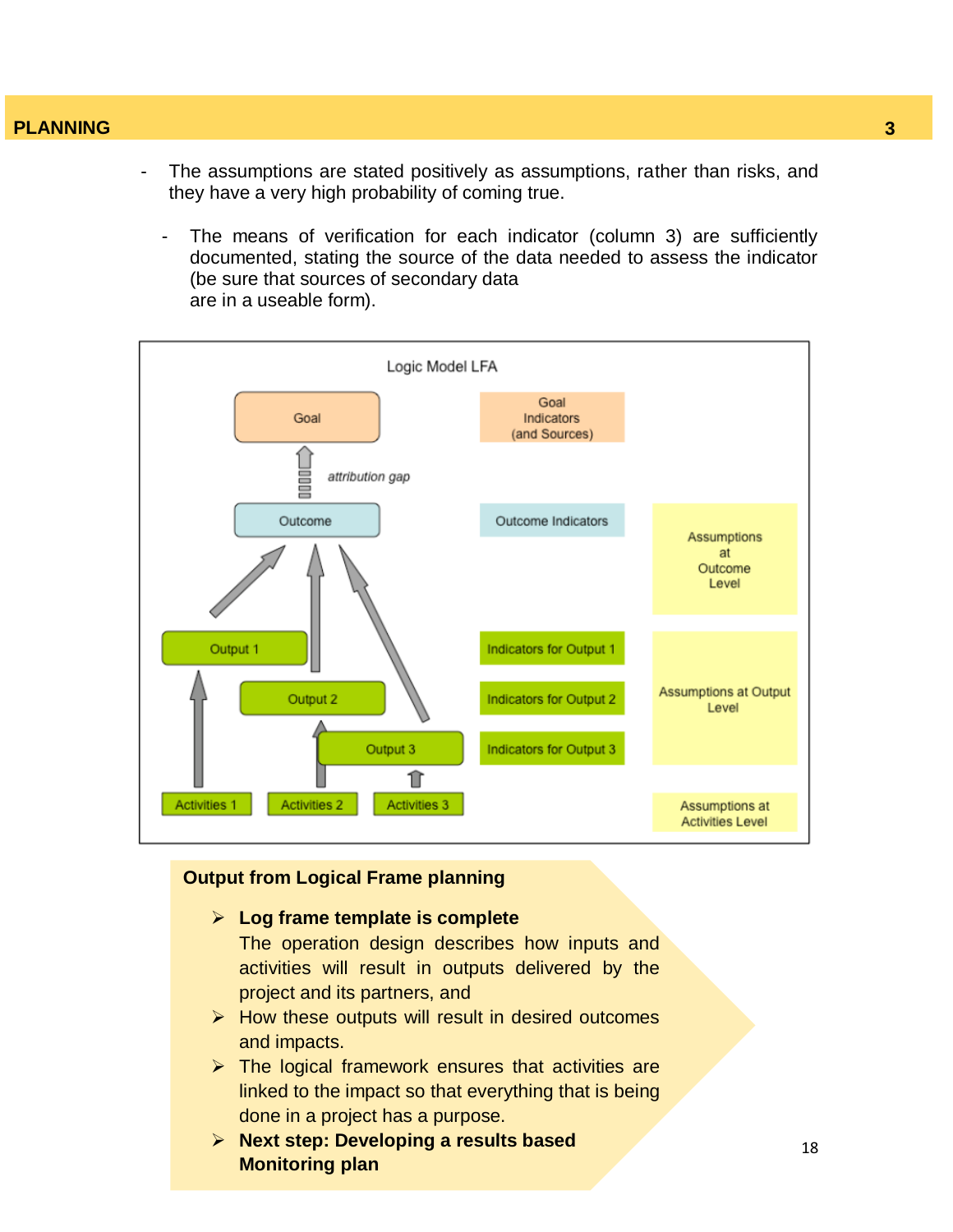

#### **Activity, resource and cost schedules**

#### **1. Purpose of a work plan ( activity schedule)**

An Activity Schedule is a format for analyzing and graphically presenting project activities. It helps to identify their logical sequence, expected duration, any dependencies that exist between activities, and provides a basis for allocating management responsibility. With the Activity Schedule prepared, further specification of resources and scheduling of costs can be undertaken.

Both Activity and Resource Schedules need to be drafted during the feasibility before implementation. The activity schedule is also important to determine the feasibility of the project - this information feasibility cannot be adequately assessed, particularly in terms of cost-benefit analysis. The level of detail required will depend on the nature and scale of the project, its stage in the project cycle, and expected implementation modalities.

During the planning stage, activity specification should be indicative, as it is usually inappropriate to try and specify too much detail, particularly when project implementation may not commence until a year or more after design work (due to the time it takes to approve financing, conclude a financing agreement and, as required, contract consultants).

Activity Schedules should be clearly linked to the delivery of project results (as specified in the Log frame matrix), as should the resource schedules and budget.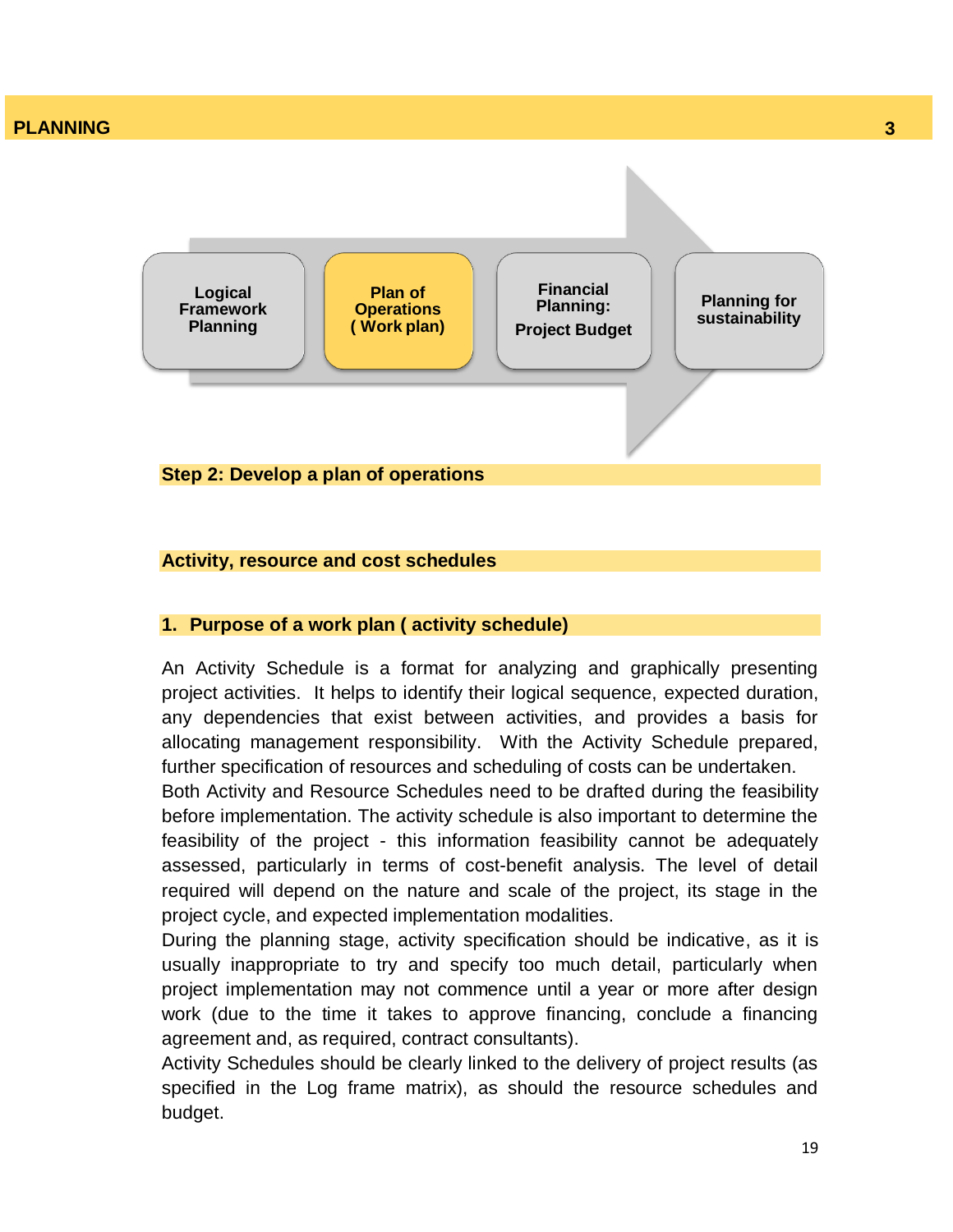#### **2. <sup>8</sup>Steps in the preparation of an activity schedule**

The first year"s activities may be specified in more detail (within a week to a month of expected timing) while subsequent years scheduling should be in quarterly or monthly detail. These longer term schedules are estimates that would be revised once implementation starts and should continue to be reviewed and revised during implementation as actual implementation may influence activities in turn.

#### **Step 1 List main activities**

The main Activities identified through the Log frame analysis are a summary of what the project must do in order to deliver project results. These can therefore be used as the basis for preparation of the Activity Schedule which helps to specify the likely phasing and duration of key activities.

# **Step 2 Break activities down into manageable tasks Work Breakdown Structure**

- $\triangleright$  This step may not be appropriate until financing is approved and the project implementation stage has commenced (although it is also part of planning and therefore dealt with it here)
- $\triangleright$  The purpose of breaking Activities down into sub-activities or tasks is to make them sufficiently simple to be organized and managed easily.
- $\triangleright$  The technique is to break an Activity down into its component subactivities, and then to take each sub activity and break it down into its component tasks.
- $\triangleright$  Each task can then be assigned to an individual, and becomes their short-term goal. The main skill is in getting the level of detail right. The most common mistake is to break the Activities down into too much detail. The breakdown should stop as soon as the planner has sufficient detail to estimate the **time** and **resources** required, and the person responsible for actually doing the work has sufficient instructions on what has to be done.
- $\triangleright$  This is where individual planning of tasks by project implementers starts.

 $\overline{a}$ 

 $^8$  EU project management guide : Steps in the preparation of a resource schedule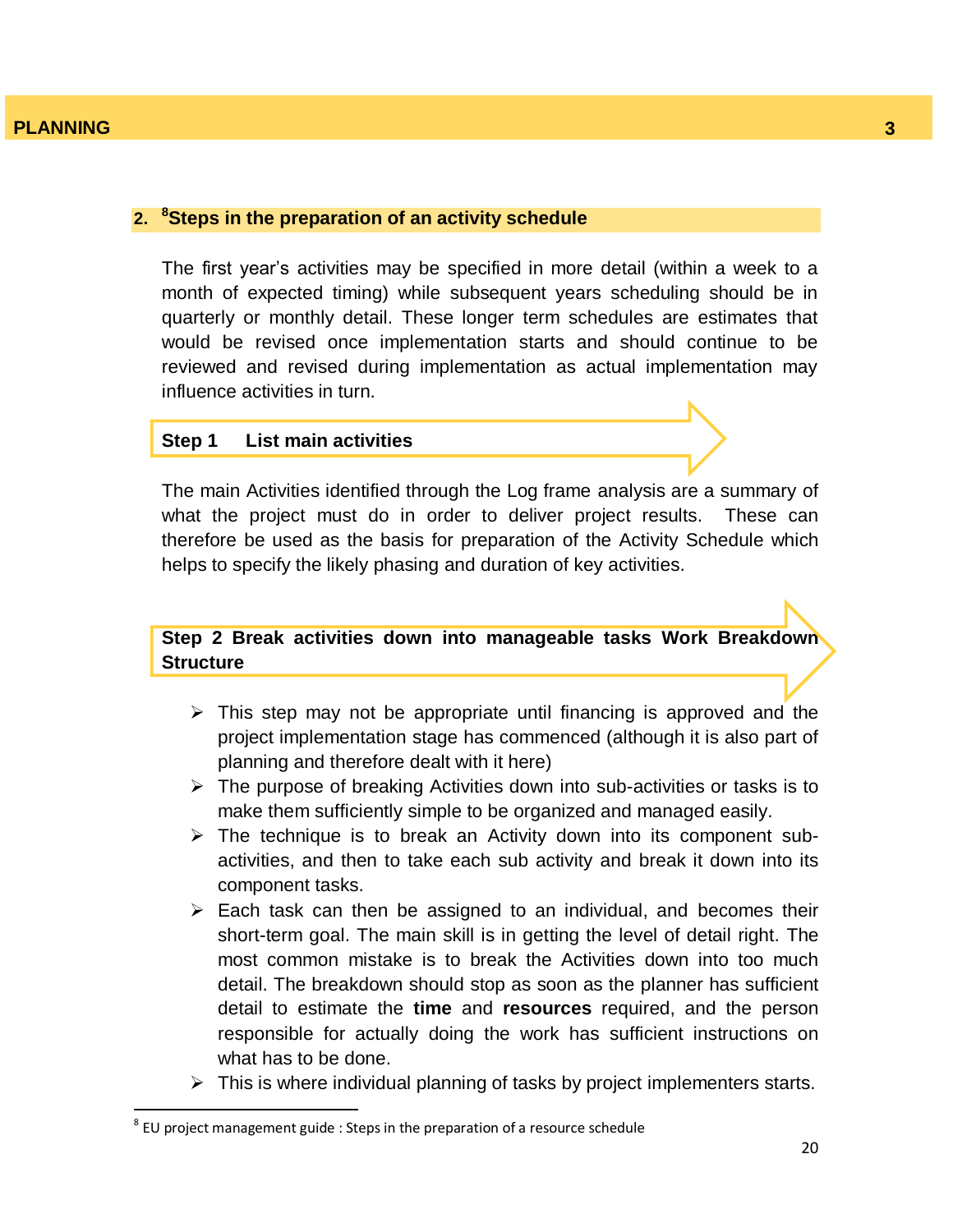#### **Step 3 Clarify the sequence and dependencies**

Once the Activities have been broken down into sufficient detail, they must be related to each other to determine their:

- **Sequence:** in what order should related Activities be undertaken?
- **Dependencies:** is the **Activity** dependent on the start-up or completion of any other Activity? -

Dependencies may also occur between otherwise unrelated **Activities** that will be undertaken by the same person (i.e. the person may not be able to complete both tasks at the same time).

### **Step 4 Estimate Start-up, Duration and Completion of Activities**

Specifying the timing involves making a realistic estimate of the duration of each task, and then building it into the Activity Schedule to establish likely start-up and completion dates. However, it is often not possible to estimate timing with great confidence. To ensure that the estimates are at least realistic, those who have the necessary technical knowledge or experience should be consulted.

The most common problem arising in the preparation of activity schedules is to underestimate the time required. This can happen for a number of reasons:

- Omission of essential Activities and tasks failure to allow sufficiently for interdependence of Activities
- $\triangleright$  Failure to allow for resource competition (i.e. Scheduling the same person or piece of equipment to do two or more things at once)
- $\triangleright$  a desire to impress with the promise of rapid results

#### **Step 5 Summarise scheduling of main activities**

Having specified the timing of individual tasks that make up the main activities, it is useful to provide an overall summary of the start-up, duration and completion of the main activity itself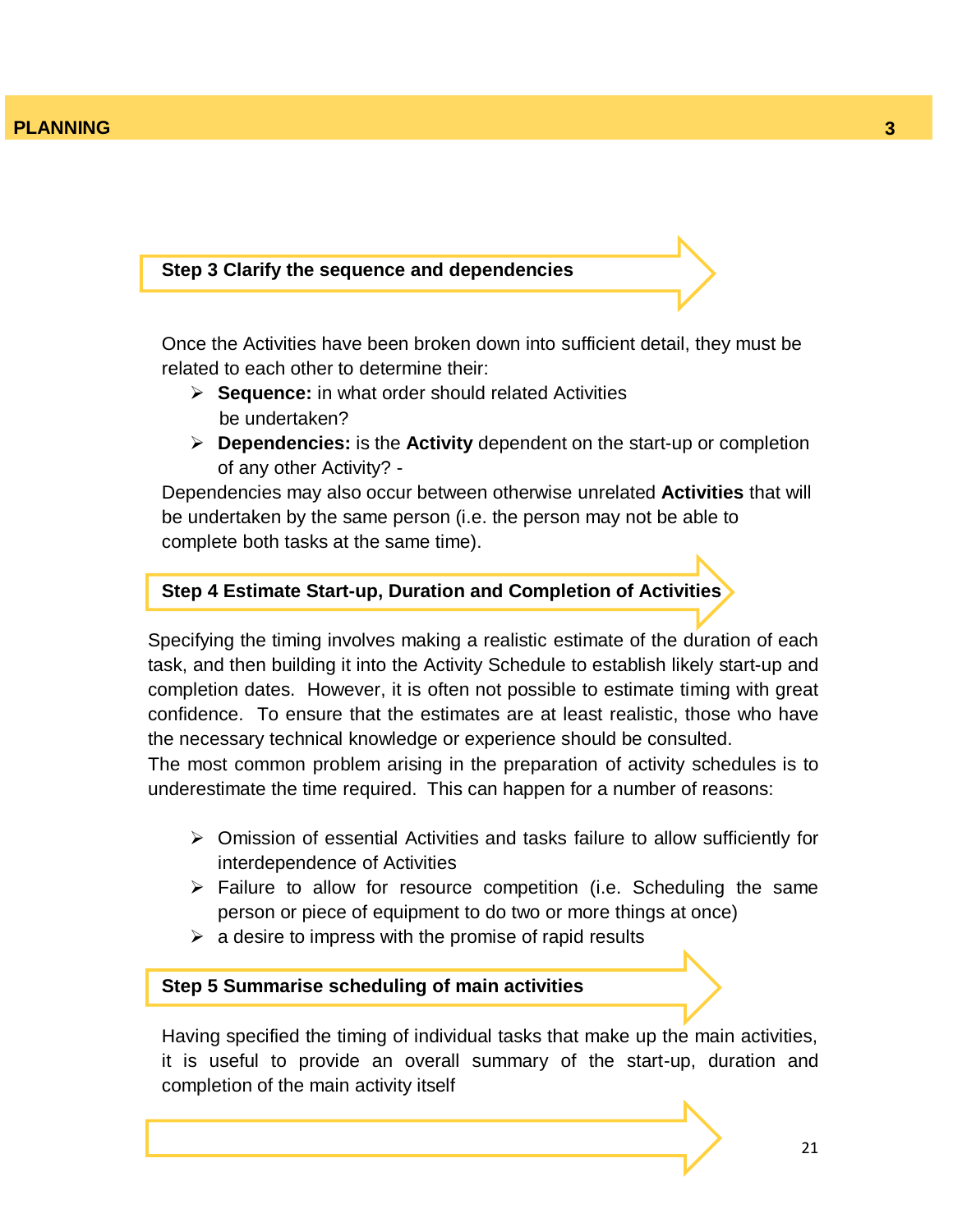#### **Step 6 Define Milestones**

Milestones can provide the basis by which project implementation is monitored and managed. They are key events that provide a measure of progress and a target for the project team to aim at. The simplest milestones are the dates estimated for completion of each Activity *– e.g. project management toolkit completed by 15 November 2014.*

#### **Step 7 – Define Expertise**

When the tasks are known, it is possible to specify the type of expertise required. Often the available expertise is known in advance. Nonetheless, this Provides a good opportunity to check whether the action plan is feasible given the human resources available.

### **Step 8 – Allocate Tasks Amongst Team members**

This involves more than just saying who does what. With task allocation comes responsibility for achievement of milestones. In other words, it is a means to define each team member"s accountability to the project manager and to other team members. Task allocation should therefore take into account the capability, skills and experience of each member of the team. When delegating tasks to team members, it is important to ensure that they understand what is required of them. If not, the level of detail with which the relevant tasks are specified may have to be increased.

The sheet below illustrates the steps.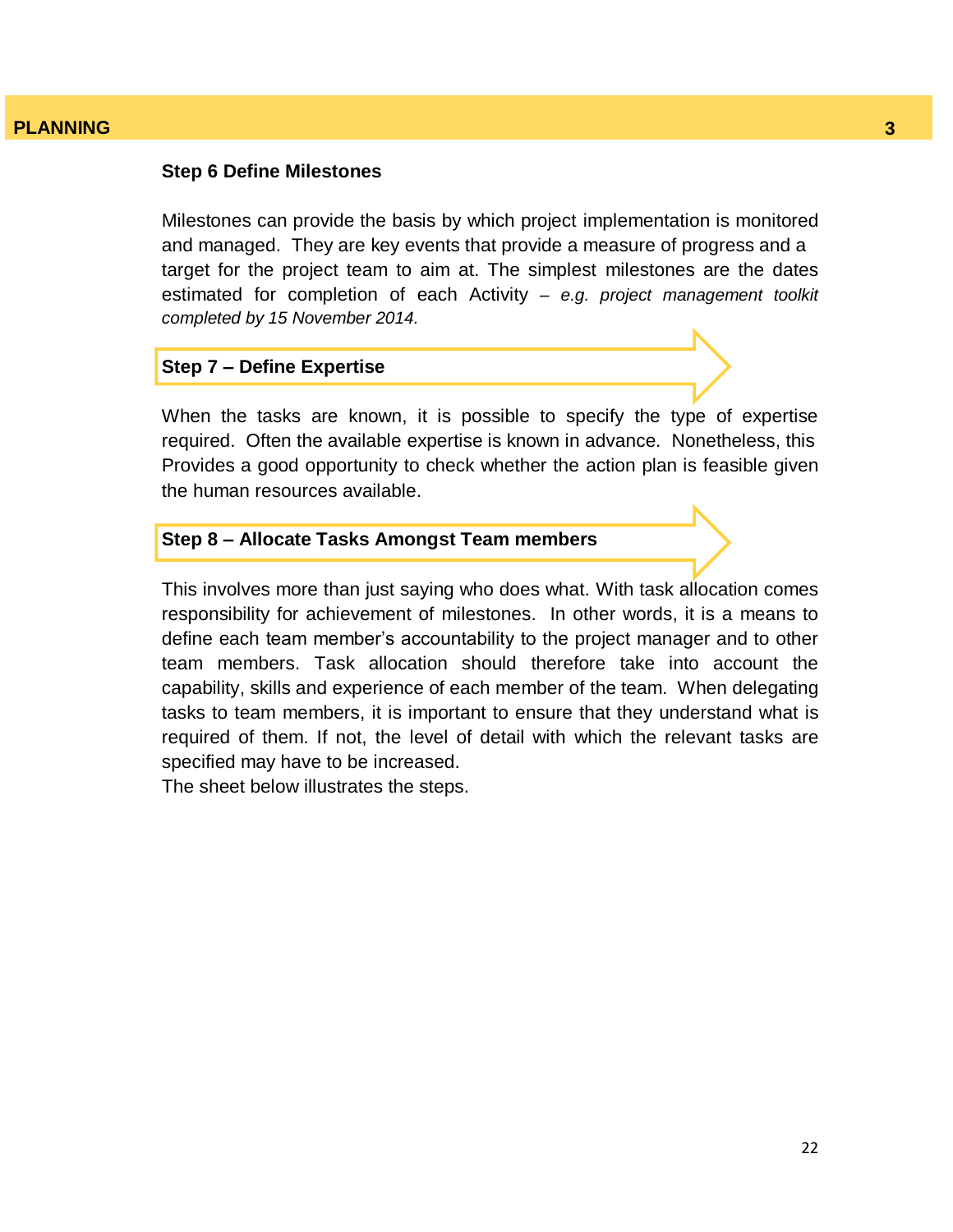

An Activity Schedule is also known as a work breakdown structure (in project management terminology)



Cost estimates should be based on careful and thorough budgeting. It will have significant influence over the investment decision at project appraisal and subsequently on the smooth implementation of the project if the go-ahead is given. Again, the list of activities should be copied into a resource schedule form. Each activity should then be used as a checklist to ensure that all necessary resources/inputs required under that activity are provided for.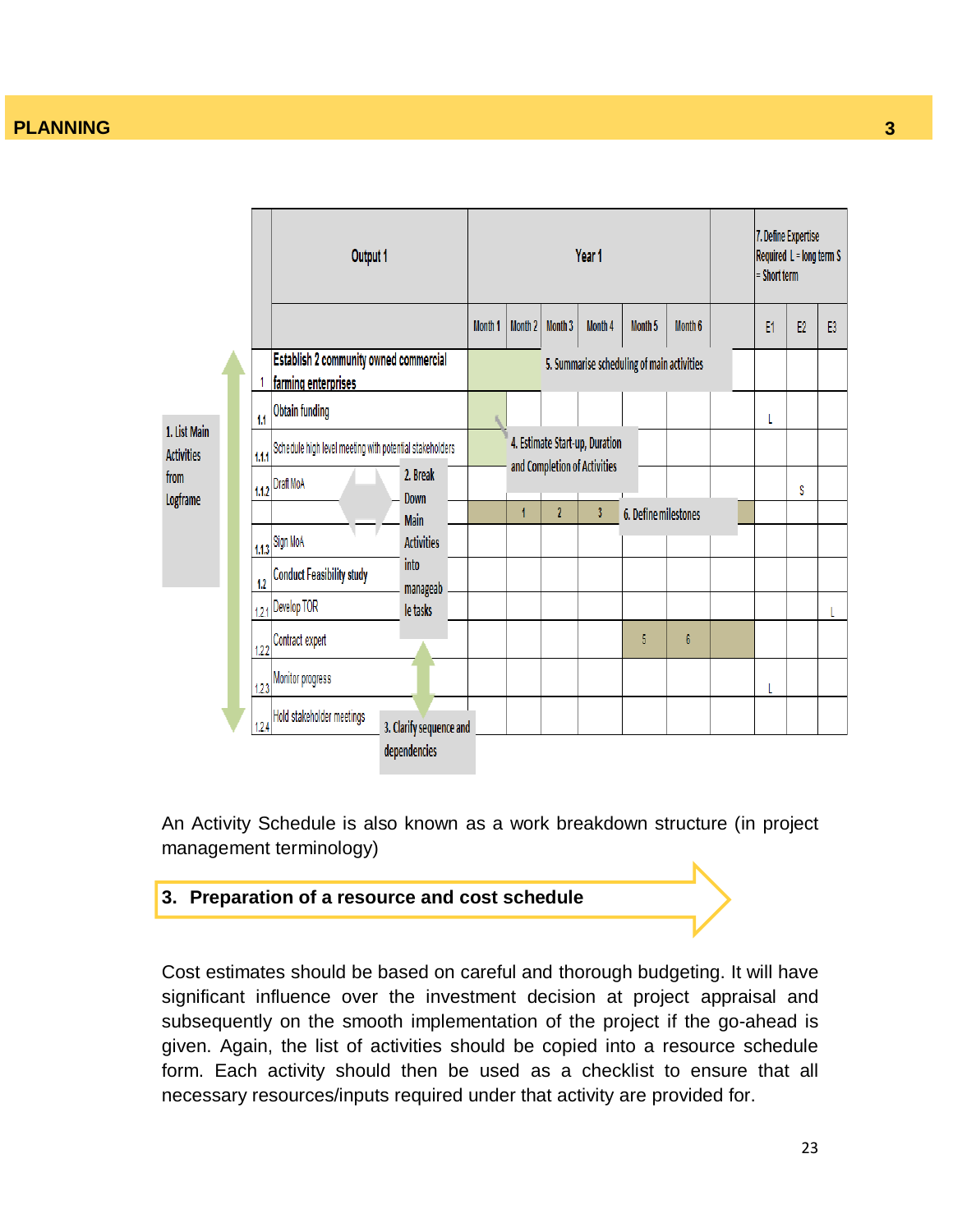Budgeting of management activities should not be forgotten at this stage.

Once the Activities have been entered into the schedule, the resources necessary to undertake the Activities must be specified. As there will be a need to aggregate or summarise the cost information, the resources should be allocated to agreed cost categories.

For example, in Figure 38 the activity of establishing a Monitoring MIS unit requires Equipment and Salaries and Allowances. *The Units, Quantity Per Period*, and estimated *Unit Cost* should then be specified. If entered on a spreadsheet, *Cost per Period* and *Total Project Cost* can be calculated using simple formulae.

Project costing should allow the allocation of costs between the different funding sources so that each party is clear about their respective contributions. The code for *Funding Source* can then be used to sort all costs and to determine respective totals. Those providing funding for the project are likely to have cost codes for each established cost category. By specifying the *Cost Code***,** costs can again be sorted to determine total cost by cost category.

It is now possible to *schedule cost* per planning period using simple formulae to multiply the annual quantity by the unit cost.

Once *Total Costs* have been calculated, it is important to remember that the implementing Development Agency may be required to meet any recurrent costs of maintaining service provision beyond the life of the project. *Recurrent Costs*  may be covered (fully or partly) through increased revenue that has been generated through project Activities. Whether or not this is the case, it is important that the net recurrent cost implications of the project are clearly specified so that the future impact on the implementing agency"s budget can be determined.

Recurrent costs may be recovered fully or partly through increased revenue that has been generated through project Activities. Whether or not this is the case, it is important that the net recurrent cost implications of the project are clearly specified so that the future impact on the implementing development Agency"s budget can be determined.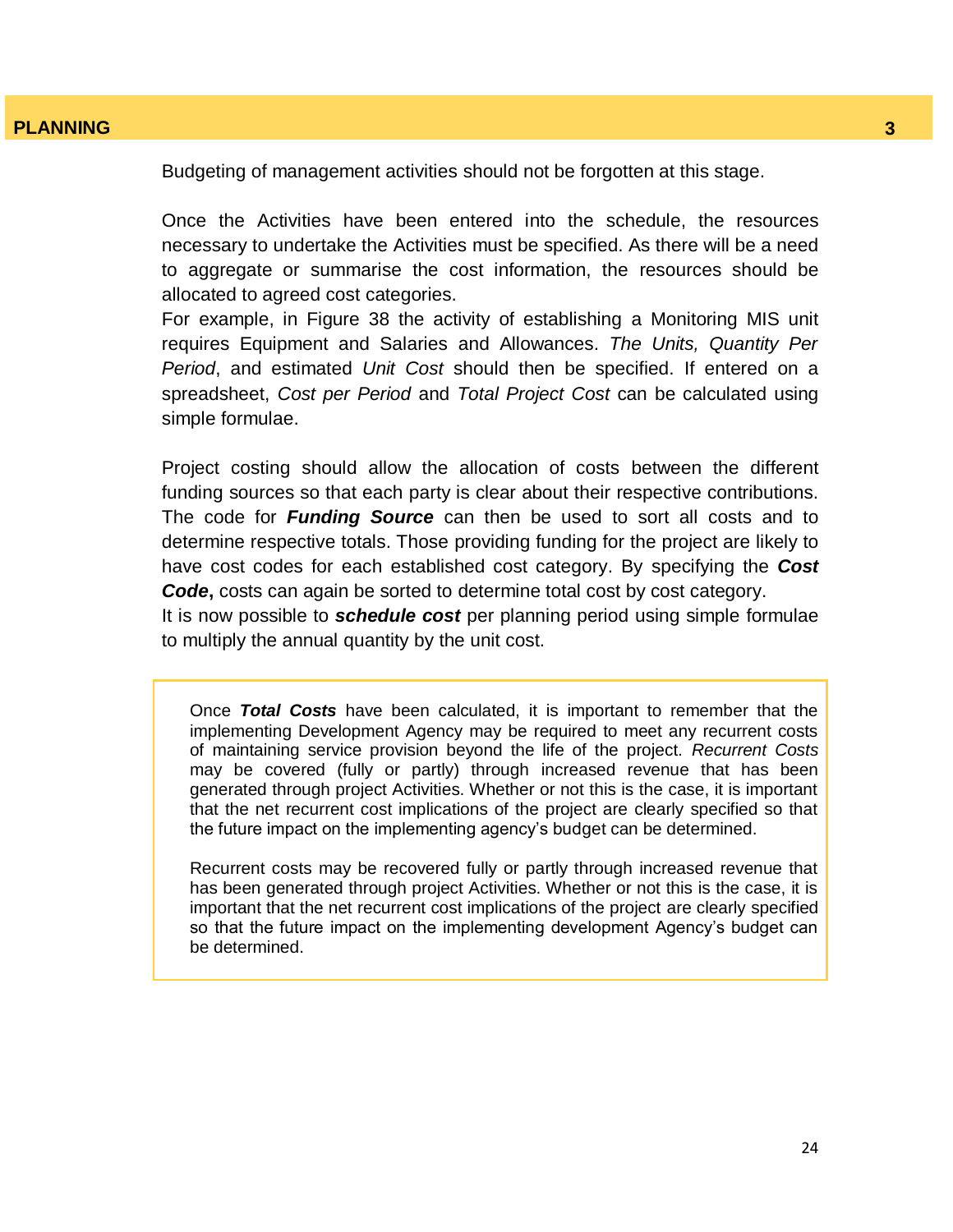# **Budget Template**

| <b>Template Budget Plan</b>                                                                                          |                                      |                                     |              |                |                                         |    |                                 |                                  |                                  |
|----------------------------------------------------------------------------------------------------------------------|--------------------------------------|-------------------------------------|--------------|----------------|-----------------------------------------|----|---------------------------------|----------------------------------|----------------------------------|
| Step 1                                                                                                               | Step 2                               |                                     | Step 3       |                | Step 4                                  |    | Step 5                          | Step 6                           |                                  |
| Fill in<br><b>Budget</b><br>headings                                                                                 | <b>Specify</b><br>number of<br>units |                                     | unit<br>cost | <b>Specify</b> | Specify<br>unit cost<br>per<br>quarters |    | Specify the<br>totals           | sources                          | <b>Identify funding</b>          |
| <b>Budget</b><br>headings                                                                                            | <b>Unit</b>                          | <b>Cost</b><br>per<br>unit          | Year 1       | per quarter    | <b>Quantity and cost</b>                |    | <b>Project</b><br><b>Totals</b> | <b>Funding</b><br><b>Sources</b> | <b>Recurrent</b><br><b>Costs</b> |
|                                                                                                                      |                                      |                                     | Q1           | Q2             | Q3                                      | A4 |                                 |                                  |                                  |
| E.g.<br>Revenue<br><b>Office Cost</b><br><b>Admin</b><br><b>Salaries</b><br><b>Overheads</b><br>Professional<br>fees |                                      |                                     |              |                |                                         |    |                                 |                                  |                                  |
| <b>Total Revenue</b>                                                                                                 |                                      |                                     |              |                |                                         |    |                                 |                                  |                                  |
| E.g.<br>Capital<br><b>Building</b><br>costs<br><b>Furniture</b><br><b>Fittings</b><br>Land<br><b>Other</b>           |                                      |                                     |              |                |                                         |    |                                 |                                  |                                  |
| <b>Total Capital</b>                                                                                                 |                                      |                                     |              |                |                                         |    |                                 |                                  |                                  |
| <b>Total Revenue</b><br>and Capital                                                                                  |                                      |                                     |              |                |                                         |    |                                 |                                  |                                  |
|                                                                                                                      |                                      |                                     |              |                |                                         |    |                                 |                                  |                                  |
|                                                                                                                      |                                      | <b>Funds</b><br>payment<br>schedule |              |                | <b>Annual budget</b>                    |    |                                 |                                  | <b>Annual recurrent</b><br>cost  |
|                                                                                                                      | Step 7                               |                                     |              | Step 8         |                                         |    |                                 | Step 9                           |                                  |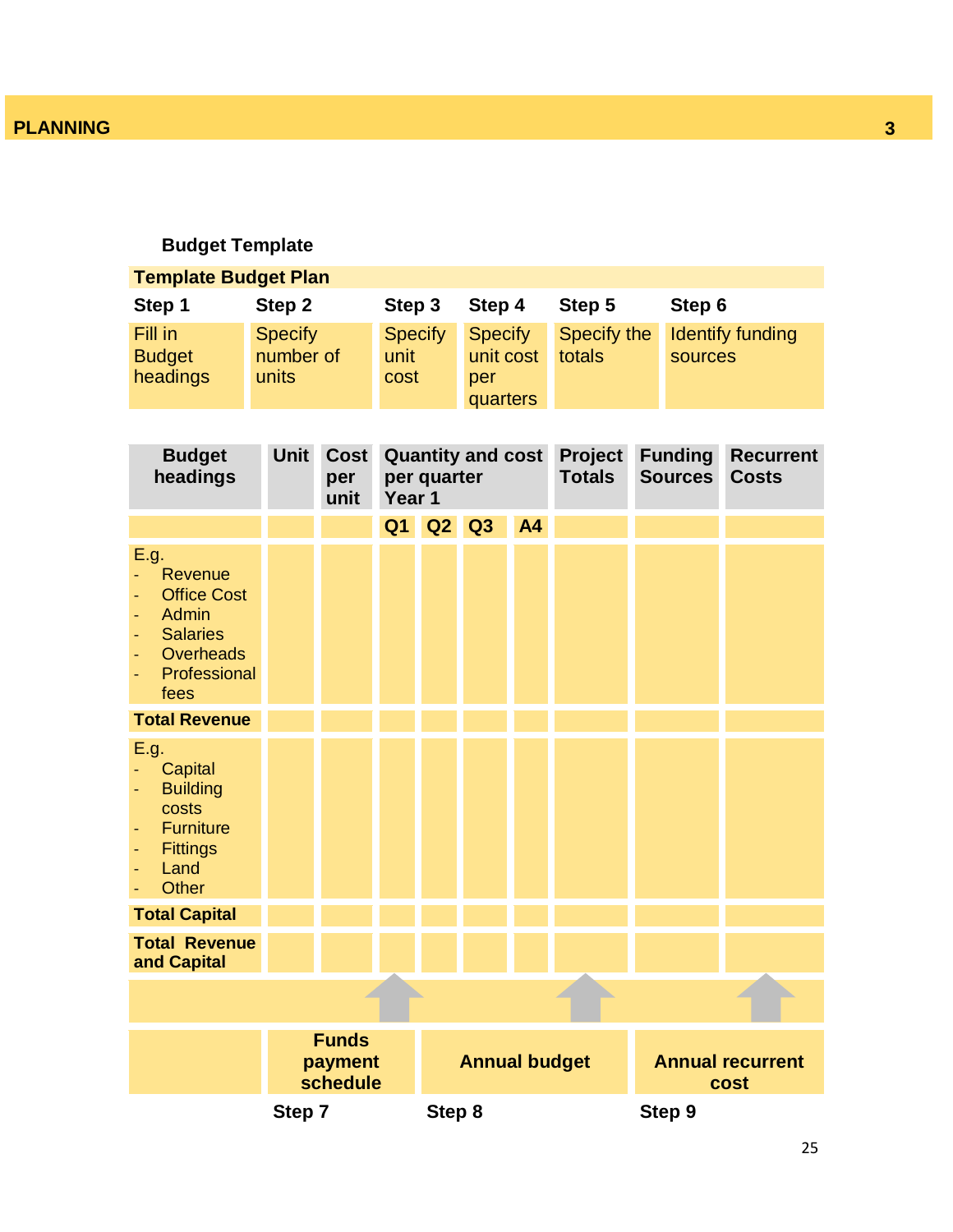

#### **Overview**

This toolkit provides guidelines on how to go about developing and monitoring a budget. It will help you with an overall Organisational budget as well as with a budget for a specific project. It includes tools for estimating costs as well as tips for ensuring that your budgets meet the needs of your project(s)

Budgeting is the key to financial management. The toolkit will help you plan, develop and use budgets effectively. If you have a sound understanding of the principles of budgeting, you will be well on the way to sound financial management. If you use this toolkit in conjunction with other toolkits, as indicated, you will increase the capacity of the organization to manage its finances effectively.

# **1. What is a budget?**

A budget is a financial plan. It is a projection (forecast) of what will happen financially if certain decisions are implemented and actions undertaken over a certain period of time.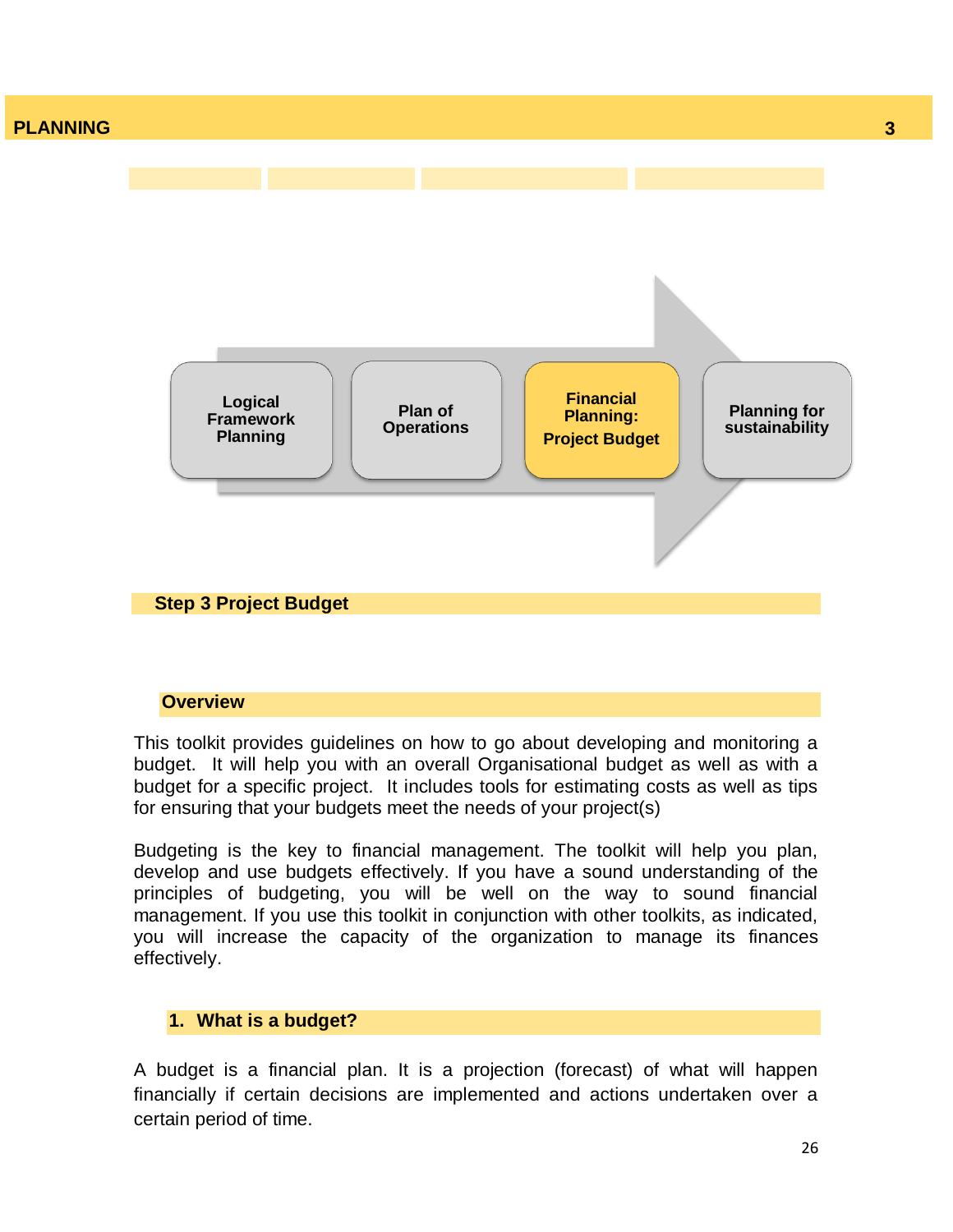A project budget is a prediction of the costs associated with a particular project. These costs include labour, materials and other related expenses. A project is broken down into specific activities, with costs assigned to each activity. The sum of the activity budgets equals the project budget.

#### **2. Why a budget – purpose**

Once a budget has been set, it provides a financial framework for the decision making process: Is the proposed course of action something we have planned for or not? Do we have the financial resource to fund the proposed course of action?

The purposes therefore of a budget are to:

- Determine the estimated cost of doing something
- Inform resource allocation decisions
- Assess the financial consequences of alternative scenarios
- Control costs
- Measure performance through the comparison of actual costs against budget
- Enable the measurement of the comparative performance of different projects
- Enforce financial accountability

Once the budget is in place, it enables the actual project performance to be measured against the budget.

#### **3. Roles and responsibilities**

#### **3.1.Project Manager**

| <b>Responsibility</b>                                                                                                                                                               | <b>Programme Manager</b><br><b>Project Manager</b> |
|-------------------------------------------------------------------------------------------------------------------------------------------------------------------------------------|----------------------------------------------------|
| Prepare project budgets in accordance with<br>1.<br>these procedures and also with the reference<br>to other relevant policies and procedures<br>such as the Time Management Policy |                                                    |
| 2. Obtain advice and input on budgets from<br>project finance staff                                                                                                                 |                                                    |
| 3. Submit budget proposals to<br>donors/stakeholders                                                                                                                                |                                                    |
| 4. Negotiate budget proposals with donors                                                                                                                                           |                                                    |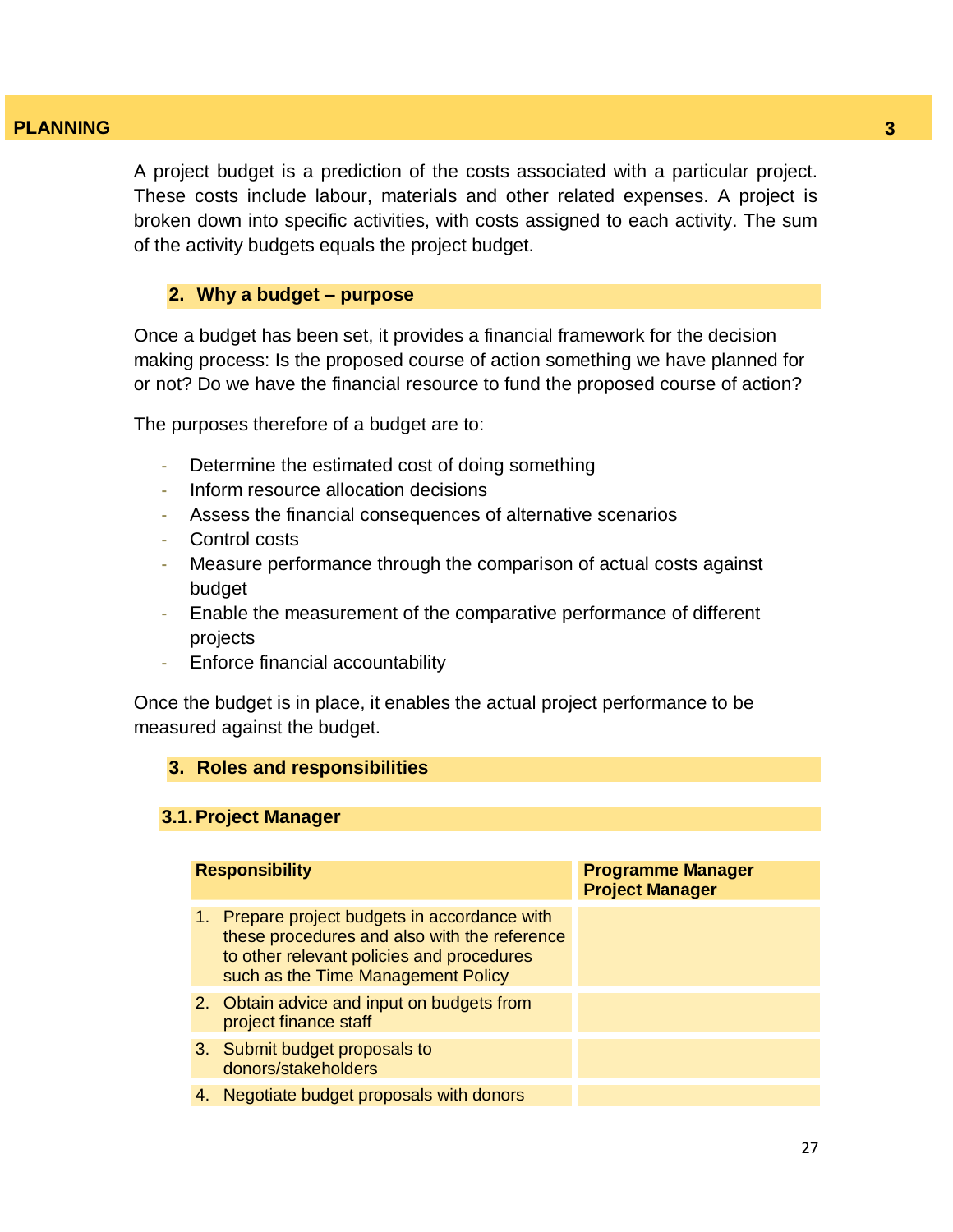| 5. Ensure agreed budgets are correctly<br>reflected in donor contracts             |  |
|------------------------------------------------------------------------------------|--|
| 6. Identify and secure co-funding where it is a<br>condition of the donor contract |  |
| 7. Develop and agree budgets with<br>implementing partners                         |  |
| 8. Enter budgets into the financial system                                         |  |
| 9. Monitor budget performance                                                      |  |
| 10. Request budget modifications from donors<br>when necessary                     |  |

# **3.2.Finance Department**

|    | <b>Responsibility</b>                                                                           | <b>Function</b> |
|----|-------------------------------------------------------------------------------------------------|-----------------|
|    | 1. Advise on and review budget<br>concepts and proposals                                        |                 |
| 2. | Review budgets and sign them off<br>as part of the contract clearance<br>procedure              |                 |
|    | 3. Ensure budgets have been<br>correctly entered into the finance<br>system                     |                 |
| 4. | Develop project budgeting tools<br>and train programme staff on their<br>use                    |                 |
| 5. | Provide support to programme staff<br>on all aspects of the budget<br>process                   |                 |
| 6. | Monitor budget performance and<br>alert project managers if budgets<br>are not being adhered to |                 |
| 7. | Prepare interim and final reports for<br>donors with budget comparisons                         |                 |
| 8. | <b>Staff/Consultant budgetary issues</b>                                                        |                 |

# **4. Budgeting Principles**

- The budget must **reflect the activities to be performed**. The starting point should therefore be to consider the planned project activities and consider all the costs necessary to perform the activities.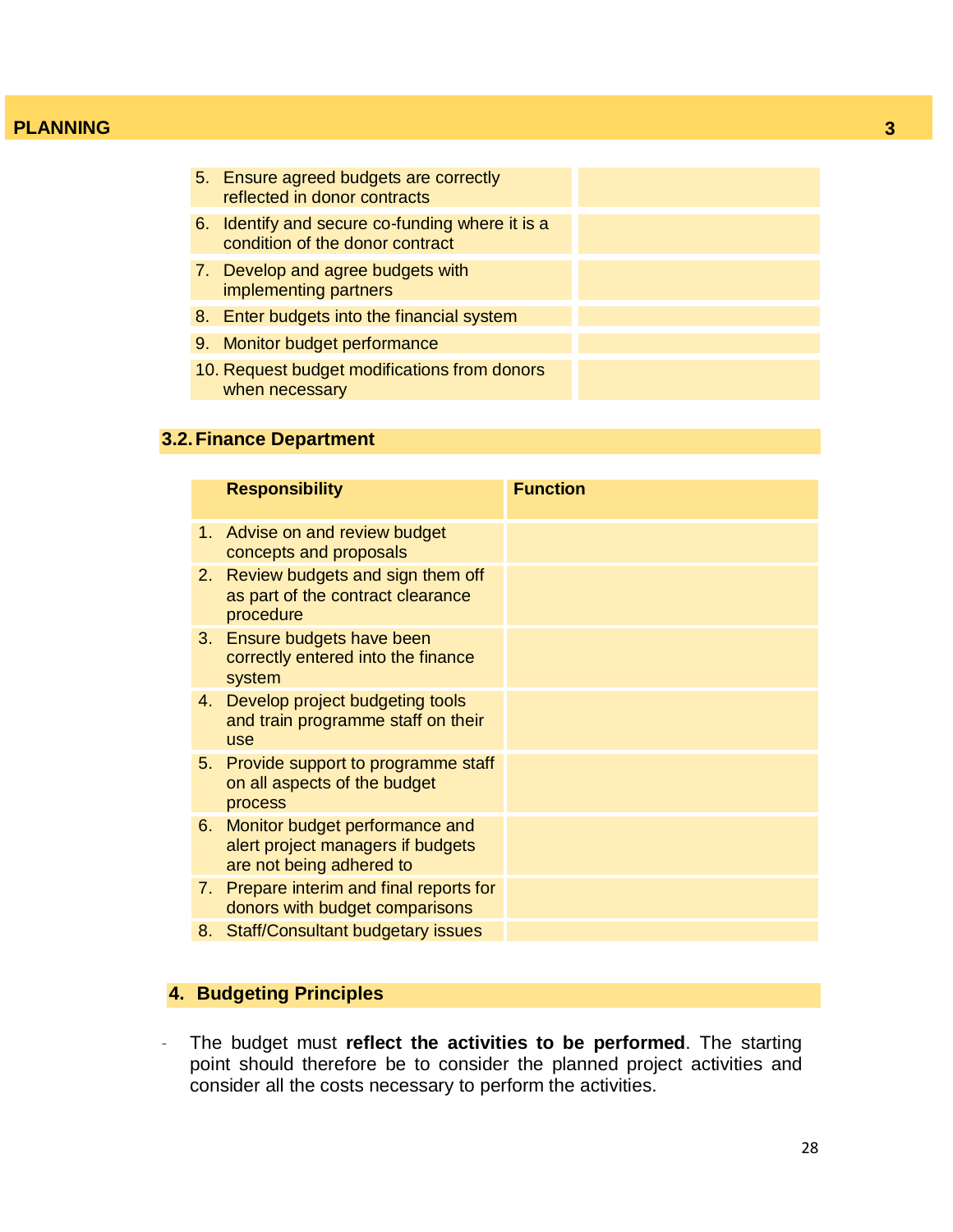- The budget should **reflect the total project lifecycle** and be divided into appropriate time periods (e.g. years) so that it is clear as to when expenditures are planned to be incurred**.** 

It is usual for long-term projects and organisations to prepare a budget which makes projections for several years at a time. While it is usually only the budget for the coming year that is really quite accurate, the projections for the following years gives some indication of the levels of funding that are likely to be needed. Some allowance is usually made for inflation for subsequent years, as well as for the anticipated activities which may differ from the first year. A three-year budget should be based on a three-year plan.

- The budget should be **realistic.** It should be based on a realistic assessment of expected costs. It should neither be inflated nor should costs be underestimated. It should be based on real cost data to the extent possible, e.g. actual staff costs, price lists for standardised goods or services, quotatio3s from suppliers, or past experience.
- The budget should be **comprehensive** in that it should include all costs necessary for the delivery of the project.
- The budget should be **transparent.** The budget should be simple to understand with clear links between the activities to be performed and the associated costs.
- The budget should be built from first principles with unit costs and quantities clearly shown.
- Budget **assumptions should be clearly stated**.
- The budget should be **accurate**. It should not contain arithmetic errors.
- The budget should be **timely,** i.e. developed early on as part of the project planning process to allow for assessing alternative scenarios and to assist in the establishment of a cost effective project plan.
- The budget should be **flexible**, e.g. it should be possible to modify the budget if new information is obtained or project plans are revised.
- The budget should demonstrate **value for money.**
- The budget should be **results based** with clear linkages between costs (inputs) and results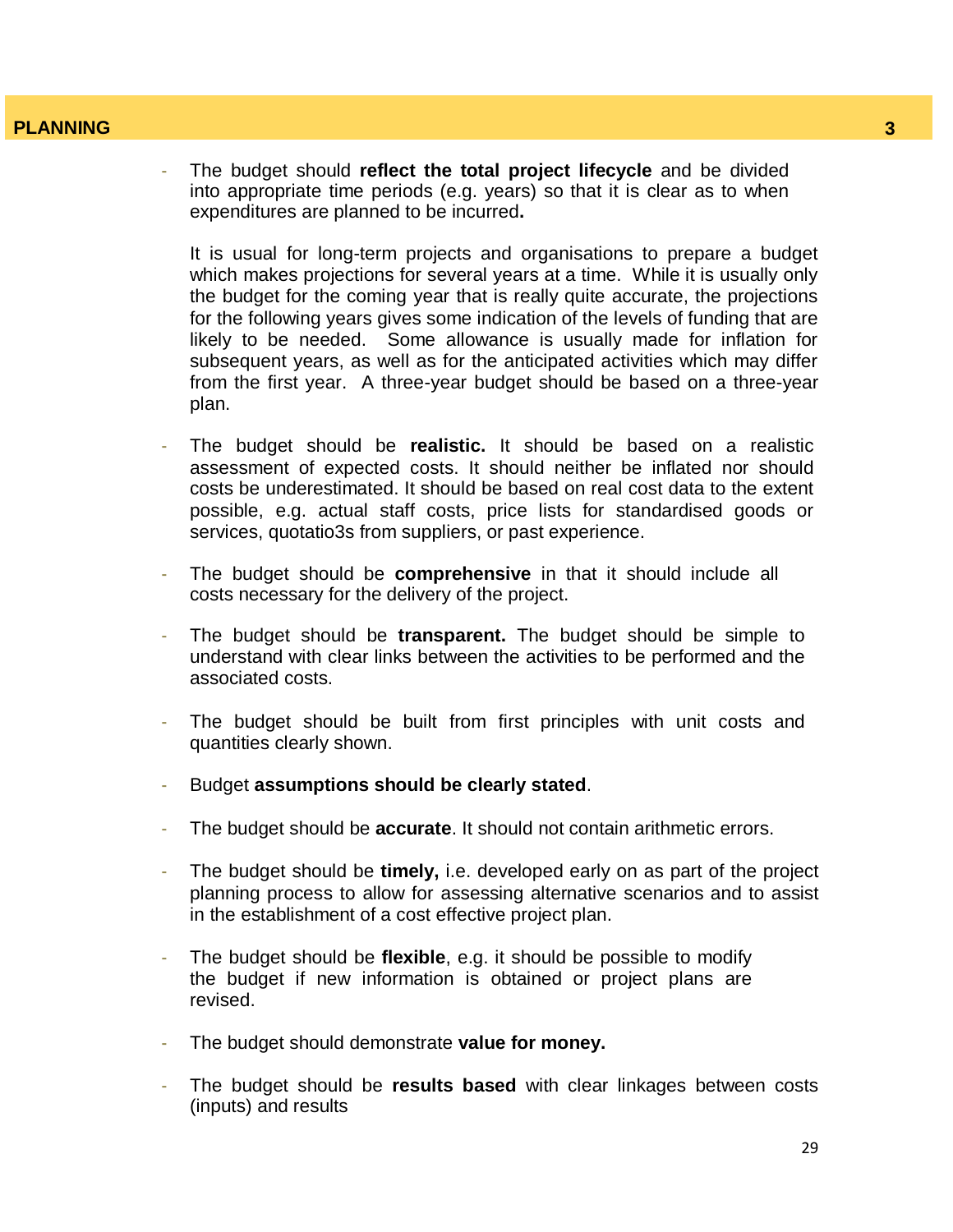- Contributions in kind (not money, but goods) should be included as a note to the budget Although they are not part of the budget, they reduce budget costs and so should be indicated

#### **Checklist for draft budgets**

This checklist may be used to assess the completeness of either a project concept budget or a project proposal budget.

|                    | <b>Project name</b>                                                                                                                                                                                                        |      |                    |                    |
|--------------------|----------------------------------------------------------------------------------------------------------------------------------------------------------------------------------------------------------------------------|------|--------------------|--------------------|
| <b>Total Value</b> |                                                                                                                                                                                                                            |      |                    |                    |
|                    | Staff time: Value and %                                                                                                                                                                                                    |      |                    |                    |
|                    | Management Fees/indirect cost %                                                                                                                                                                                            |      |                    |                    |
| 1.                 | <b>Budget</b>                                                                                                                                                                                                              | N.A. | Project<br>Manager | <b>Key Partner</b> |
| 1.1                | Does the budget match the<br>described scope of work?                                                                                                                                                                      |      |                    |                    |
|                    | Does the budget include itemized<br>costs for:                                                                                                                                                                             |      |                    |                    |
|                    | <b>Communications</b>                                                                                                                                                                                                      |      |                    |                    |
|                    | <b>Finance support</b>                                                                                                                                                                                                     |      |                    |                    |
|                    | <b>Reporting support</b>                                                                                                                                                                                                   |      |                    |                    |
|                    | <b>Audit</b>                                                                                                                                                                                                               |      |                    |                    |
|                    | <b>Monitoring and Evaluation</b>                                                                                                                                                                                           |      |                    |                    |
| 1.2                | Is there sufficient provision for<br>staff?<br>Include project administration,<br>legal etc. costs                                                                                                                         |      |                    |                    |
| 1.3                | Is there sufficient provision for<br>indirect costs/overheads<br>(This could be covered by a flat<br>fee e.g. % of total budget or<br>shown as direct costs e.g. office,<br>staff etc. or a combination of both<br>methods |      |                    |                    |
| 1.3                | Is Co-funding planned?<br>If yes, has it been identified                                                                                                                                                                   |      |                    |                    |

#### **5. Budgeting Structure and Operational plan**

Budgets need to be built following a standard structure that represents a logical breakdown of the work to be performed. The fundamental budget unit is the activity budget. Each project activity should have its own budget, and when consolidated these budgets make up the project budget.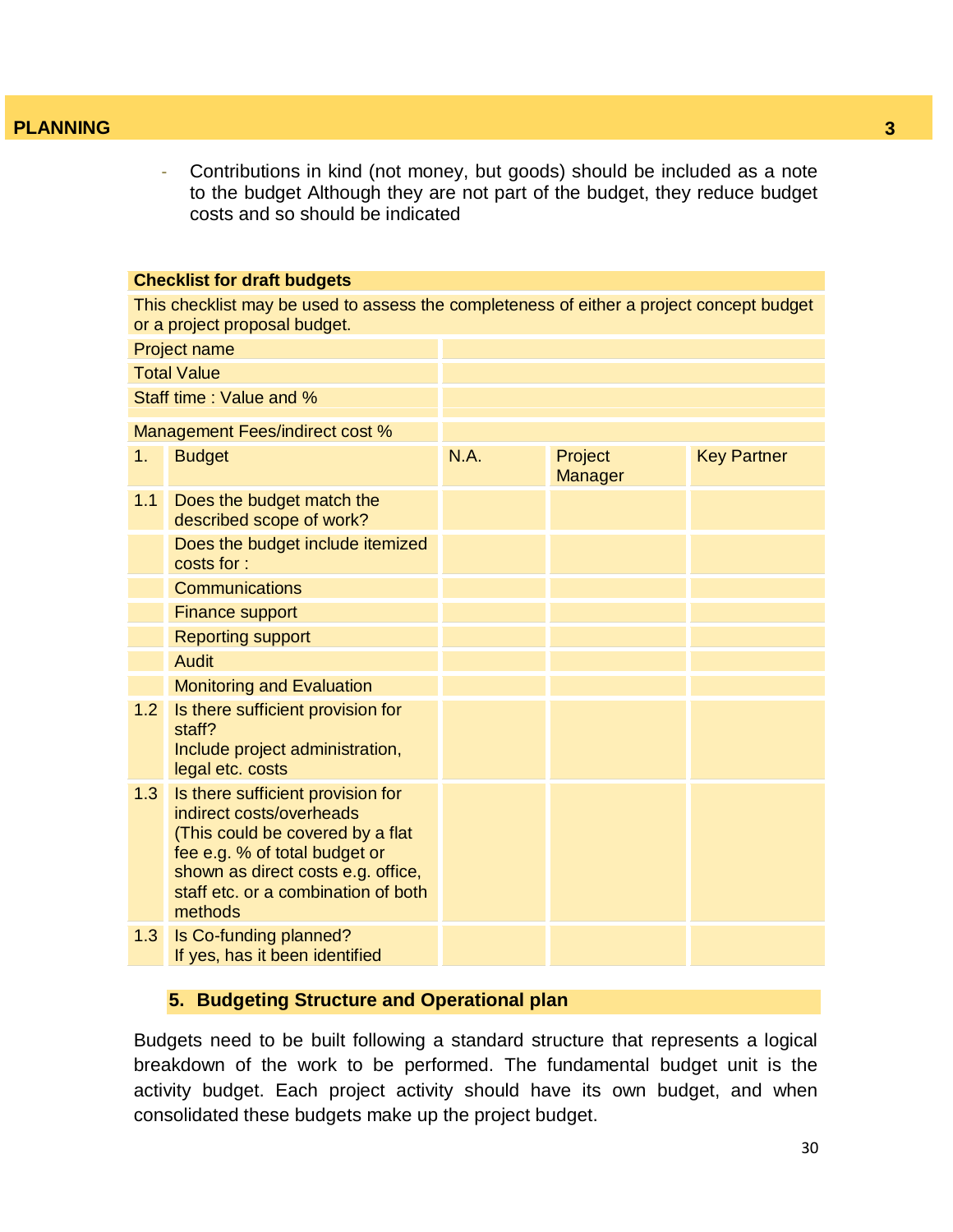| The project budget hierarchy is: |                 |
|----------------------------------|-----------------|
|                                  |                 |
| <b>Activity 1</b>                | <b>Expenses</b> |
| <b>Activity 2</b>                | <b>Expenses</b> |
| <b>Activity n</b>                | <b>Expenses</b> |

The budget structure should also include a link between project activities and component results so that the costs associated with delivering component results can be traced.

| <b>Contribution to component result 1 (Outcome)</b> | $X\%$ |
|-----------------------------------------------------|-------|
| <b>Contribution to component result 2 (Outcome)</b> | $X\%$ |
| <b>Contribution to component result 3 (Outcome)</b> | $X\%$ |

Projects that are funded by more than one donor would require a further analysis (who is funding what)

#### **Budget development**

#### **5.1.Estimating Costs**

The project input (which could include people, information, equipment, skills) mostly have costs attached. These are the costs which would need to be estimated in order to develop a project budget.

The cost estimate helps determine realistically what it will cost to implement the operational plan. The operational plan is the plan of the actual work. In the project planning cycle, the operational planning starts with strategic planning (Goal – how to address a specific problem/need). In order to achieve the goals, a set of activities need to be done to achieve the planned impact. These activities are contained in the operational plan and needs to be budgeted for. A budget is based on what you plan to do. Operational cost will happen when the work is done (direct costs).

**Direct costs** are costs that can be directly attributed to a project activity. Many direct costs (but by no means all) are costs that would only be incurred if the project goes ahead. However, application of this principle is likely to lead to a too narrow set of costs being defined as direct costs, and although it may be a useful consideration, it is best to apply the principle of attribution as the key determinant of whether something can be budgeted as a direct cost or not.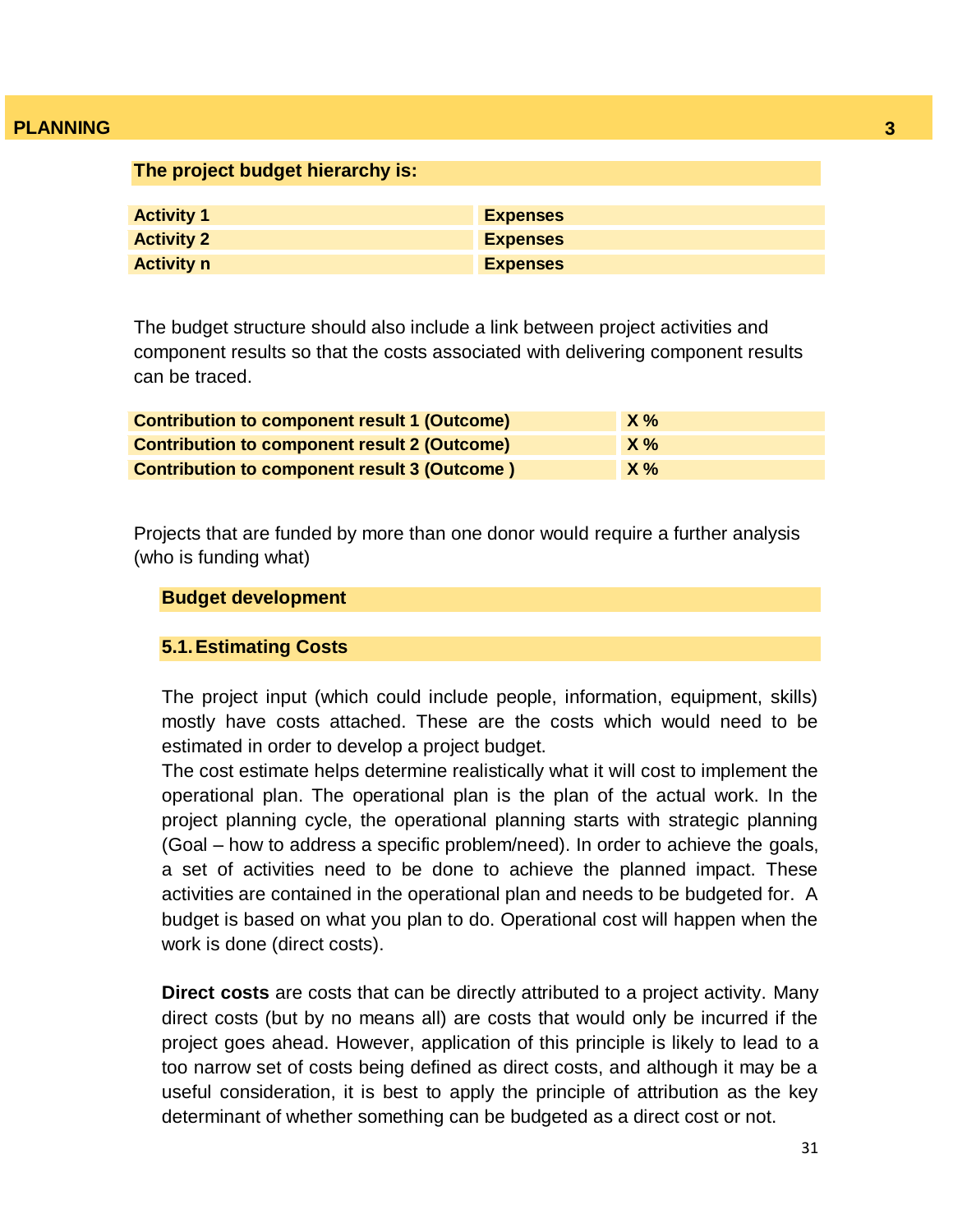For example, a person may be recruited for the sole purpose of implementing a project, in which case the costs are clearly direct, but similarly, existing staff may be allocated to a project. Since the time they work on the project can be tracked through time sheets their costs can be directly attributed to the project and treated as a direct cost.

#### **The cost estimation categories are:**

**Operational costs** is the direct costs of doing the work e.g. the cost of hiring a venue, or of printing a publication, or of travelling to the sites where fieldwork needs to take place. Here you would include materials, equipment, transport and services.

**Organisational cost** is the costs of the Organisational base, including management, administration and governance. Once you have decided on the best Organisational set-up to support your operational plans, you will incur the Organisational expenses on a regular basis – even if you do not carry out your plans or have activity levels as high as planned.

**Staffing costs** are the costs for your core staff – the people involved in management, the people doing work that cuts across projects. (These costs can be included as a category under "Organisational costs".) These costs include their salaries and any benefits such as medical aid or pension fund payments for which the organisations is responsible. You can "charge staff costs out" to the various projects on which the staff members work.

If your programme manager is going to spend 15% of his/her time providing management support to the head of the same project, then 15% of the time and benefits can also be charged to the project. If someone"s time can be directly attributed to a project, it should be budgeted as a direct cost.

# **The following functions should be considered when budgeting staff time:**

- Project staff  $-$  i.e. those staff responsible for delivering the bulk of the project activities
- Specialists, e.g. communications, policy, gender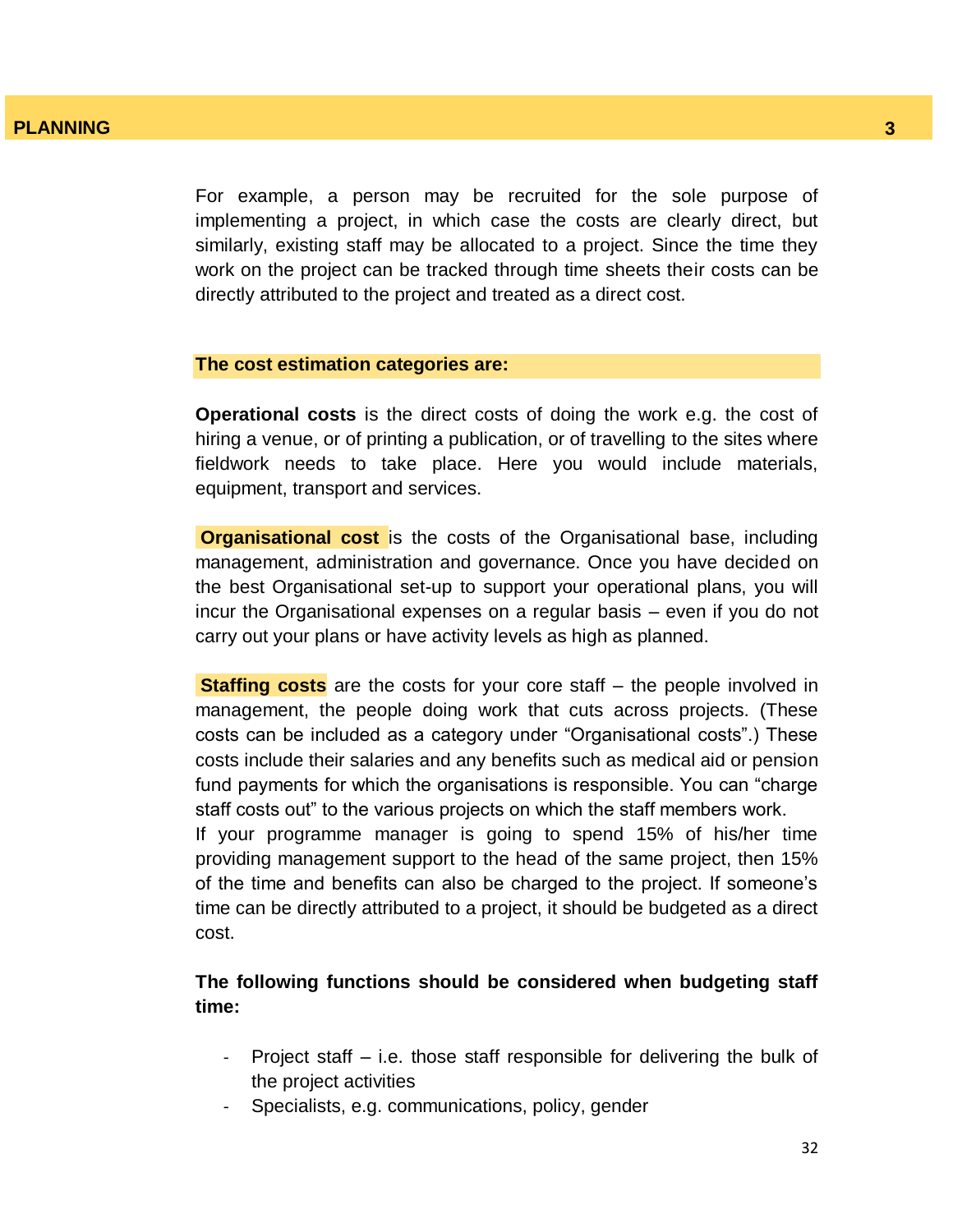- Project management / coordination
- Time of senior management if they have a specific role to play in the project
- Project monitoring
- Project finance staff (donor reporting)
- Project administration staff
- Legal staff for review of the contract

**Capital costs** are costs for large "investments" which, while they may be necessary because of a project or projects, will remain Organisational assets even after the projects are over. Vehicles and equipment such as computers and photocopiers fit here. They may be used by all projects, or they might only be required for a specific project. Depending on how you intend to use the equipment, you might budget for it under operational costs or under Organisational costs.

#### **Other costs:**

- Costs of workshops, meetings,
- **Consultants**
- Project specific communications, e.g. publications, website development and maintenance
- Knowledge Management (KM) capturing outputs and lessons learnt
- Project evaluations
- Project audits
- Project equipment, e.g. computers and licenses, cameras (if purchased for a specific project)
- Project vehicles (if purchased for a specific project)

#### **Overhead expenses**

#### **Other costs which can be potentially treated as direct costs:**

Depending on the nature and size of a project, it may be possible to treat certain costs as direct costs which would otherwise be treated as indirect cost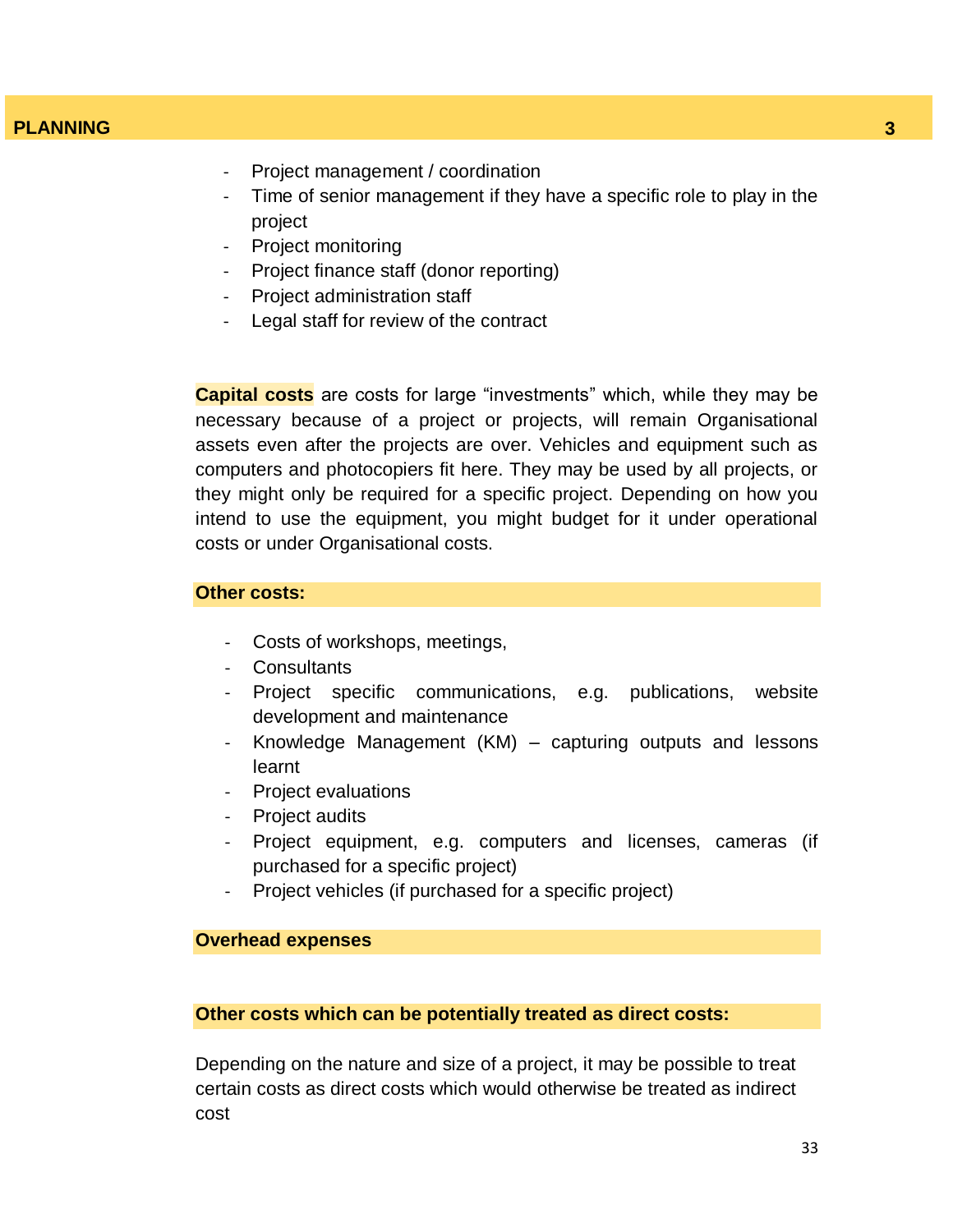**Office rent and utilities** – where space is dedicated to the management of a project (i.e. the office space used by project staff) the cost of that space may be treated as a direct cost .In such cases the cost of office space and services must be based on a robust and fair cost allocation mechanism used to distribute costs to all projects and activities being carried out by the office concerned. In cases where the office is opened purely for the purpose of implementing a single project all the office costs can be treated as direct costs.

Office costs would be: office rent, utilities (electricity, heating, ventilation), cleaning, security, building maintenance.

**Vehicle usage:** where vehicles not purchased for the sole purpose of the project are used for project implementation, the cost of the vehicles can be treated as a direct cost on the basis of planned usage (expected number of kilometers). A log book must be maintained and the cost per kilometers determined based on either the cost of purchasing/running/maintaining the vehicle divided by the estimated total kilometers that the vehicle is envisaged to complete over its useful life, or an acceptable local standard rate.

**Telephone**: where the cost of telephone calls can be tracked by project the cost can be treated as a direct cost.

**Photocopies:** same principle as telephone costs.

#### **Indirect cost**

Indirect costs are those costs that cannot be directly attributed to a project activity.

#### **Categories of indirect costs**

| Office rent and utilities (if it is not possible to attribute them to a<br>specific project) |
|----------------------------------------------------------------------------------------------|
| office rent                                                                                  |
| utilities (electricity, heating, ventilation)                                                |
| cleaning                                                                                     |
| security                                                                                     |
| building maintenance                                                                         |
|                                                                                              |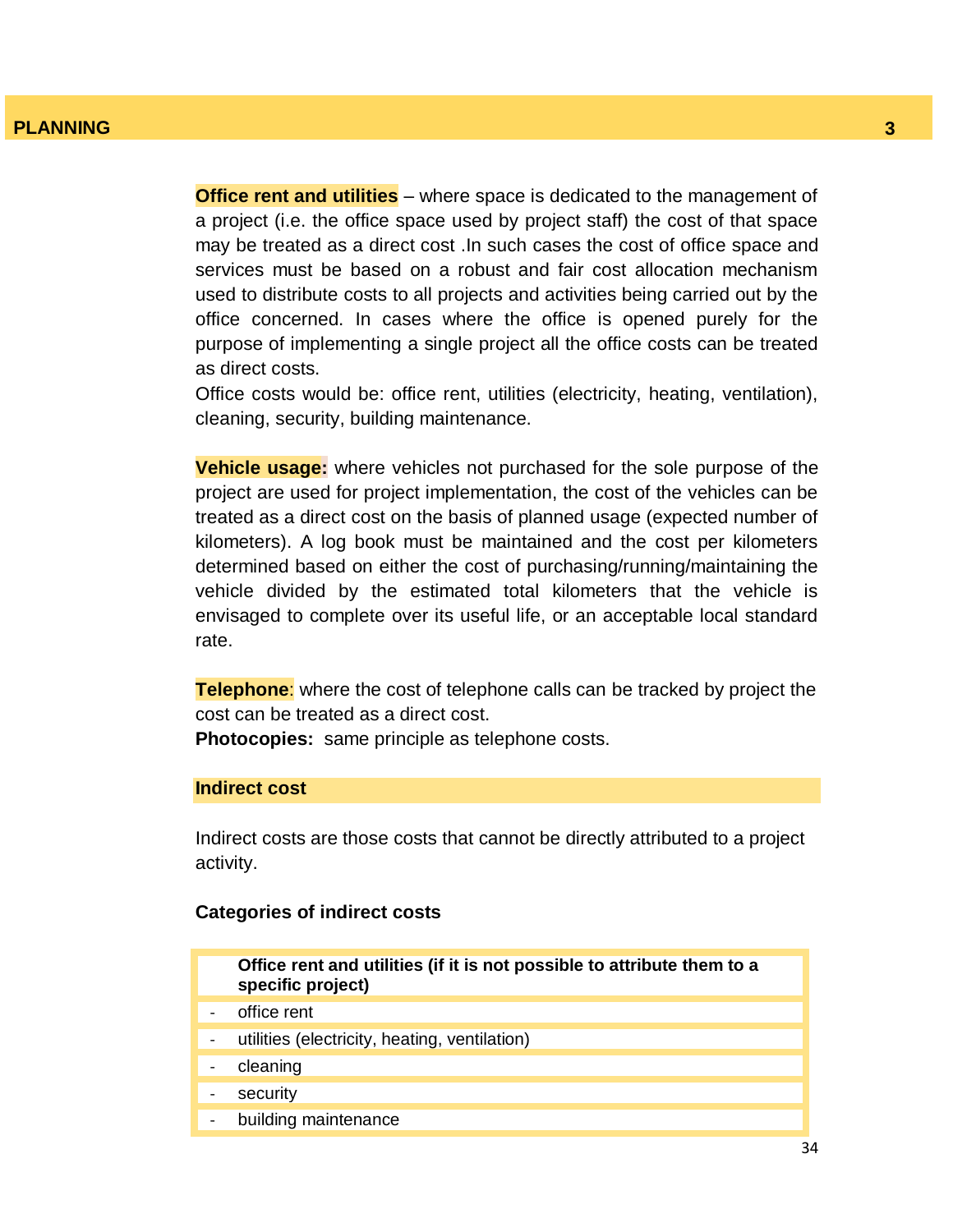|                              | <b>Vehicle and equipment costs</b>                                                                                               |
|------------------------------|----------------------------------------------------------------------------------------------------------------------------------|
| $\overline{\phantom{0}}$     | Vehicle depreciation and running costs                                                                                           |
|                              | Equipment depreciation and maintenance                                                                                           |
|                              | Implementation, maintenance and operation of central systems (finance,<br>HR etc.)                                               |
|                              | Software licenses                                                                                                                |
|                              | <b>Communication costs</b>                                                                                                       |
|                              | Telephone                                                                                                                        |
|                              | Internet                                                                                                                         |
|                              | <b>Services</b>                                                                                                                  |
|                              | Financial services – transaction processing, treasury (not project finance<br>services which should be treated as a direct cost) |
|                              | <b>HR</b> services                                                                                                               |
|                              | IT services - help desk                                                                                                          |
|                              | Reception                                                                                                                        |
| $\overline{\phantom{a}}$     | Insurance                                                                                                                        |
| $\overline{\phantom{a}}$     | Document management and storage                                                                                                  |
| $\overline{\phantom{a}}$     | IT Services and infrastructure                                                                                                   |
|                              | <b>Financial control and oversight</b>                                                                                           |
|                              |                                                                                                                                  |
|                              | <b>Tools and frameworks</b>                                                                                                      |
| $\qquad \qquad -$            | Project cycle management frameworks                                                                                              |
|                              | Risk management                                                                                                                  |
| $\overline{\phantom{a}}$     | Processes and procedures                                                                                                         |
|                              | <b>Management infrastructure</b>                                                                                                 |
| $\qquad \qquad \blacksquare$ | <b>General Management</b>                                                                                                        |
|                              | <b>Expert staff</b>                                                                                                              |
|                              | Corporate                                                                                                                        |
|                              | Governance                                                                                                                       |
| $\overline{\phantom{0}}$     | Institutional capacity building                                                                                                  |
| -                            | Corporate communications and branding                                                                                            |
|                              | Knowledge management                                                                                                             |
|                              | IT infrastructure and services                                                                                                   |
|                              | Project development (if not possible to budget as a separate<br>activity)                                                        |
|                              |                                                                                                                                  |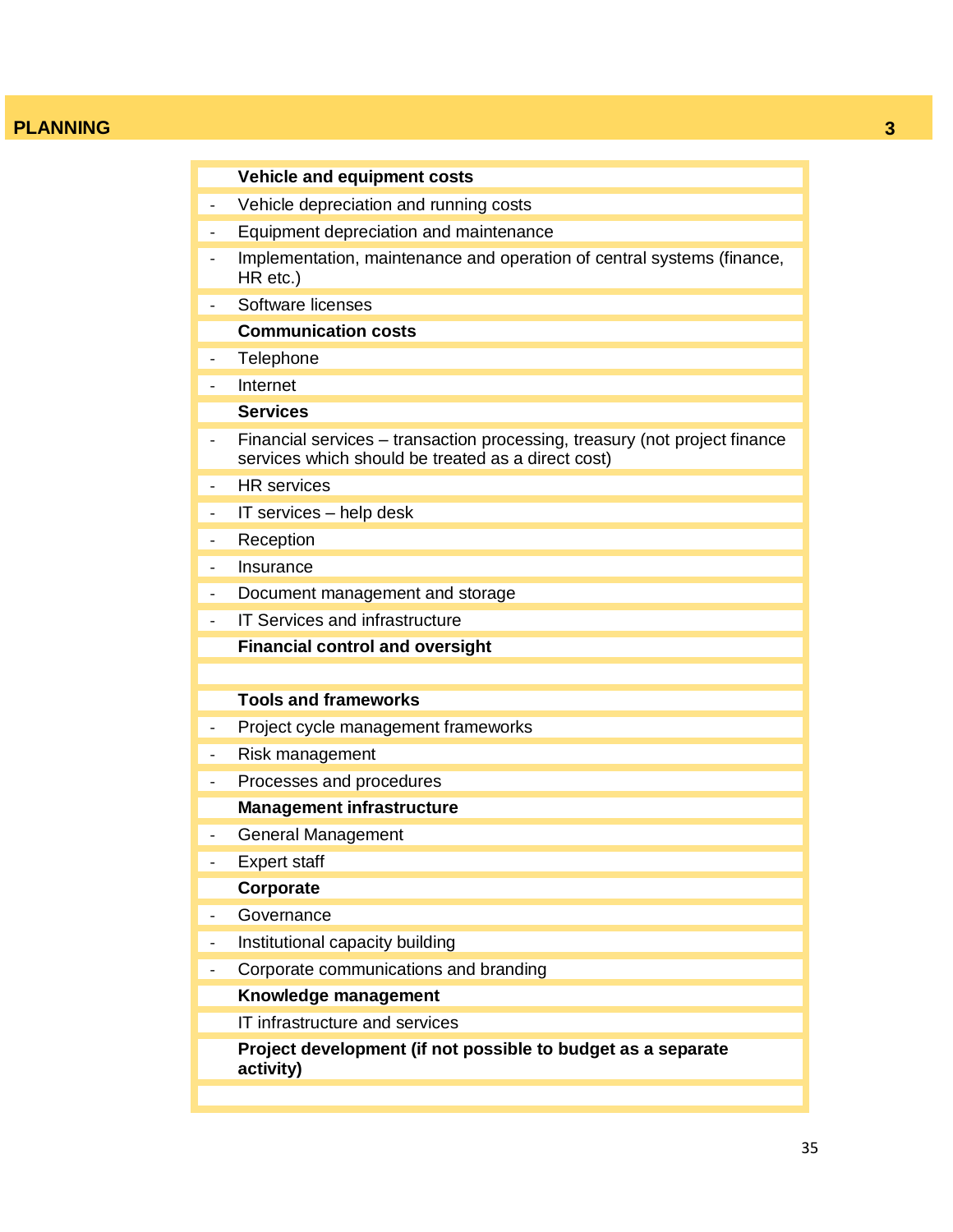**Research and Development**

- Consultation, needs assessment, feasibility studies, planning processes
- **Capital Goods and Replacement**

#### **Contingency budgeting**

When developing a budget there is always an element of uncertainty which need to be taken into consideration. There is always a risk that costs will be higher than budgeted and that some cost have been overlooked. In addition there may be monetary factors such as inflation and exchange rate fluctuations which cannot be foreseen at the time of budget preparation. To cover these risks a contingency should be budgeted. This should not exceed 10%.

#### **Time frame**

The time frame of the budget should match the time frame of the project. Expenditure should cover all stages of the project. In particular, cost relating to **Project planning** and development, should be budgeted as a separate activity from Project implementation. **Project closure** costs would include project evaluations, reviews, lessons learnt and knowledge capturing.

#### **6. Budget revisions and modification**

A project budget is a living document. The best made plans normally require modification during the course of their execution. A budget is no exception. Modifications may range from just moving figures between lines, or changing the timing of expenditures, to full scale revisions.

From the time of creating a high level budget concept to the time of agreeing a detailed project budget with, a budget may be changed many times. This will be an iterative process which will go hand-in-hand with the development of the project plan. Once a contract has been signed, budget modifications will be governed by the contract.

Large scale projects may include a further development stage after the donor contract has been signed. During this stage, the activities will be further scoped and the project plan and related budget refined.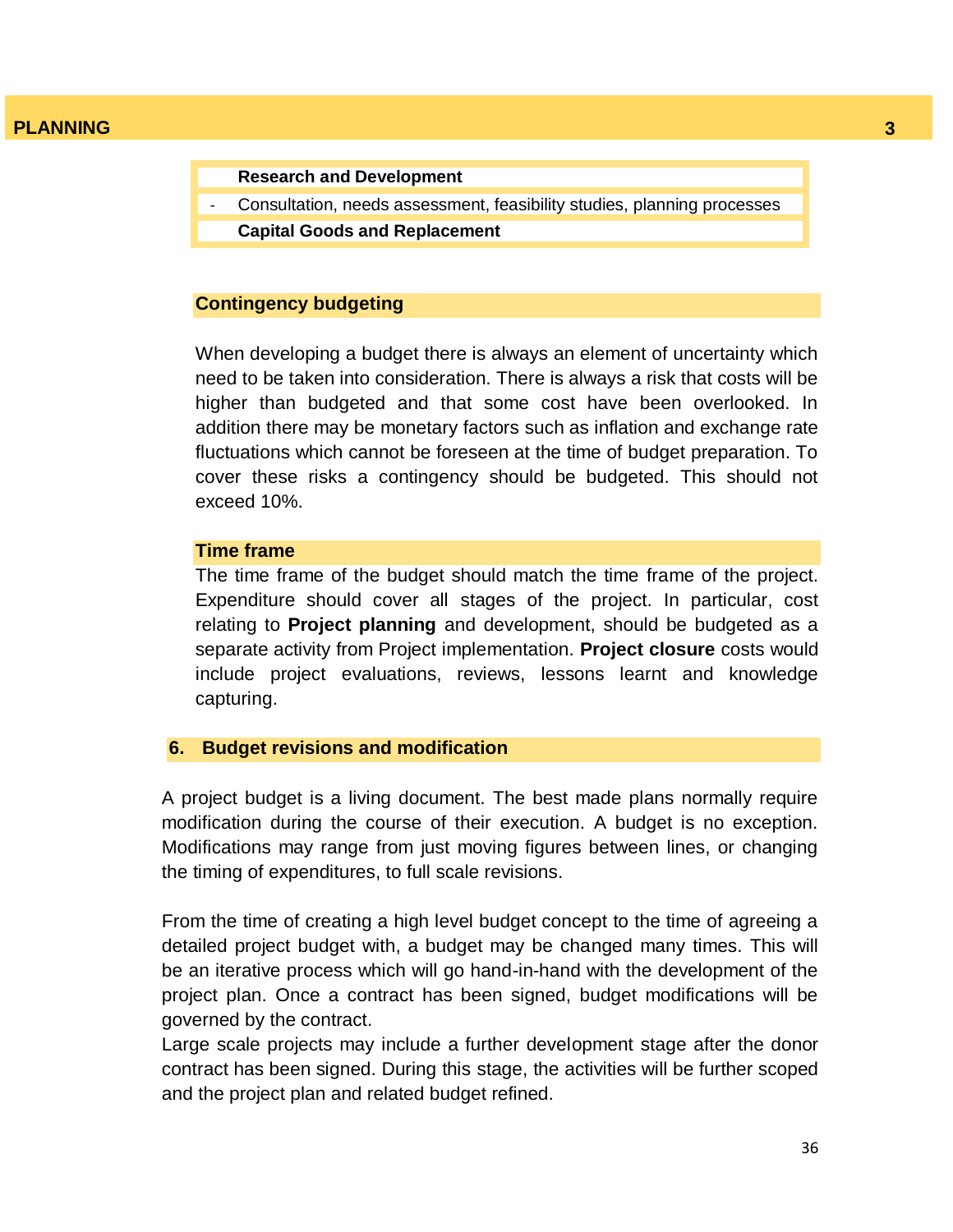As project implementation progresses, budget modification may be required to adjust for changes to the project plan or because new or better information becomes available.

There will always be a certain degree of variation between budgeted costs and actual costs. Minor variations will not normally trigger a budget modification. Project contracts normally allow for overspends and underspends on individual budget lines, provided certain limits are not exceeded, e.g. 10%, and provided the total budget is respected.

#### **Budget modifications will be triggered by:**

- Changes to the project plan
- A re-appraisal of certain costs or resource requirements
- Variances in actual expenditure incurred compared to budget
- A change in the value of the donation

#### **Budgets may be revised:**

- During the budget proposal process
- During the first stage of a project
- During the course of project implementation

#### **7. Budget monitoring**

In summary, actual expenditure needs to be monitored on an ongoing basis and compared to budget. Budget variances may be a result of either overspends or underspends

Budget variances may reflect either a timing difference, e.g. expenditure was incurred ahead of the date foreseen, or the fact that actual costs were lower or higher than the budgeted amounts. In all cases the reasons for the budget variances need to be investigated and understood. Budgeting is not an exact science. There will always be variances. The important thing is to understand the reason for the variance and take action to ensure that expenditure is brought under control.

#### **Stages in monitoring a budget**

I. **Prepare or receive the information comparing the budget with 'actual'**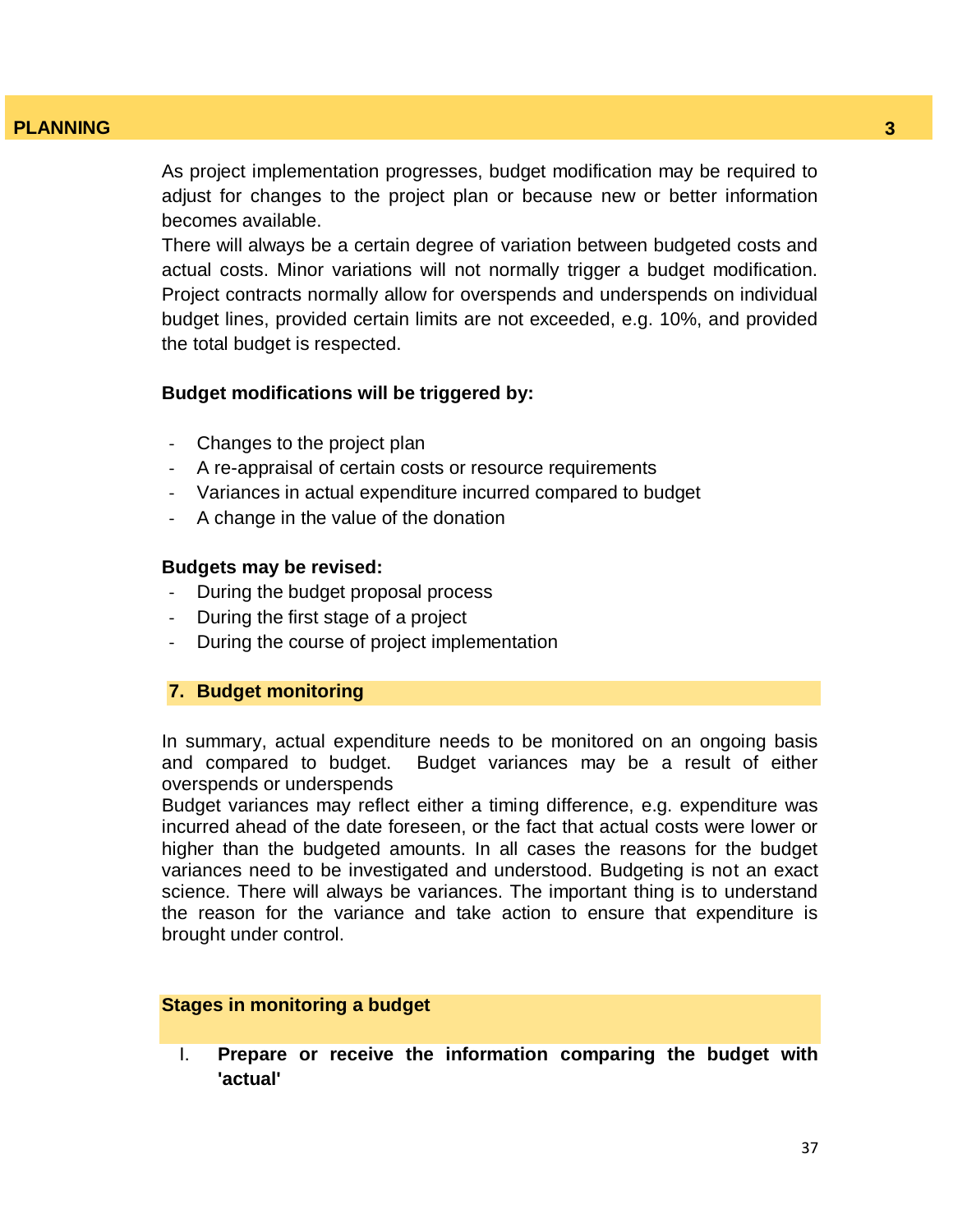A comparison of the budget to 'actual' income and expenditure is normally prepared monthly or quarterly. It is sometimes called a budget and actual statement. The information is usually put together by finance staff and received by those responsible for the budget as soon as possible after the end of the period.

#### II. **Monitor the income and expenditure regularly**

Those responsible should identify the difference between each budget and actual income and expenditure items - the variance - and be able to explain the reason(s) for this. It is helpful to focus on the higher differences in percentage variance. If the information is prepared or reviewed by different people, ask them to add notes to the figures to explain the variances. There could be many reasons for a difference between budget and actual, for example:

- An invoice has not been processed for an item already received;
- Timing differences where the actual shows an activity as happening in one month only, but where the budget shows, for example, the total amount divided over twelve months;
- A payment in advance could have been made and included, although the goods or service have not yet been received;
- The budget was incorrectly prepared.

#### III. **Take action**

Based on the information, action may need to be taken. There are the following possibilities:

- Take no action if the actual income or expenditure is temporarily incorrect, but will right itself in the next period. Ensure that it does;
- Predict what will happen if the current trend continues for the rest of the budget period;
- Take action to ensure that an income or expenditure item reverts to what was expected in the original budget. It might be necessary, for example, to reduce costs, to cut back on a planned programme, to increase fees and charges or to follow-up on an expected grant that has not been received;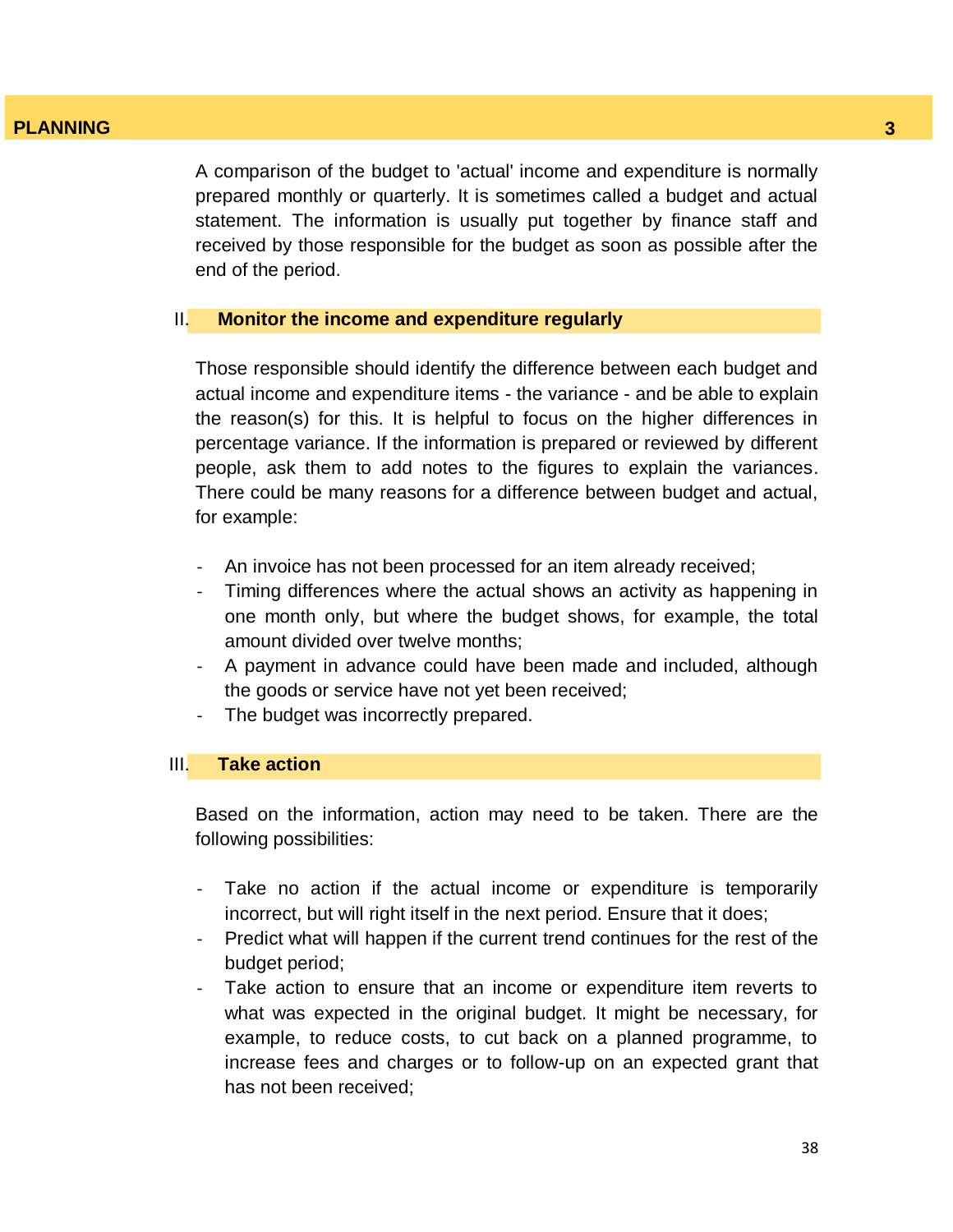- Consider obtaining permission to 'vire' for under/over budget items. This means that an under spending on one budget item, for example travel, is transferred to an overspending on another budget item, for example salaries, at some point during the year. If virement occurs it will simply 'tidy up' the budget and actual statement. Permission to do this is usually needed from a donor or senior manager. Virement will usually happen no more than once or twice a year;
- Inform people what is needed in order to keep within the budget;
- Monitor the budget and ensure that any action has been effective
- **8. Cost Benefit Analysis (CBA)<sup>9</sup>**

*Cost Benefit Analysis information is provided here for Programme and Project Managers as background to the concept. However, it is a specialised field and Development Organisations would normally outsource this to an expert consultant in the field.* 

**Cost Benefit Analyon and is an analytical technique used to evaluate and** assess the costs of a project relative to its benefits over a given period of time. This analysis assists in determining the suitability of different decisions based on financial data presented in the projects annual financial statements

**A Cost-Benefit Analysis** is undertaken by first determining the net cash flows of the project (i.e. subtracting the total benefits – all forms of income – from the total costs – all capital and operational expenditure incurred).

Given that the benefits of a project frequently occur only after expenditure is completed, it is necessary to translate both benefits and costs into a present value in order to be compared in a benefit-cost analysis. All of the costs and benefits are also adjusted for inflation. The net present value (NPV) calculation further applies a discount rate to adjust for the reduced value of future Rands. This discount rate is normally set to represent the cost of borrowing money from a private lending institution, after adjusting for inflation. We can distinguish between financial CBA and economic CBA.

**Financial analysis** looks at costs and benefits with regards to individuals and organisations.

 9 IUCN.org Project Conceptualisation p 27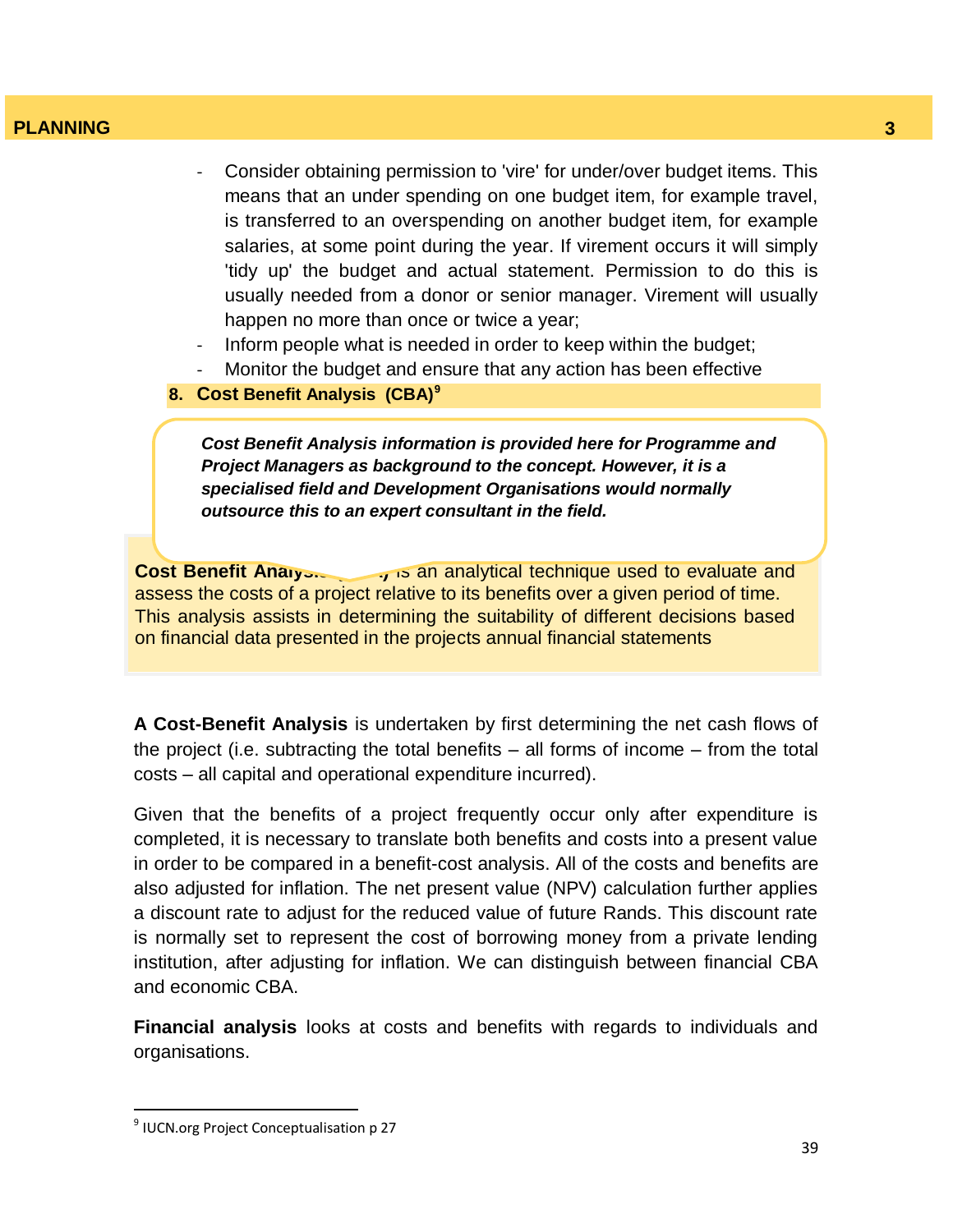**Economic analysis** looks at cost and benefits with regard to the economy (society) as a whole.

- $\triangleright$  Project development benefits from the early application of economic analysis and therefore development project concepts are expected to present some key elements of CBA.
- $\triangleright$  Environmental costs and benefits are systematically identified, but may be assessed based on existing information, reviews of relevant literature, stakeholder discussion, expert opinion.

The distribution of contracts show of costs and benefits shown in  $\mathbb{R}^n$  is project. It is not necessary to collect new quantitative data, but desk research and expert opinions should be used to paint as detailed a picture as feasible given available information. Where possible, quantitative estimates of costs and benefits should be provided, but where this is not possible, qualitative data and analysis is acceptable. Preliminary estimates may be refined successively during the development of the project.

quantitative terms,

Costs associated with the  $_{P}$  of get should include the following elements:

- $\triangleright$  Costs associated with proposed project activities and how these costs are distributed across stakeholders
- $\triangleright$  Investment/capital costs
- $\triangleright$  Recurrent/operating costs
- $\triangleright$  The opportunity costs of project activities, i.e. The income that is foregone as a result of choosing to undertake the project activity rather than the most profitable alternative
- $\triangleright$  Activity
- $\triangleright$  Environmental costs/externalities associated with damage/degradation to biodiversity and ecosystem services

The description of benefits is likely to be more challenging depending on the types of benefits expected. The degree to which it is possible to quantify and value benefits will depend on how tangible benefits are, whether they are traded in markets and have prices and how well we understand the relationship between the ecosystem, the project interventions and the changes in the provision of ecosystem services attributable to the project. It is helpful to classify the types of benefits we would expect from our Development Agency projects whose aim is to achieve Spatial Economic Development.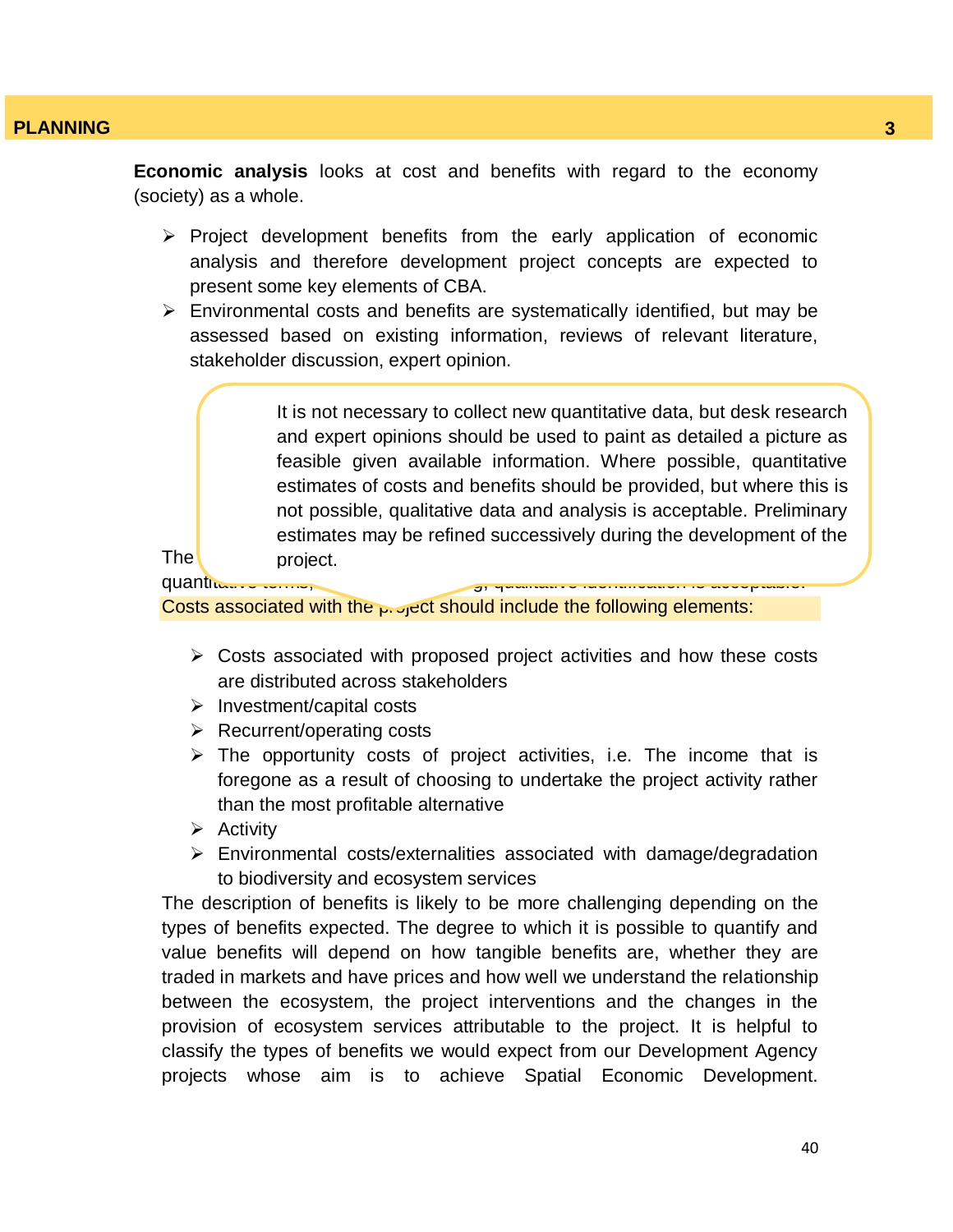# **Planning**

# **9. Terminology**

|                                                                                                            | <b>Meaning</b>                                                                                                                                                                                                                   | <b>Examples</b>                                                                                                                                                                                                                                                   |
|------------------------------------------------------------------------------------------------------------|----------------------------------------------------------------------------------------------------------------------------------------------------------------------------------------------------------------------------------|-------------------------------------------------------------------------------------------------------------------------------------------------------------------------------------------------------------------------------------------------------------------|
| <b>Accruals</b>                                                                                            | Adjustments made to the<br>actual income and<br>expenditure for items<br>referring to the budget<br>period but not yet received<br>or paid. The adjustment<br>helps to give a 'like with<br>like' comparison with the<br>budget. | Rent is in the budget for 6 months, but is<br>compared with actual rent paid for 4<br>months only. An accruals adjustment is<br>made to add the extra 2 months'<br>expenditure (which has not yet been<br>paid), to the actual figure for comparison<br>purposes. |
| <b>Budget and</b><br>actual<br><b>statement</b><br>(Other names<br>are also used<br>for this<br>statement) | Produced regularly<br>(usually monthly or<br>quarterly) to compare the<br>budget from the beginning<br>of the year to date with<br>actual income and<br>expenditure.                                                             | A statement is produced after 6 months to<br>compare the budget with 6 months' actual<br>income and expenditure.                                                                                                                                                  |
| <b>Capital budget</b>                                                                                      | A forecast for long term<br>items, such as buildings,<br>vehicles, machinery and<br>the organisation's income<br>to fund it. Prepared<br>separately from the                                                                     | Three new vehicles are purchased next<br>year and are included in a capital budget.<br>Also included is a grant to fund them<br>provided by a donor partner                                                                                                       |
| <b>Cash budget</b><br>(Cash flow<br>forecast)                                                              | An addition budget<br>showing when the money<br>will come in and go out<br>and the anticipated<br>bank/cash balance at the<br>end of each month.                                                                                 | The cash budget for March indicates that<br>at the end of the month the bank account<br>will be overdrawn.                                                                                                                                                        |
| <b>Limiting</b><br>factor(s)                                                                               | The reason(s) why all<br>objectives cannot be<br>fulfilled.                                                                                                                                                                      | Lack of skilled staff to implement a<br>programme.                                                                                                                                                                                                                |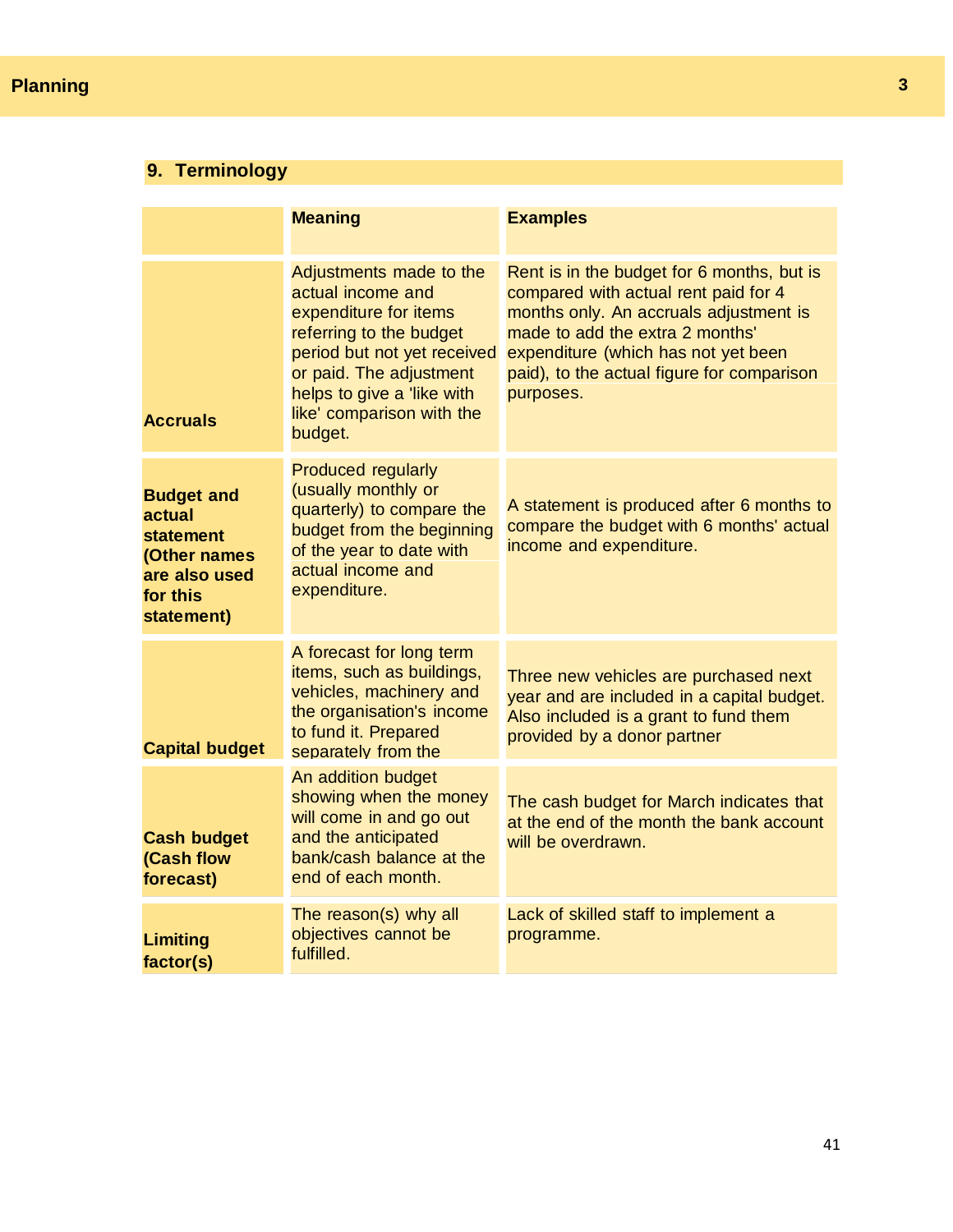# **Planning**

| <b>Revenue budget</b>                  | <b>Budget for on-going</b><br>income and expenditure,<br>covering items such as<br>fees and charges, grants,<br>rent, salaries and travel.                                                                          | The budget for an organisation's recurring<br>income and expenditure.                                        |
|----------------------------------------|---------------------------------------------------------------------------------------------------------------------------------------------------------------------------------------------------------------------|--------------------------------------------------------------------------------------------------------------|
| <b>Seasonalising</b><br>(or profiling) | Placing the budgeted<br>income or expenditure<br>item in the month when it<br>will be received or spent<br>rather than dividing the<br>total by, for example, 12<br>months and putting that<br>amount in each month | Rent paid twelve months in advance in<br>January. The whole amount is placed in<br>January                   |
| <b>Variance</b>                        | The difference between<br>budgeted and actual<br>income or expenditure                                                                                                                                              | If budgeted expenditure for travel is<br>R1000-00 and actual was R400-00 then<br>the variance is R600-00     |
| <b>Virement</b>                        | <b>Transferring (with</b><br>permission) an amount<br>from one budget item to<br>another                                                                                                                            | R5000-00 not needed for training in the<br>current year's budget is transferred (or<br>"vired") to training. |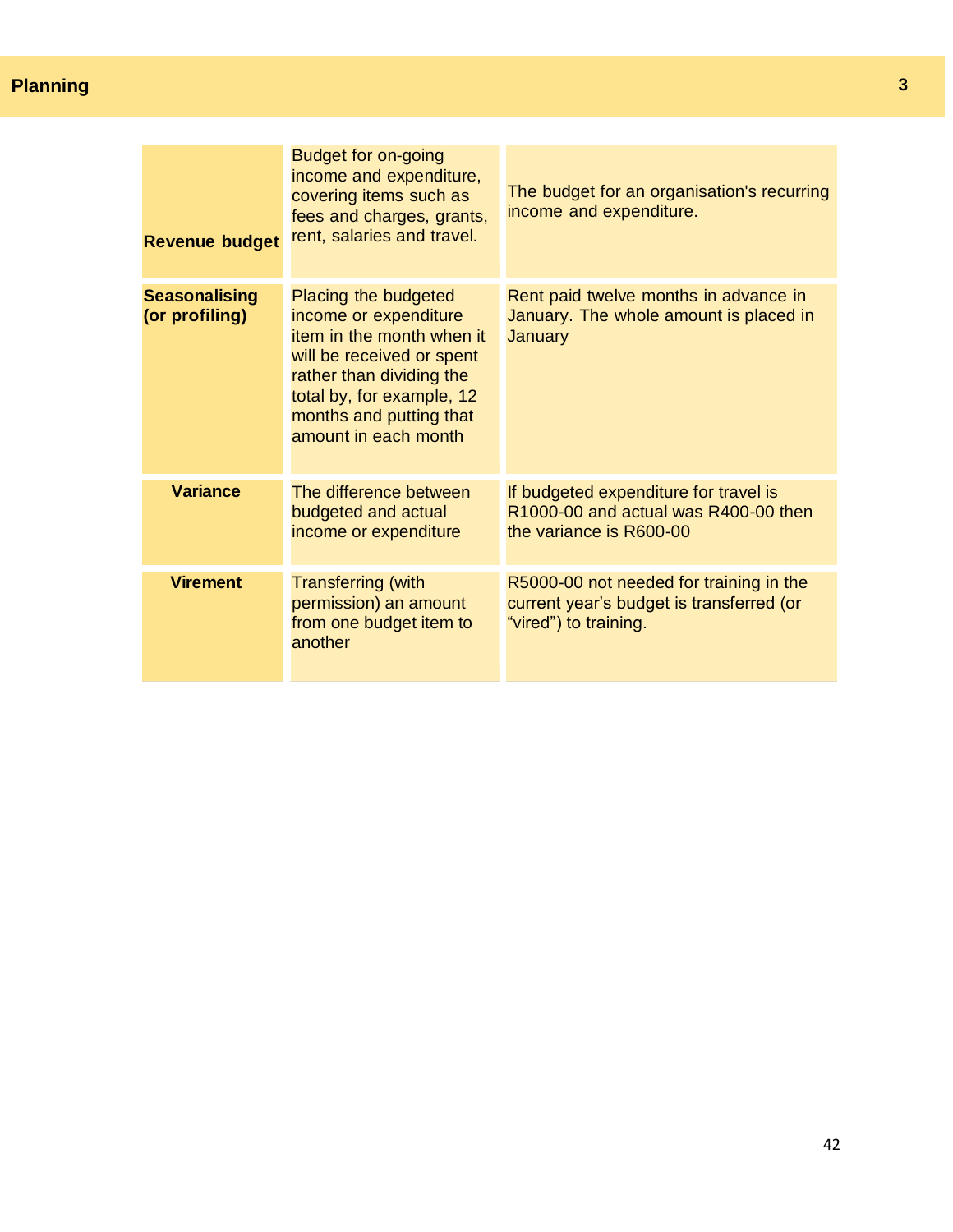| <sup>10</sup> Cost Benefit<br><b>Analysis</b> | Cost-Benefit Analysis (CBA) is an analytical technique used to<br>evaluate and assess the costs of a project relative to its benefits over<br>a given period of time. This analysis assists in determining the<br>suitability of different decisions based on financial data presented in<br>the projects annual financial statements                                                                                                                                                                                                                                                |
|-----------------------------------------------|--------------------------------------------------------------------------------------------------------------------------------------------------------------------------------------------------------------------------------------------------------------------------------------------------------------------------------------------------------------------------------------------------------------------------------------------------------------------------------------------------------------------------------------------------------------------------------------|
|                                               | A Cost-Benefit Analysis is undertaken by first determining the net cash<br>flows of the project (i.e. subtracting the total benefits $-$ all forms of<br>income – from the total costs – all capital and operational expenditure<br>incurred).                                                                                                                                                                                                                                                                                                                                       |
|                                               | Given that the benefits of a project frequently occur only after<br>expenditure is completed, it is necessary to translate both benefits and<br>costs into a present value in order to be compared in a benefit-cost<br>analysis. All of the costs and benefits are also adjusted for inflation. The<br>net present value (NPV) calculation further applies a discount rate to<br>adjust for the reduced value of future Rands. This discount rate is<br>normally set to represent the cost of borrowing money from a private<br>lending institution, after adjusting for inflation. |
|                                               |                                                                                                                                                                                                                                                                                                                                                                                                                                                                                                                                                                                      |

# **10.Budgeting and Cost Benefits Analysis Acknowledgements:**

- Toolkit on Budgeting by Janet Shapiro
- toolkits@civicus.org
- IUCN Project Budgeting Guidelines
- Financial Management for Development, Accounting and finance for the nonspecialist in development organisations, John Commack. Oxford.
- Bond publications: Networking for international development Guidance notes series 7
- **IUCN Project Conceptualisation**

# **11.Additional reading:**

Financial Management for Development, Accounting and finance for the nonspecialist in development organisations, John Commack. Oxford.

-

 $\overline{\phantom{a}}$ 

<sup>&</sup>lt;sup>10</sup> Aspire Sustainability study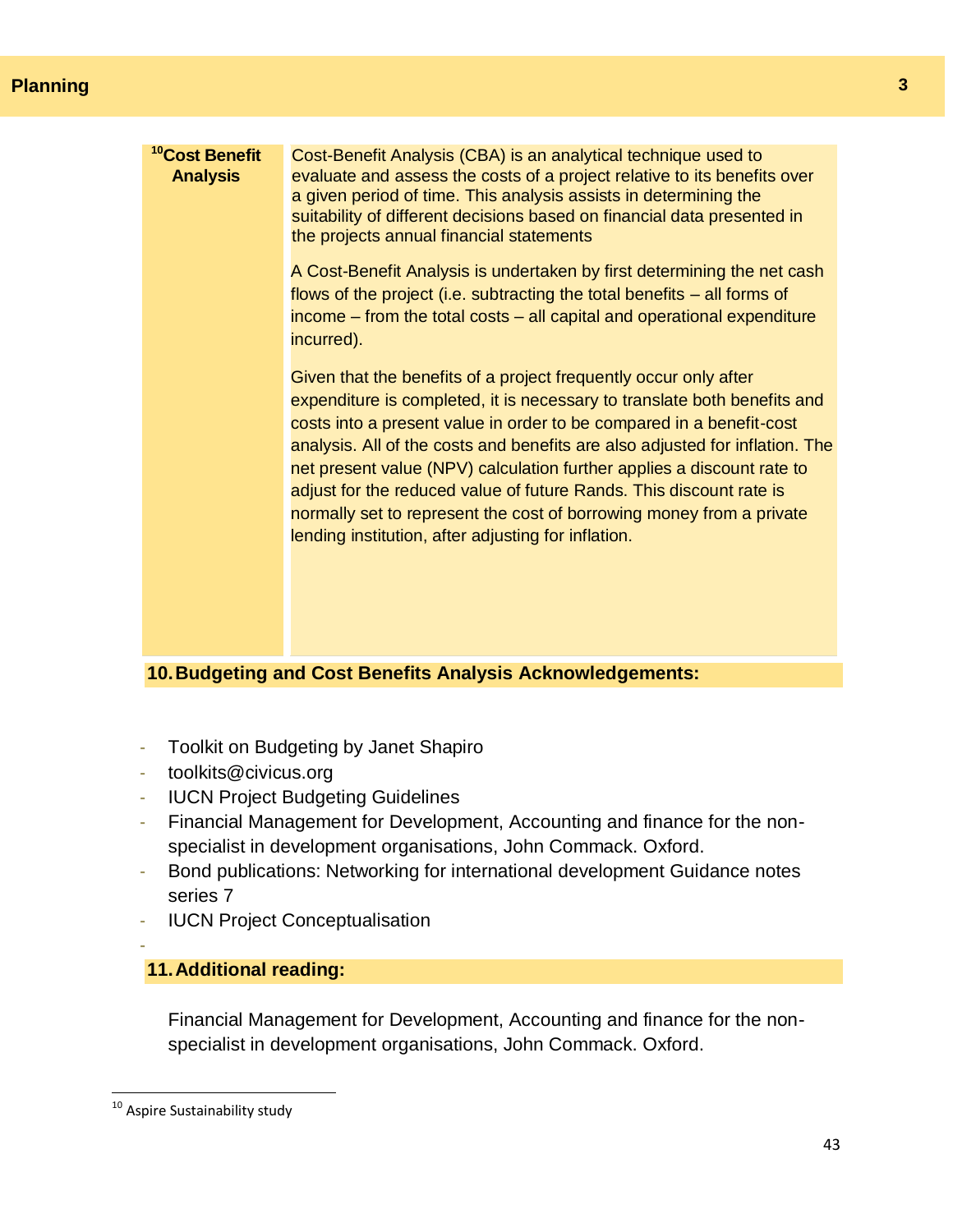| <b>Checklist for draft budgets</b>                                                                                        |                                                                                                                                                                                                                            |      |                    |                    |  |
|---------------------------------------------------------------------------------------------------------------------------|----------------------------------------------------------------------------------------------------------------------------------------------------------------------------------------------------------------------------|------|--------------------|--------------------|--|
| This checklist may be used to assess the completeness of either a project concept budget or a<br>project proposal budget. |                                                                                                                                                                                                                            |      |                    |                    |  |
|                                                                                                                           | <b>Project name</b>                                                                                                                                                                                                        |      |                    |                    |  |
|                                                                                                                           | <b>Total Value</b>                                                                                                                                                                                                         |      |                    |                    |  |
|                                                                                                                           | Staff time: Value and %                                                                                                                                                                                                    |      |                    |                    |  |
|                                                                                                                           | Management Fees/indirect cost %                                                                                                                                                                                            |      |                    |                    |  |
| 1.                                                                                                                        | <b>Budget</b>                                                                                                                                                                                                              | N.A. | Project<br>Manager | <b>Key Partner</b> |  |
| 1.1                                                                                                                       | Does the budget match the<br>described scope of work?                                                                                                                                                                      |      |                    |                    |  |
|                                                                                                                           | Does the budget include itemized<br>costs for:                                                                                                                                                                             |      |                    |                    |  |
|                                                                                                                           | <b>Communications</b>                                                                                                                                                                                                      |      |                    |                    |  |
|                                                                                                                           | <b>Finance support</b>                                                                                                                                                                                                     |      |                    |                    |  |
|                                                                                                                           | <b>Reporting support</b>                                                                                                                                                                                                   |      |                    |                    |  |
|                                                                                                                           | <b>Audit</b>                                                                                                                                                                                                               |      |                    |                    |  |
|                                                                                                                           | <b>Monitoring and Evaluation</b>                                                                                                                                                                                           |      |                    |                    |  |
| 1.2                                                                                                                       | Is there sufficient provision for<br>staff?<br>Include project administration,<br>legal etc. costs                                                                                                                         |      |                    |                    |  |
| 1.3                                                                                                                       | Is there sufficient provision for<br>indirect costs/overheads<br>(This could be covered by a flat<br>fee e.g. % of total budget or<br>shown as direct costs e.g. office,<br>staff etc. or a combination of both<br>methods |      |                    |                    |  |
| 1.3                                                                                                                       | Is Co-funding planned?<br>If yes, has it been identified                                                                                                                                                                   |      |                    |                    |  |
|                                                                                                                           |                                                                                                                                                                                                                            |      |                    |                    |  |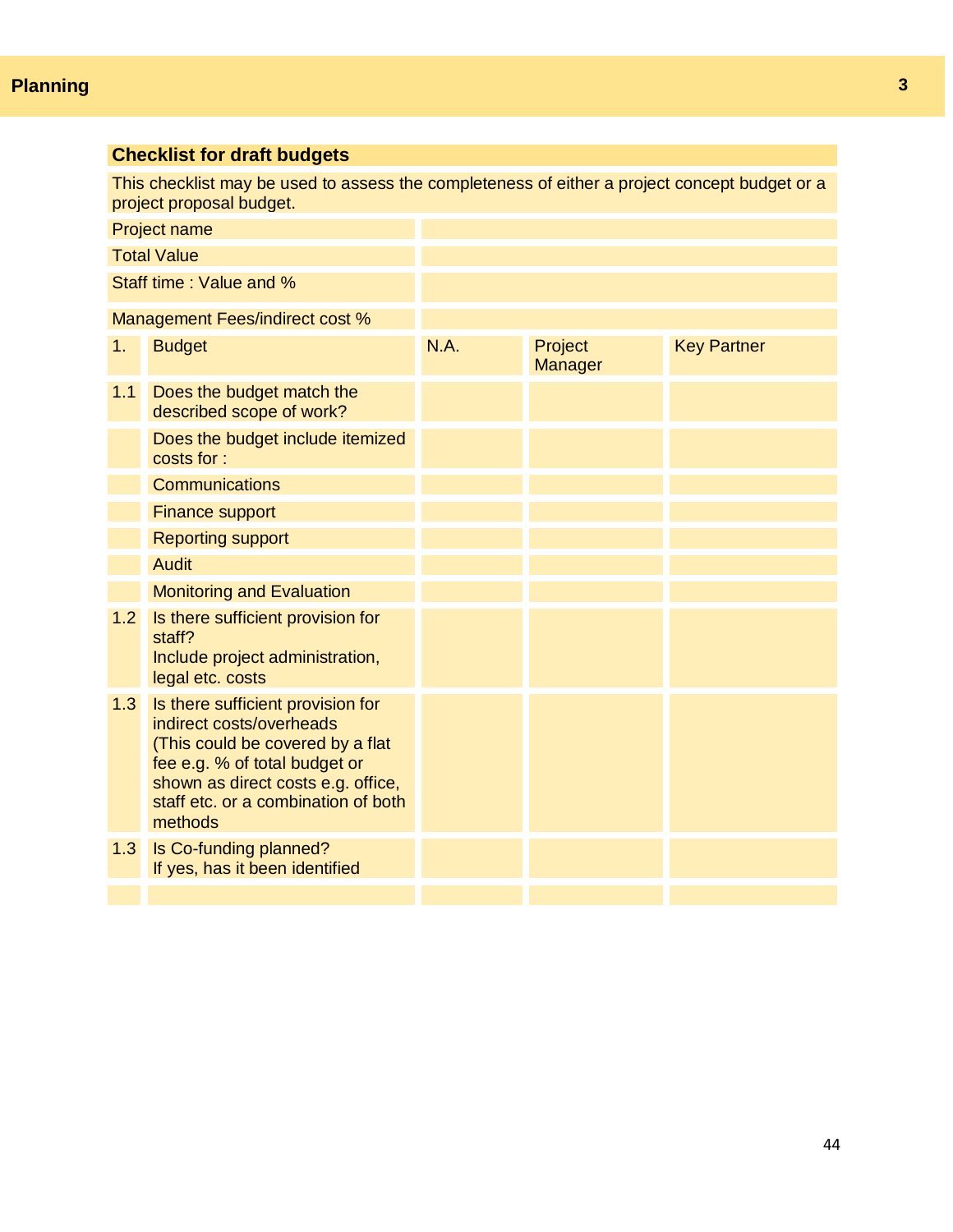

# **Step 4 <sup>11</sup>Project Sustainability (phase over/handover/exit)**

#### **Communication plan**

A communication plan facilitates effective and efficient communications with the various audiences having a major stake in the project. It describes how project communications will occur. A good communication plan generally includes the following elements:

- Communication objectives
- Target audiences
- Key content for the communications
- Communication method and frequency

Good two-way communications among all stakeholders is key for the success of the project. Good communication forestalls surprises, prevents duplication of effort, and can help to reveal omissions and misallocation of resources early enough to permit corrections.

# **Who is Involved**

Project Manager Development Agency Project Stakeholders

#### **Result**

 $\overline{\phantom{a}}$ 

this information is included in a separate section of your project plan often referred to as the "Communication Plan."

 $^{11}$  OECD 2012 Promoting pro-poor growth: the role of empowerment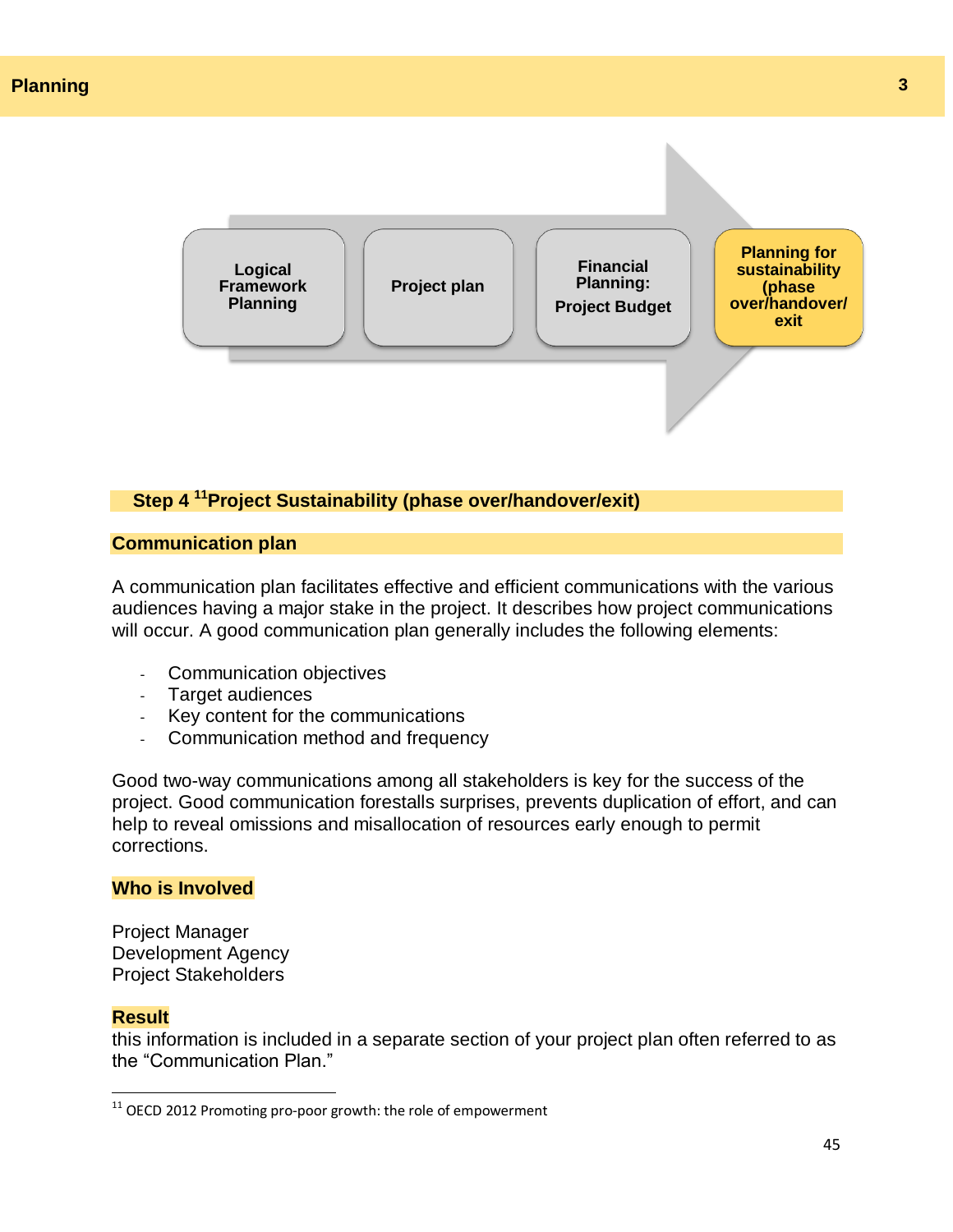#### **Recommended actions and strategies**

The table below lists the steps for developing a project communication plan:

|  | <b>Focus on the</b><br>following                                       | <b>Questions to ask</b>                                                                                                                                                                                                                                            |
|--|------------------------------------------------------------------------|--------------------------------------------------------------------------------------------------------------------------------------------------------------------------------------------------------------------------------------------------------------------|
|  | 1 Communication<br>objectives                                          | What are you hoping to achieve with your project<br>communications?                                                                                                                                                                                                |
|  |                                                                        | Look at the objectives established for the project.                                                                                                                                                                                                                |
|  | 2 Target audiences<br>(internal and external)                          | Who do you want to communicate with?                                                                                                                                                                                                                               |
|  | and the makeup of<br>each audience                                     | Refer to the roles established for the project. Consider a broad<br>range of stakeholders.                                                                                                                                                                         |
|  | 3 Purpose of the<br>communication for<br>each audience                 | Why are you communicating with them?                                                                                                                                                                                                                               |
|  |                                                                        | Think about what your audience would like to know from their<br>perspective - "What's in it for me?"                                                                                                                                                               |
|  | 4 Key communication<br>messages and the<br>content of the<br>message   | What do you want to say?                                                                                                                                                                                                                                           |
|  |                                                                        | The content should address the reason the audience will be<br>interested in the project.                                                                                                                                                                           |
|  | 5 Information sources                                                  | Where will you find the information you need to collect for your<br>communications?                                                                                                                                                                                |
|  |                                                                        | Some information may be from official sources, and other<br>information will be created as part of the project and stored in<br>the project repository.                                                                                                            |
|  | 6 Frequency of the<br>communication                                    | How often do you want the communication to be delivered?                                                                                                                                                                                                           |
|  |                                                                        | Weekly, bi-weekly, monthly, at the end of a stage, etc.                                                                                                                                                                                                            |
|  | 7 Format and delivery<br>mechanism for the                             | How does the target audience prefer to receive this information?                                                                                                                                                                                                   |
|  | communication                                                          | Report, phone, website, meeting, formal presentation, etc.                                                                                                                                                                                                         |
|  | 8 The messenger                                                        | Who is the responsible communicator?                                                                                                                                                                                                                               |
|  |                                                                        | Who prepares and distributes or presents the communication?<br>Usually the project manager and project Development Agency<br>("owner") are the main communicators, but the size of the<br>project may require the assignment of a role of project<br>communicator. |
|  | 9 Communication<br>milestones and<br>measurements of<br><b>SUCCESS</b> | How will you know if your plan is working? - Establish some<br>simple performance indicators and evaluation measures to<br>determine if the communication plan is effective. Example - use<br>of a Meeting Evaluation form after a meeting.                        |